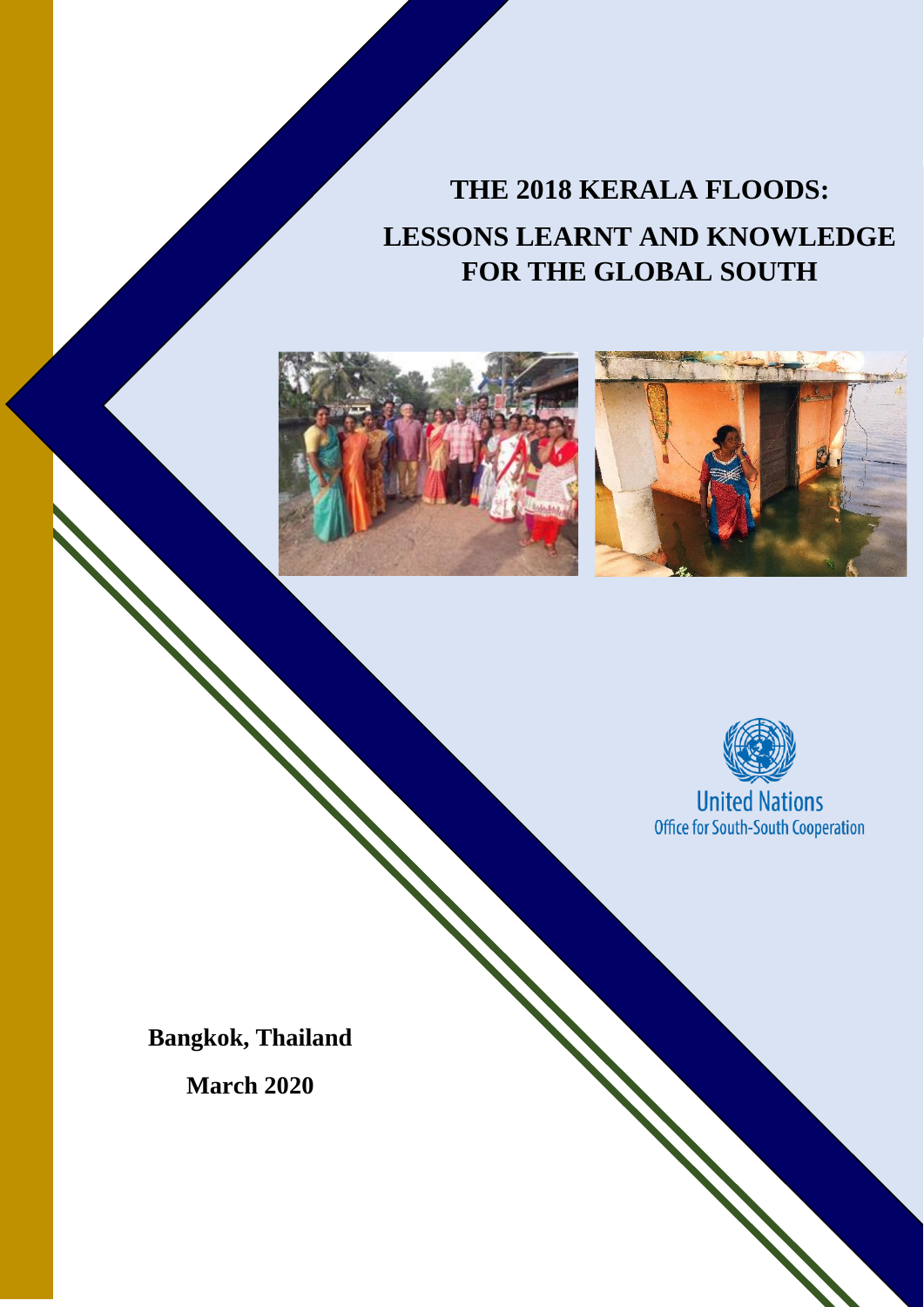## **Contents**

| 1.                                                                                                         |  |  |  |  |
|------------------------------------------------------------------------------------------------------------|--|--|--|--|
| 2.                                                                                                         |  |  |  |  |
| Take-home rations can successfully combat malnutrition during emergencies 9<br>3.                          |  |  |  |  |
| Innovate to develop models for ensuring Accountability to Affected Populations.  9<br>4.                   |  |  |  |  |
| Avoid discrimination of all kinds to provide just and inclusive humanitarian support.  11<br>5.            |  |  |  |  |
| 6.                                                                                                         |  |  |  |  |
| 7.                                                                                                         |  |  |  |  |
| Asia can benefit from psychosocial support efforts made in Kerala recovery 14<br>8.                        |  |  |  |  |
| 9.                                                                                                         |  |  |  |  |
| Protect fragile wetland agriculture systems for conservation of biodiversity and livelihoods.<br>10.<br>16 |  |  |  |  |
| Potency of crowd funding-based social media initiatives to support recovery 16<br>11.                      |  |  |  |  |
| Building skills of local masons is important for resilient infrastructure 18<br>12.                        |  |  |  |  |
| Re-think sustainability of tourism models in Asia the way Kerala is thinking 18<br>13.                     |  |  |  |  |
| 14.                                                                                                        |  |  |  |  |
| It is crucial to address the nexus between environment, gender and disasters in recovery20<br>15.          |  |  |  |  |
| 16.                                                                                                        |  |  |  |  |
| Consider existing social protection schemes as a medium to reach out to disaster victims. 21<br>17.        |  |  |  |  |
| 18.<br>Updating disaster management plans should be an annual and ongoing exercise23                       |  |  |  |  |
| 19.                                                                                                        |  |  |  |  |
| Use disasters as an opportunity for skill upgradation and livelihoods diversification24<br>20.             |  |  |  |  |
| Use recovery as an opportunity for better integration of CCA and DRR for resilience.  25<br>21.            |  |  |  |  |
|                                                                                                            |  |  |  |  |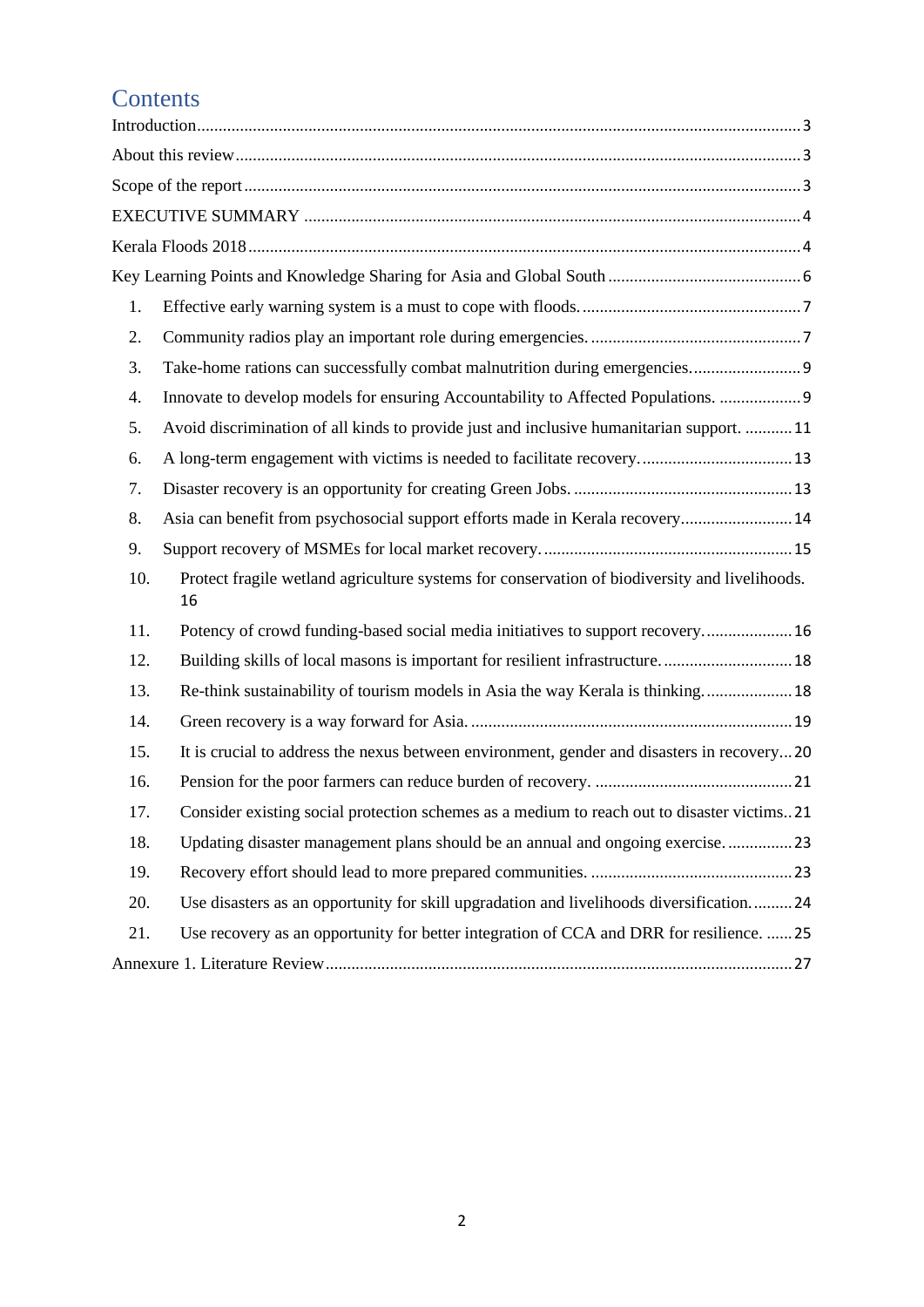## <span id="page-2-0"></span>Introduction

The UN Office for South-South Cooperation (UNOSSC) Regional Office for Asia and Pacific aims to respond to sub-regional priorities, focusing on working with regional intergovernmental organisations and regional institutions. The Asia Pacific as a region is the most disaster-prone part of the world. Increasingly, incidents of extreme weather require sharing of lessons learnt among stakeholders including governments, NGOs and the communities themselves, to best equip them to prepare, respond, recover, and to transform themselves to resilient societies. To this end, UNOSSC and the All-India Disaster Mitigation Institute have been implementing the South-South Citizenry-Based Academies since 2016.

The frequent recurrence of extreme weather incidents, particularly in South Asia, makes knowledge exchanges on mitigation, response and recovery even more pertinent. The State of Kerala in India experienced severe flooding in 2018. With a view to learn from Kerala's knowledge experience, UNOSSC and a team of consultants fielded a mission to Kerala to assess lessons learnt and prepare a knowledge product in the form of a report for sharing with the countries of the South.

## <span id="page-2-1"></span>About this review

This rapid review of recovery initiatives in Kerala is different from any other review or evaluation as it attempts to draw lessons for Asia from the viewpoints of South-South Cooperation. The review represents a wide range of lessons learnt from government, private sector, national and international development cooperation partners, and other non-state actors.

The criteria for inclusion of initiatives in the review were:

- a) It should be successful and replicable;
- It should be relevant primarily to Asia and Pacific; b) It should offer dimensions relevant for a wide audience; and
- 
- c) It should have a potential to be scaled-up.

The review method included review of available documents (please refer to annex 1) and findings during missions to Kerala during December 2019. The information gathering from the field included key informant interviews (please refer to annex 2), field visits to effected communities and meeting with key public-private agencies in Kerala.

## <span id="page-2-2"></span>Scope of the report

This report presents key lessons learnt and knowledge sharing for Asia and the Global South derived from recovery efforts in 2018 flood - hit Kerala. The report is based on review of literature, field mission and key informant interviews. It is intended for agencies and professionals working in Asia and the Global South on Disaster Management to access policy, coordination and recovery experiences from Kerala. It is intended to strengthen South-South links, exchanges and cooperation to realise the goals of the Sendai Framework for Disaster Risk Reduction.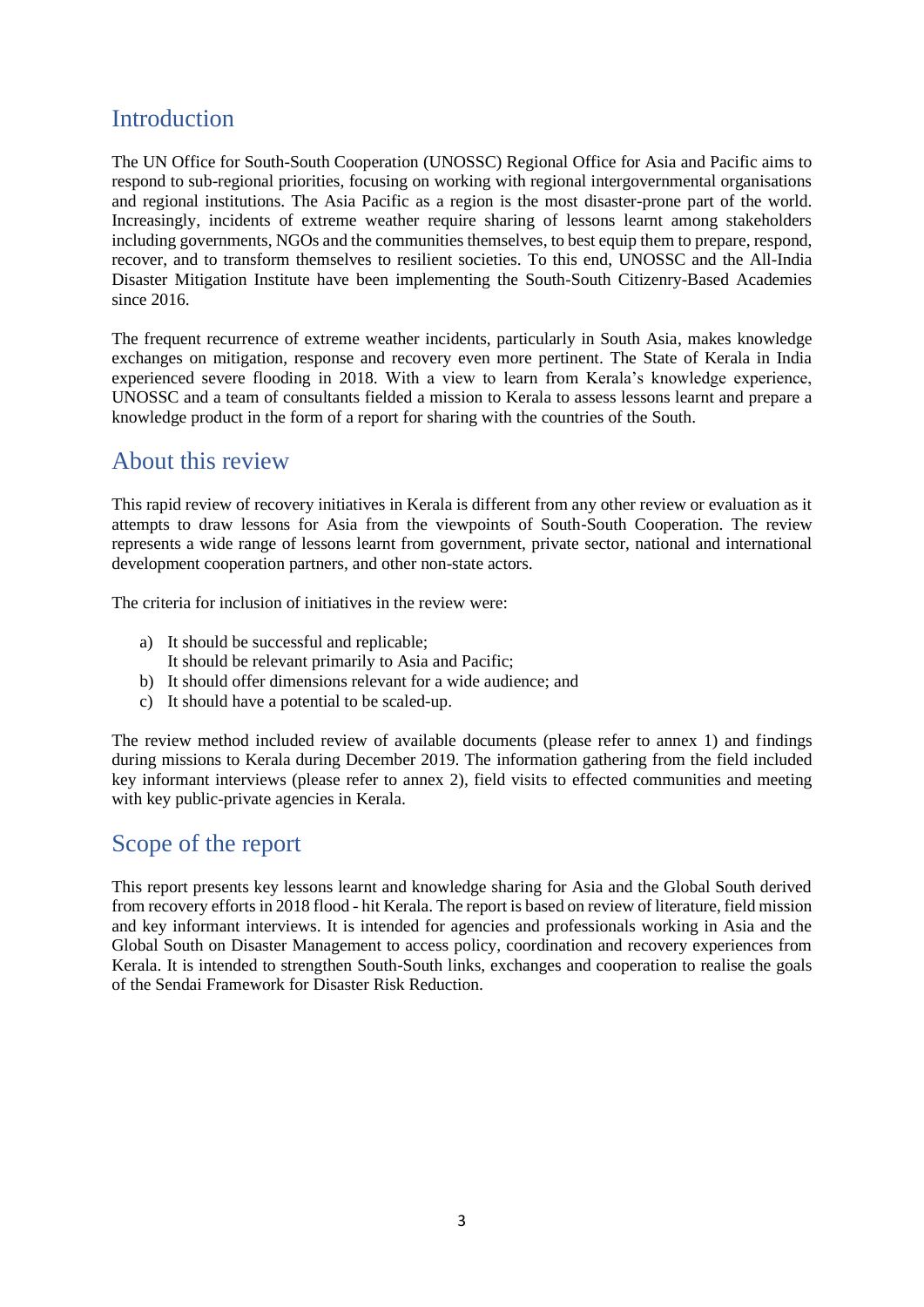## <span id="page-3-0"></span>EXECUTIVE SUMMARY

## <span id="page-3-1"></span>Kerala Floods 2018

Flooding is the most common natural hazard that affects the multi-hazard prone state of Kerala in India. The state is highly exposed to multiple disaster risks and changing climatic dynamics due to its geophysical location and long coastline. The Kerala State Disaster Management Authority (KSDMA) identifies 39 hazards categorized as naturally triggered hazards (natural hazards) and anthropogenically triggered hazards (anthropogenic hazards). Kerala is also one of the most densely populated Indian states (860 persons per square kilometer) making it more vulnerable to damage and loss on account of disasters.<sup>1</sup> As described in the box 1, risks are increasing due to continuing environmental degradation in the state.

### **Box 1. Continuing environmental degradation<sup>2</sup>**

One of the strongest defences against natural disasters is a healthy ecosystem. Thus, risks are heightened by environmental degradation. This was demonstrated, in 2018, by the floods in the state of Kerala in India. Kerala is long and narrow with its highlands leading to steep slopes, midlands and coastal tracts. Almost the entire state is a drainage system for run-off from the Western Ghats, where a dense network of rivers links the hills to the Arabian Sea. But the stability of the hilly regions has been affected by construction projects, deforestation and excessive quarrying. This environmental degradation combined with a lack of disaster preparedness resulted in a deadly extreme weather event.

The scale of floods of August 2018 was unprecedented in the history of Kerala. Between June 1, 2018 and August 18, 2018, Kerala received cumulative rainfall that was 42% in excess of the normal average. The floods not only affected lives and livelihoods of thousands but also the state economy; all major sectors such as transport, infrastructure, tourism and housing were hit hard.<sup>3</sup> According to the situation report<sup>4</sup> dated October 10, 2018, the total death toll in Kerala floods stood at 506 with over 5 million  $(5.411.712)$  people affected by floods. A Kerala Post-Disaster Needs Assessment (PDNA) report<sup>5</sup> released in October 2018 recorded the following major impacts of floods and landslides.

- The torrential rains triggered several landslides and forced the release of excess water from 37 dams across the state, aggravating the flood impact. Nearly 341 landslides were reported from 10 districts of Kerala.
- The devastating floods and landslides affected 5.4 million people and close to 1.4 million people had to be evacuated to relief camps during the floods as their homes and household assets were inundated with flood water.
- Access to piped water was disrupted for 20% of the state's population (0.67 million people). An estimated 0.31 million shallow wells were damaged and contaminated in six worst affected districts of Kerala directly affecting 1.4 million people. Over 95,000 household latrines were substantially damaged affecting nearly 0.4 million people.
- Over 0.17 million buildings were damaged either fully or partially, potentially affecting 0.75 million people. More than 1,700 schools in the state were used as relief camps during the floods. Most of the camps closed after 10 days and citizens returned home.

<sup>&</sup>lt;sup>1</sup> KSDMA. 2016. Kerala State Disaster Management Plan – 'towards a safer state' (2016)[, https://sdma.kerala.gov.in/wp](https://sdma.kerala.gov.in/wp-content/uploads/2018/11/Kerala%20State%20Disaster%20Management%20Plan%202016.pdf)[content/uploads/2018/11/Kerala%20State%20Disaster%20Management%20Plan%202016.pdf.](https://sdma.kerala.gov.in/wp-content/uploads/2018/11/Kerala%20State%20Disaster%20Management%20Plan%202016.pdf)

 $^2$  United Nations. 2019. The Disaster Riskscape Across Asia-Pacific: Pathways for Resilience, Inclusion and Empowerment. Asia-Pacific Disaster Report 2019. https://www.unescap.org/sites/default/files/publications/Asia-

Pacific%20Disaster%20Report%202019\_full%20version.pdf

<sup>&</sup>lt;sup>3</sup> The World Bank. 2018. World Bank Commits Support to Rebuild a More Resilient Kerala[. https://www.worldbank.org/en/news/press](https://www.worldbank.org/en/news/press-release/2018/10/16/world-bank-commits-support-to-rebuild-a-more-resilient-kerala)[release/2018/10/16/world-bank-commits-support-to-rebuild-a-more-resilient-kerala](https://www.worldbank.org/en/news/press-release/2018/10/16/world-bank-commits-support-to-rebuild-a-more-resilient-kerala)

<sup>4</sup> MoHAs. 2018. Situation report on Heavy Rain fall in Himachal Pradesh, Kerala, Karnataka, Assam, Odisha, Nagaland and Punjab. [http://www.ndmindia.nic.in/images/gallery/Situationreport\\_10102018.pdf](http://www.ndmindia.nic.in/images/gallery/Situationreport_10102018.pdf)

<sup>&</sup>lt;sup>5</sup> Kerala Post Disaster Needs Assessment – Floods and Landslides (August 2018),

[https://www.undp.org/content/dam/undp/library/Climate%20and%20Disaster%20Resilience/PDNA/PDNA\\_Kerala\\_India.pdf.](https://www.undp.org/content/dam/undp/library/Climate%20and%20Disaster%20Resilience/PDNA/PDNA_Kerala_India.pdf)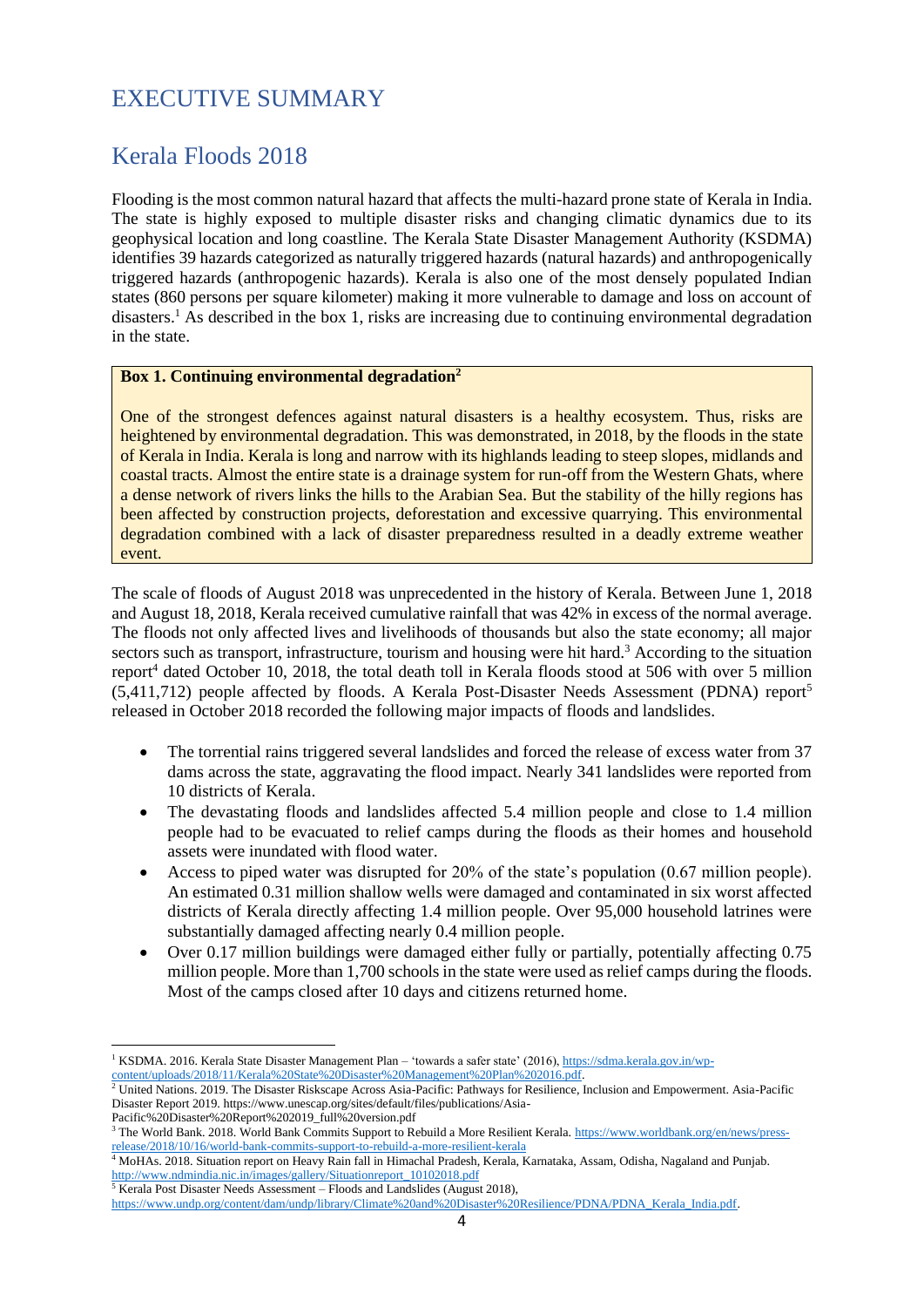- Floods affected teaching and learning in almost all the districts with institutions being closed from 2 to 23 days. A total of 1,613 schools were affected by the floods. Some schools in Alappuzha District were closed for more than a month.
- Among the worst affected were workers in the informal sector who constitute more than 90% of Kerala's workforce. It is estimated that nearly 7.4 million workers, 2.2 million migrants, 34,800 persons working in micro, small and medium enterprises, and 35,000 plantation workers (majority being women), were displaced from employment.
- There was no epidemic disease outbreak following the floods. However, 332 health facilities were fully or partially destroyed. Furthermore, 61 *Ayurveda*<sup>6</sup> institutions and 59 homeopathic institutions were damaged as a result of the floods.
- According to a conservative estimate, close to 2.6% of the State's Gross Domestic Product (GDP) was washed away by the floods instantly. The estimated loss in the primary sector alone was India Rupee (INR) 268.5 Billion (approximately 3.7 billion US\$). The state government required INR 310 Billion (approximately 4.3 billion US\$) for recovery and reconstruction.

<sup>6</sup> *Ayurveda* is an ancient system of medicine or health care that has been widely practices on the Indian subcontinent.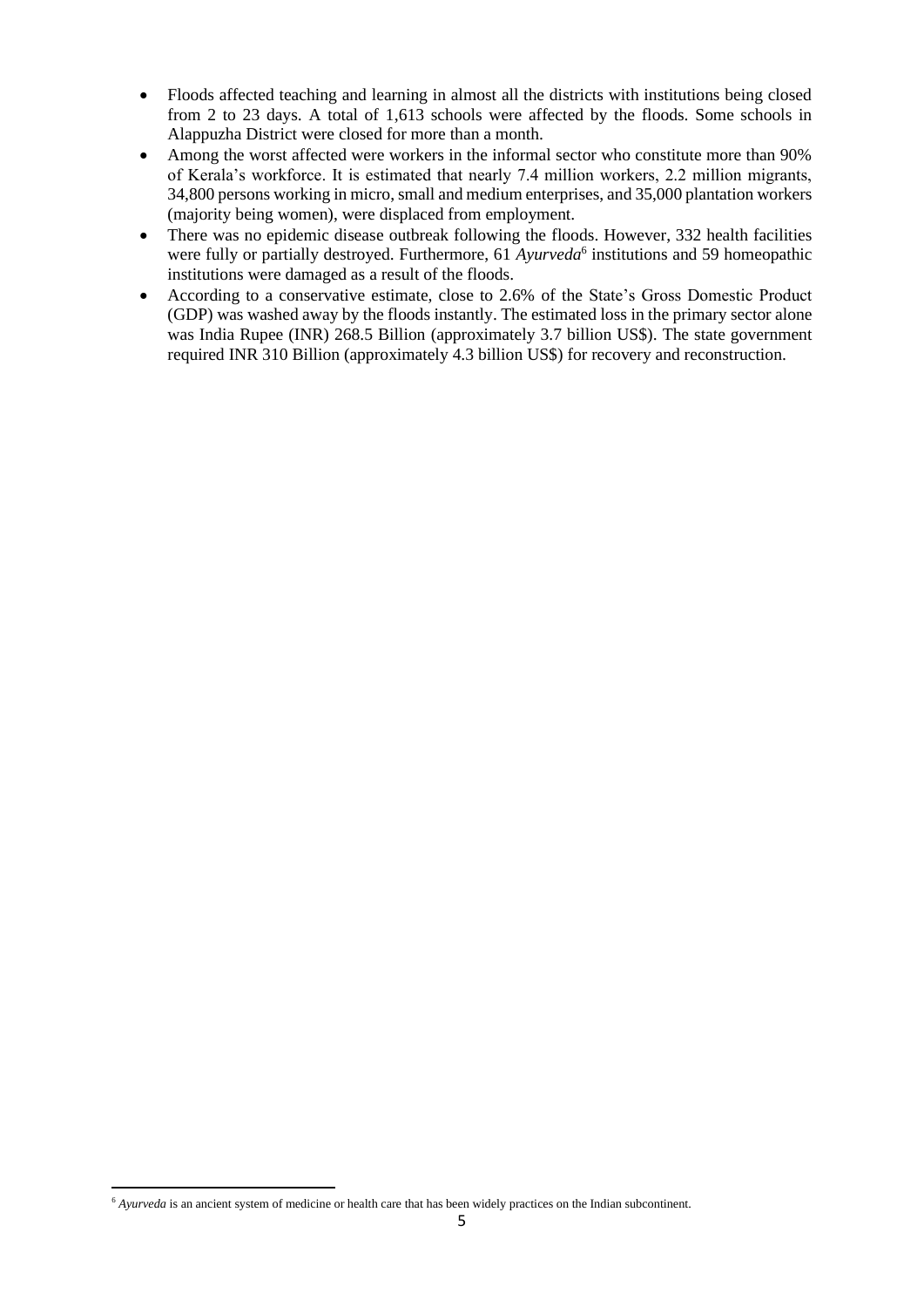## <span id="page-5-0"></span>Key Learning Points and Knowledge Sharing for Asia and Global South

This review identified the following **key Learning Points** as the most important, relevant to flooding and broadly applicable to flood recovery processes in Asia. These key points are categorized under the following key thematic areas of disaster management:

- Emergency Relief and Response
- Rehabilitation and Recovery
- Building Back Better
- Disaster Risk Reduction

The Government of India is keenly implementing initiatives in these key areas through its National Disaster Management Plan of 2016 (revised in 2019) with the help of the National Disaster Management Authority (NDMA) and the National Institute of Disaster Management (NIDM).

| <b>Emergency Relief</b>                                                                                                                                                                                                                                                                                                                                                                                                                                                                                                            | <b>Rehabilitation and</b>                                                                                                                                                                                                                                                                                                                                                                                                                                                                                                                                                                                                               | <b>Building Back</b>                                                                                                                                                                                                                                                                                                                                                                                                                                                                                                                                                                                                       | <b>Disaster Risk</b>                                                                                                                                                                                                                                                                                                                                                                                                                                                                                                                                                                                                   |
|------------------------------------------------------------------------------------------------------------------------------------------------------------------------------------------------------------------------------------------------------------------------------------------------------------------------------------------------------------------------------------------------------------------------------------------------------------------------------------------------------------------------------------|-----------------------------------------------------------------------------------------------------------------------------------------------------------------------------------------------------------------------------------------------------------------------------------------------------------------------------------------------------------------------------------------------------------------------------------------------------------------------------------------------------------------------------------------------------------------------------------------------------------------------------------------|----------------------------------------------------------------------------------------------------------------------------------------------------------------------------------------------------------------------------------------------------------------------------------------------------------------------------------------------------------------------------------------------------------------------------------------------------------------------------------------------------------------------------------------------------------------------------------------------------------------------------|------------------------------------------------------------------------------------------------------------------------------------------------------------------------------------------------------------------------------------------------------------------------------------------------------------------------------------------------------------------------------------------------------------------------------------------------------------------------------------------------------------------------------------------------------------------------------------------------------------------------|
| and Response                                                                                                                                                                                                                                                                                                                                                                                                                                                                                                                       | <b>Recovery</b>                                                                                                                                                                                                                                                                                                                                                                                                                                                                                                                                                                                                                         | <b>Better</b>                                                                                                                                                                                                                                                                                                                                                                                                                                                                                                                                                                                                              | <b>Reduction</b>                                                                                                                                                                                                                                                                                                                                                                                                                                                                                                                                                                                                       |
| An effective flood<br>$\bullet$<br>early warning<br>system is a must to<br>cope with floods.<br>Community radios<br>$\bullet$<br>play an important<br>role during<br>emergencies.<br>Take-home rations<br>$\bullet$<br>can successfully<br>combat<br>malnutrition<br>during<br>emergencies.<br>Innovate to<br>$\bullet$<br>develop models<br>for ensuring<br>Accountability to<br>Affected<br>Populations.<br>Avoid<br>$\bullet$<br>discrimination of<br>all kinds to<br>provide just and<br>inclusive<br>humanitarian<br>support. | A long-term<br>$\bullet$<br>engagement with<br>victims is needed to<br>facilitate recovery.<br>Disaster recovery is<br>$\bullet$<br>an opportunity for<br>creating Green Jobs.<br>Affected people can<br>$\bullet$<br>benefit from<br>psychosocial<br>support efforts<br>made in Kerala<br>recovery.<br>Supporting recovery<br>$\bullet$<br>of MSMEs is a<br>necessity for local<br>market recovery.<br>Protect fragile<br>$\bullet$<br>wetland agriculture<br>systems for<br>conservation of<br>biodiversity and<br>livelihoods.<br>Develop crowd<br>$\bullet$<br>funding-based<br>social media<br>initiatives to<br>support recovery. | Building skills of<br>$\bullet$<br>local masons is<br>important for<br>resilient<br>infrastructure.<br>Re-think<br>$\bullet$<br>sustainability of<br>tourism models<br>in Asia the way<br>Kerala is<br>thinking.<br>Green recovery is<br>$\bullet$<br>a way forward<br>for Asia.<br>It is crucial to<br>$\bullet$<br>address the nexus<br>between<br>environment,<br>gender and<br>disasters in<br>recovery.<br>Pension for the<br>$\bullet$<br>poor farmers can<br>reduce burden of<br>recovery.<br>Consider existing<br>$\bullet$<br>social protection<br>schemes as a<br>medium to reach<br>out to disaster<br>victims. | <b>Updating disaster</b><br>$\bullet$<br>management plans<br>should be an<br>annual and<br>ongoing exercise.<br>Recovery efforts<br>$\bullet$<br>should lead to<br>more prepared<br>communities.<br>Use recovery as<br>$\bullet$<br>an opportunity for<br>better integration<br>of CCA and DRR<br>for resilience.<br>Use disasters as<br>$\bullet$<br>an opportunity for<br>skills upgrading<br>and livelihoods<br>diversification.<br>Have relevant<br>$\bullet$<br>assets to help<br>respond based on<br>present hazards in<br>the area, "There<br>were simply not<br>enough boats to<br>move people at<br>the time" |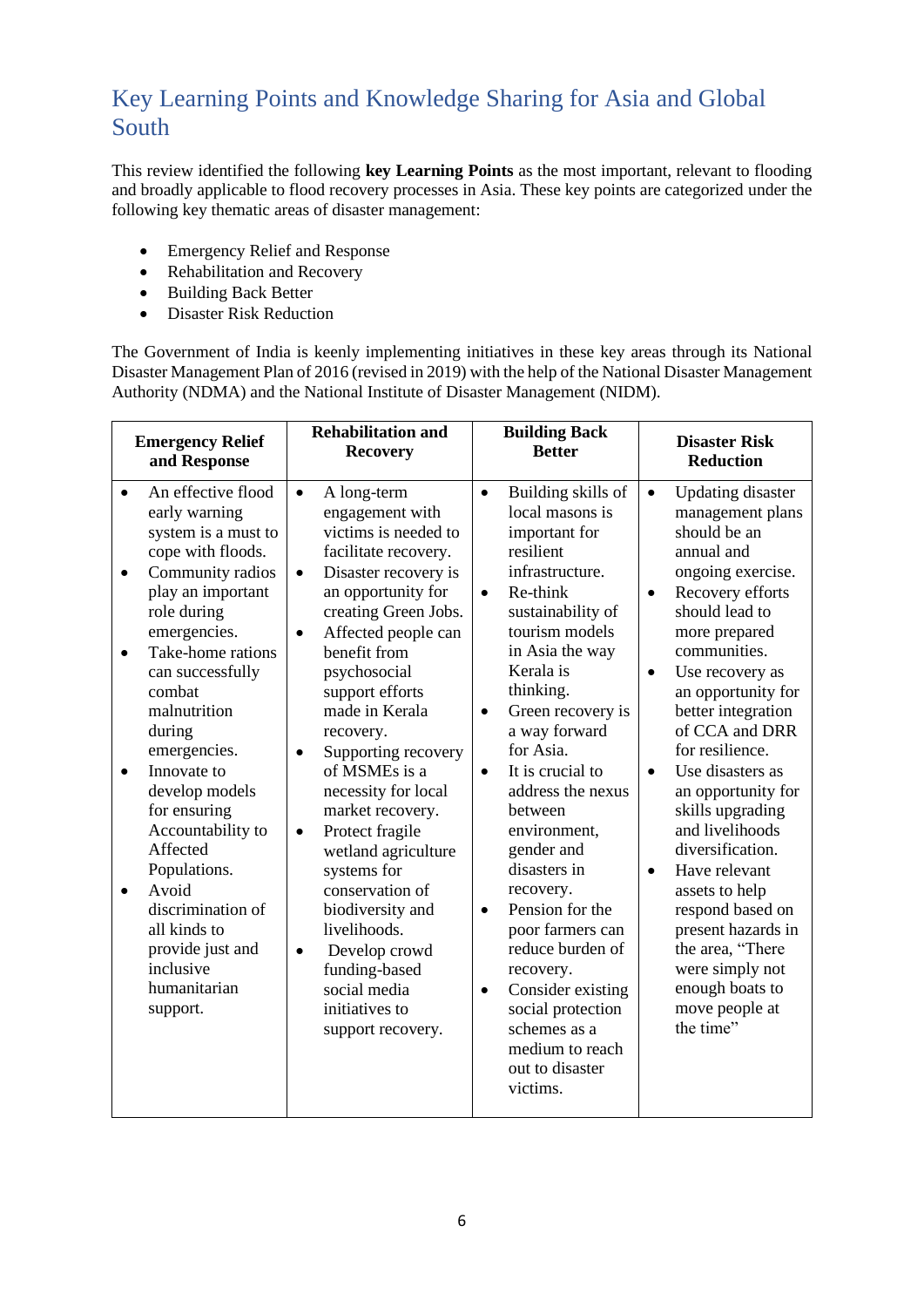#### **REVIEW OF KERALA RESPONSE AND LESSONS LEARNT**

#### **Emergency Relief and Response**

### <span id="page-6-0"></span>1. Effective early warning system is a must to cope with floods.

Kerala is an Indian coastal state. Effective early warning is not only important for floods but also for cyclones and other natural hazards. According to the Ministry of Earth Sciences (MoES), a 'red alert' was issued by the India Meteorological Department (IMD) for several districts of Kerala two days ahead of the August downpours but was not followed up adequately; the State did not have a flood warning system in place.<sup>7</sup> However, an expert at the South Asia Network on Dams, Rivers and People explained that: "The federal government is also to blame because Kerala gets no early flood warning from the Central Water Commission (CWC), the only government agency authorised to do so".<sup>8</sup>

Many people met during the field mission for this research indicated that the early warning about floods had been inadequate. "The Early Warning systems were non-existent and as people shared that they would go off after the ceremonial installation and newspaper publicity and photographs. People have great dependence on early warning systems for effective and timely evacuation. However, early warning systems during the 2018 Kerala floods performed sub-optimally. Despite the Comptroller and Auditor General of India (CAG)'s reported warnings, the EWS were not ready and the private company delegated to maintain the systems was not ready either", a report entitled "2018 Kerala Floods: Governance and Legal Compliance<sup>9</sup>" concluded.

The field mission also revealed that although there were government warnings to evacuate, many people decided to remain home until it was too late to leave safely. They ultimately had to wade in the water carrying their children. There is an important lesson here to be learnt about making people obey such warning messages. Odisha successfully did so in the case of cyclone Fani (which hit Odisha on May 3, 2019) by issuing clear warning messages and using the power of the state administration aiming at "zero-casualty". There is a lot that the region can learn by comparing two cases of two coastal states (Kerala and Odisha) in India. In line with the strengthening of its counterpart in Odisha, the Kerala State Disaster Management Authority should be strengthened for development of disaster-resilient infrastructure and technology in anticipation of future hazards and each government department in Kerala should develop its disaster management plan.<sup>10</sup>

The state requires a low-cost rainfall forecast and food early warning system with sufficient leadtime to take actions.<sup>11</sup> "Early warning systems should work effectively as variations in climatic patterns due to global warming have increased natural calamities such as floods and cyclones."<sup>12</sup>

## <span id="page-6-1"></span>2. Community radios play an important role during emergencies.

The Kerala floods saw the emergence of a couple of equally formidable heroes: fishermen, who managed to rescue more than 65,000 people from various districts and the community radio.

researchers-1921401.html

<sup>&</sup>lt;sup>7</sup> Koshy J. The Hindu. 2018. Kerala lacks a flood warning system: Ministry of Earth Sciences.

https://www.thehindu.com/news/national/kerala-lacks-a-flood-warning-system-ministry-of-earth-sciences/article24786802.ece <sup>8</sup> BBC News. 2018. Why the Kerala floods proved so deadly. https://www.bbc.com/news/world-asia-india-45243868

<sup>9</sup> News18.com. 2018. Kerala Govt was 'Very ill-Prepared' to Handle Kerala Floods, Ignored Safety Regulations: JNU Researchers. https://www.news18.com/news/india/kerala-govt-was-very-ill-prepared-to-handle-kerala-floods-ignored-safety-regulations-jnu-

<sup>&</sup>lt;sup>10</sup> Patra D. 2018. Lessons from Odisha Super Cyclone for Kerala Floods. https://www.actionaidindia.org/lessons-from-odisha-supercyclone-for-kerala-floods/

<sup>11</sup> Zevenbergen C. 2018. Kerala Floods: Recovering Through Resilience in a Disaster. https://www.un-ihe.org/stories/kerala-floodsrecovering-through-resilience-disaster

<sup>&</sup>lt;sup>12</sup> Prasanna L. 2019. Kerala floods: Effective early warning system needed, says Kerala CM.

https://timesofindia.indiatimes.com/city/kochi/effective-early-warning-system-needed-says-cm/articleshow/69314533.cms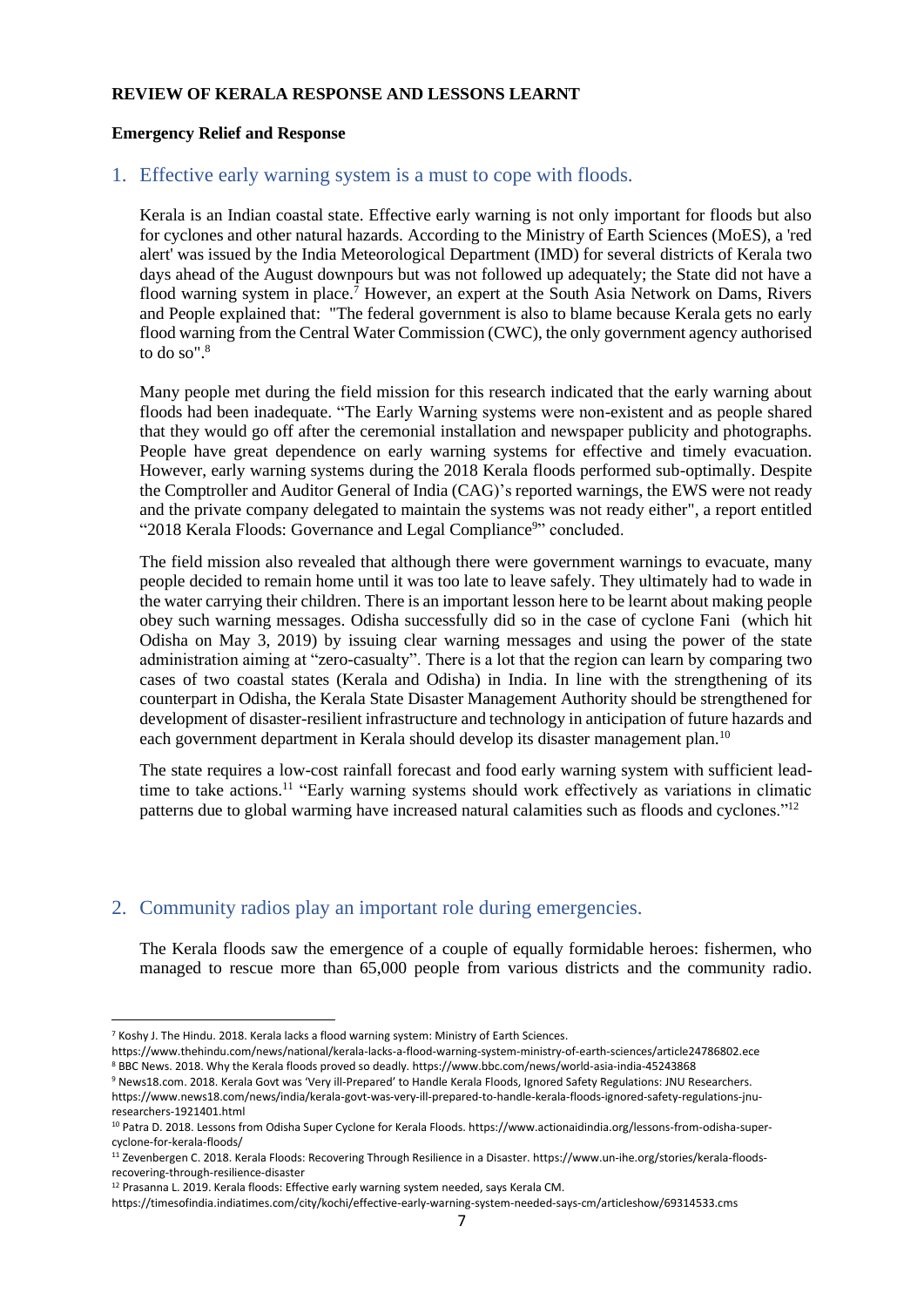Community radio stations emerged as one of the most powerful communication tools during the floods.<sup>13</sup>

The United Nations Educational, Scientific and Cultural Organisation (UNESCO) jointly with the Kerala State Disaster Management Authority (KSDMA) planned to conduct capacity building classes for community radios operators in the state in July 2019. The project was a recognition of the important role that community radios played during the 2018 floods. The rationale behind the initiative is that with proper training and guidance these stations can perform even better. KSDMA also demanded an emergency frequency for Kerala to air information strictly related to emergences and natural disasters.<sup>14</sup> The role of community radio stations in Kerala during the 2018 August floods was widely appreciated. The lesson for Asian countries is to establish such dedicated frequencies that can be tuned in during emergencies and build capacity of community radio stations. An example of how Radios can assist in emergencies is shared in Box 2.

Box 2. Six Community Radio stations from flood-hit regions will co-create programmes<sup>15</sup>

The sense of unity that was on view during the unprecedented floods in the State in 2018 has now led to a unique experiment – six community radio stations from flood-hit regions across the State are coming together to 'co-create' programmes on rebuilding the State. The Janakiya Pankalitham Punarnirmanam initiative of the Local Self-Governance Department is being implemented in partnership with the Kerala State Disaster Management Authority, the United Nations Development programme (UNDP), UNICEF and British Broadcasting Cooperation (BBC) Media Action.

The following Community radio stations, Radio Media Village, Radio Mattoli, Radio Neythal, Janvani Community Radio, Radio Hello and Mangalam Radio, with dedicated listeners in various flood-hit districts, are part of the initiative, with the first of the 'Puthu Nambukal - Nava Keralathinte Shankoli' episodes going live on Tuesdays in all these stations and on the Internet. "There have been instances of one radio station producing a programme and others broadcasting it. But this is the first time that one programme is being co-created by several stations. We have planned 24 episodes on issues such as housing, livelihood and health. Each episode is half-anhour-long, with each station contributing to it. For instance, the Mattoli or Neythal stations will be contributing a short drama on the topic of the day, Media Village will be doing expert interviews, Mangalam will be doing a short synopsis and key takeaways capsule and Radio Hello and Janvani public service announcement jingles and promos," says Vipin Raj. Mr Vipin Raj is programme coordinator at Radio Media Village. All the coordination happens on a common WhatsApp group, where each radio station shares the segment that it has produced with the rest of the stations all stitching it together for their respective broadcasts.

#### **The programmes**

Two episodes each will be broadcast every week. With all of these stations situated in floodaffected regions, the coordinators have been part of the rescue and rebuilding efforts, and also have a local connection. The programme centres ensure a dialogue between humanitarian responders with people and communities affected by or prone to a crisis. In Wayanad, the Mattoli station is even translating the entire programme to Paniya language for its listeners from the tribal villages. "Soon after the floods, we approached the State government with this plan for a people-led recovery process, and the government responded immediately. The radio programmes are part of our initiatives at taking people's feedback to inform the recovery process, integrating it into disaster response, recovery and reconstruction. Once we are able to demonstrate the impact of this on the developmental plans and people's lives, this will go a long

<sup>&</sup>lt;sup>13</sup> CR News. 2018. RADIOS OF HOPE – HOW CR STATIONS BECAME LIFELINES FOR COMMUNITIES IN FLOOD RAVAGED KERALA

http://uccommedia.in/news/radios-of-hope-how-cr-stations-became-lifelines-for-communities-in-flood-ravaged-kerala/

<sup>&</sup>lt;sup>14</sup> Deccan Chronicle. 2019. KSDMA focus on community radio[. https://www.deccanchronicle.com/nation/current-affairs/300719/ksdma](https://www.deccanchronicle.com/nation/current-affairs/300719/ksdma-focus-on-community-radio.html)[focus-on-community-radio.html](https://www.deccanchronicle.com/nation/current-affairs/300719/ksdma-focus-on-community-radio.html)

<sup>&</sup>lt;sup>15</sup> Praveen. S. R. The Hindu. 2019. Riding the Sound Waves to Rebuild Kerala. https://www.thehindu.com/news/national/kerala/riding-thesound-waves-to-rebuild-kerala/article26187509.ece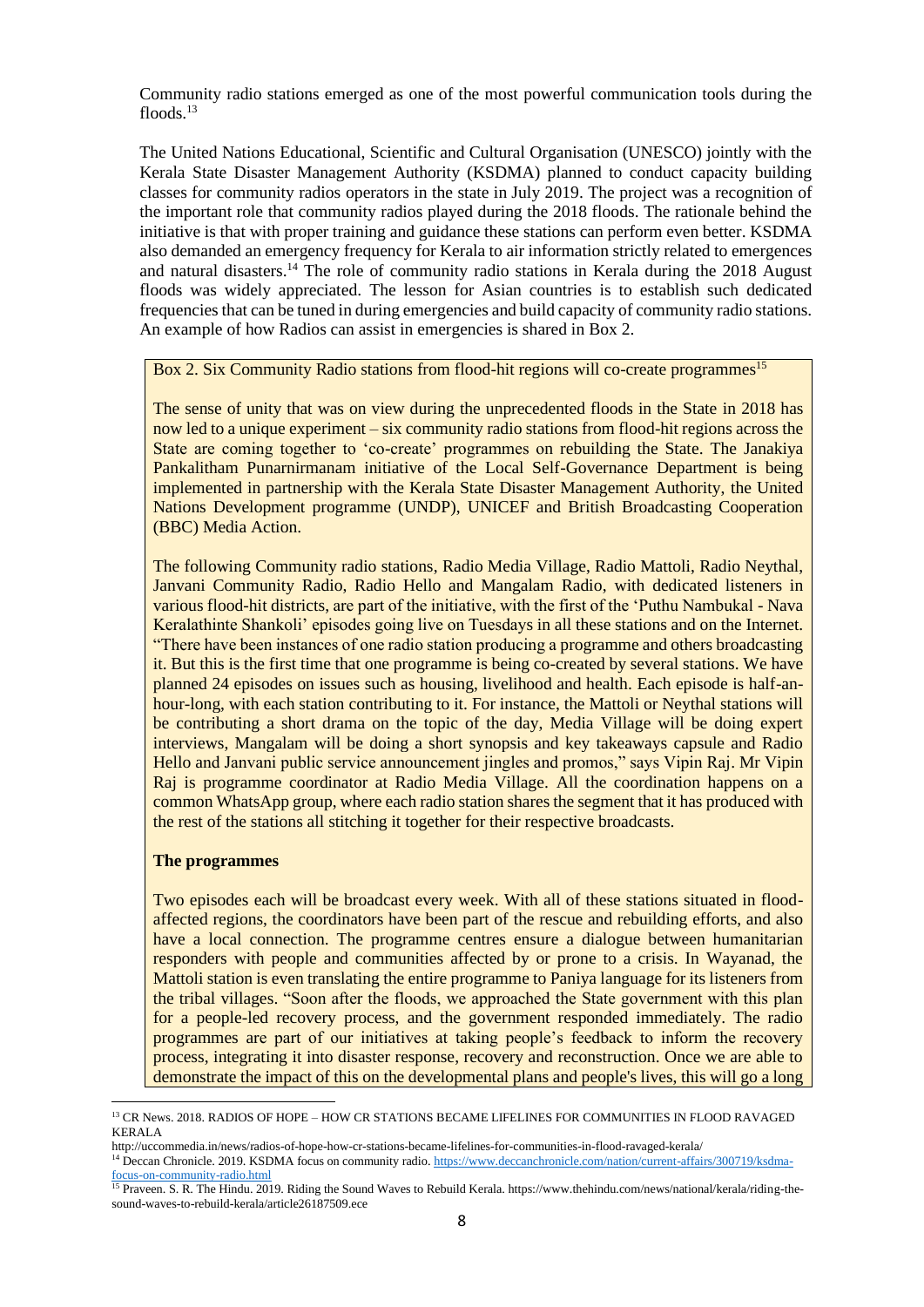way in bridging the current gap between disaster response planning and developmental planning," says Anu Puri, who worked with UNICEF on the programme.

## <span id="page-8-0"></span>3. Take-home rations can successfully combat malnutrition during emergencies.

Disasters put more women, children and weaker sections of the society at risk of malnourishment. The 2018 floods in Kerala severely affected maternal and child health. "Despite gender-targeted evacuations and hospitalizations, the additional medical needs of many women and children were not met because of loss of patient records and damage to maternal health facilities and their equipment, medical, hygiene and nutritional supplies. This highlights the need to prepare for specific health vulnerabilities within hazard-prone areas, to prevent disasters from exacerbating health inequalities."<sup>16</sup> The Sphere Handbook (2018 edition) suggests providing take-home dry or suitable ready-to-use supplementary food rations unless there is a clear rationale for on-site feeding.<sup>17</sup>

Take Home Rations (THRs) in the form of pre-mixes/ready-to-eat food, including micronutrient fortified food and/or energy dense food for severely underweight children can be effective in combating malnutrition in the after-math of an emergency. The pilot project for fortification of take-home rations under the Integrated Child Development Scheme (ICDS)<sup>18</sup> in Wayanad District of Kerala supported by the World Food programme (WFP) was completed and successfully handed over to the Department of Women and Child Development, Government of Kerala, for scale-up across the State by WFP. Cascading training sessions for scale-up were conducted, covering 720 members of a women's empowerment programme (Kudumbashree) <sup>19</sup> in Kerala, with technical support from WFP.<sup>20</sup> For more details please refer to the Box 3 below.

Box 3. The Government of Kerala announced the state-wide scale up of the production of fortified 'Nutrimix' and its distribution to children aged six to 36 months as part of a Take-Home Ration, based on WFP's pilot project in Wayanad District. The announcement took place at the inauguration of 'Poshan Abhiyan' (Nutrition Mission), which was attended by the Chief Minister, Shri Pinarayi Vijayan, the Minister of Women and Child Development of the Government of India, Smriti Irani, and WFP India's Deputy Country Director.<sup>21</sup>

## <span id="page-8-1"></span>4. Innovate to develop models for ensuring Accountability to Affected Populations.

Accountability to Affected Populations (AAP) is not new concept; but a part of a larger strategy for meaningful engagement of affected populations in decisions that directly impact their lives. AAP through qualitative, bottom-up and people centred actions is fundamental to sustainable and people owned early recovery.<sup>22</sup> The AAP Framework articulates how to use power responsibly by taking account of, and being held accountable to those who are affected by the use of such power".<sup>23</sup> It also means, "taking account of the views of affected people in the design and implementation of aid activities and collecting and acting upon feedback from them, transparently and effectively sharing information with communities, and being held to account for the quality, fairness and effectiveness of your actions".<sup>24</sup>

framework.html?\_\_\_store=default&\_ga=2.118884557.594854955.1562905270-843855565.1562905270

 $24$  Global Cluster for Early Recovery (GCER) 2016. Accountability to the Affected Populations in Early

Recovery: Examples of Good Practice. TECHNICAL WORKING GROUP ON AAP – MARCH 2016.

<sup>&</sup>lt;sup>16</sup> United Nations. 2019. The Disaster Riskscape Across Asia-Pacific: Pathways for Resilience, Inclusion and Empowerment. Asia-Pacific Disaster Report 2019. https://www.unescap.org/sites/default/files/publications/Asia-

Pacific%20Disaster%20Report%202019\_full%20version.pdf

<sup>&</sup>lt;sup>17</sup> Sphere 2018. Sphere Handbook 2018. https://spherestandards.org/handbook-2018/

<sup>&</sup>lt;sup>18</sup> Note: In Integrated Child Development Services (ICDS), state governments provide a comprehensive package of services to pregnant women and new mothers, as well as to children under the age of six.

<sup>&</sup>lt;sup>19</sup> Kudumbashree is the poverty eradication and women empowerment programme implemented by the State Poverty Eradication Mission (SPEM) of the Government of Kerala. The name Kudumbashree in Malayalam language means 'prosperity of the family'.

<sup>20</sup> WFP India. 2019. Country Brief. March 2019[. https://reliefweb.int/sites/reliefweb.int/files/resources/WFP-0000104500.pdf](https://reliefweb.int/sites/reliefweb.int/files/resources/WFP-0000104500.pdf)

<sup>&</sup>lt;sup>21</sup> WFP. 2019. WFP India. Country Brief. August 2019. https://reliefweb.int/sites/reliefweb.int/files/resources/WFP-0000108322.pdf <sup>22</sup> Early recovery. N.D. People-Cantered Humanitarian Action. http://earlyrecovery.global/about-page/people-centered-humanitarian-action <sup>23</sup> International Committee of the Red Cross (ICRC). 2019. Accountability to affected people institutional framework. Geneva, Switzerland. https://shop.icrc.org/accountability-to-affected-people-institutional-

https://www.undp.org/content/dam/geneva/docs/UNDPGeneva\_AAP\_ER\_TWG\_GoodPracticeCollection.pdf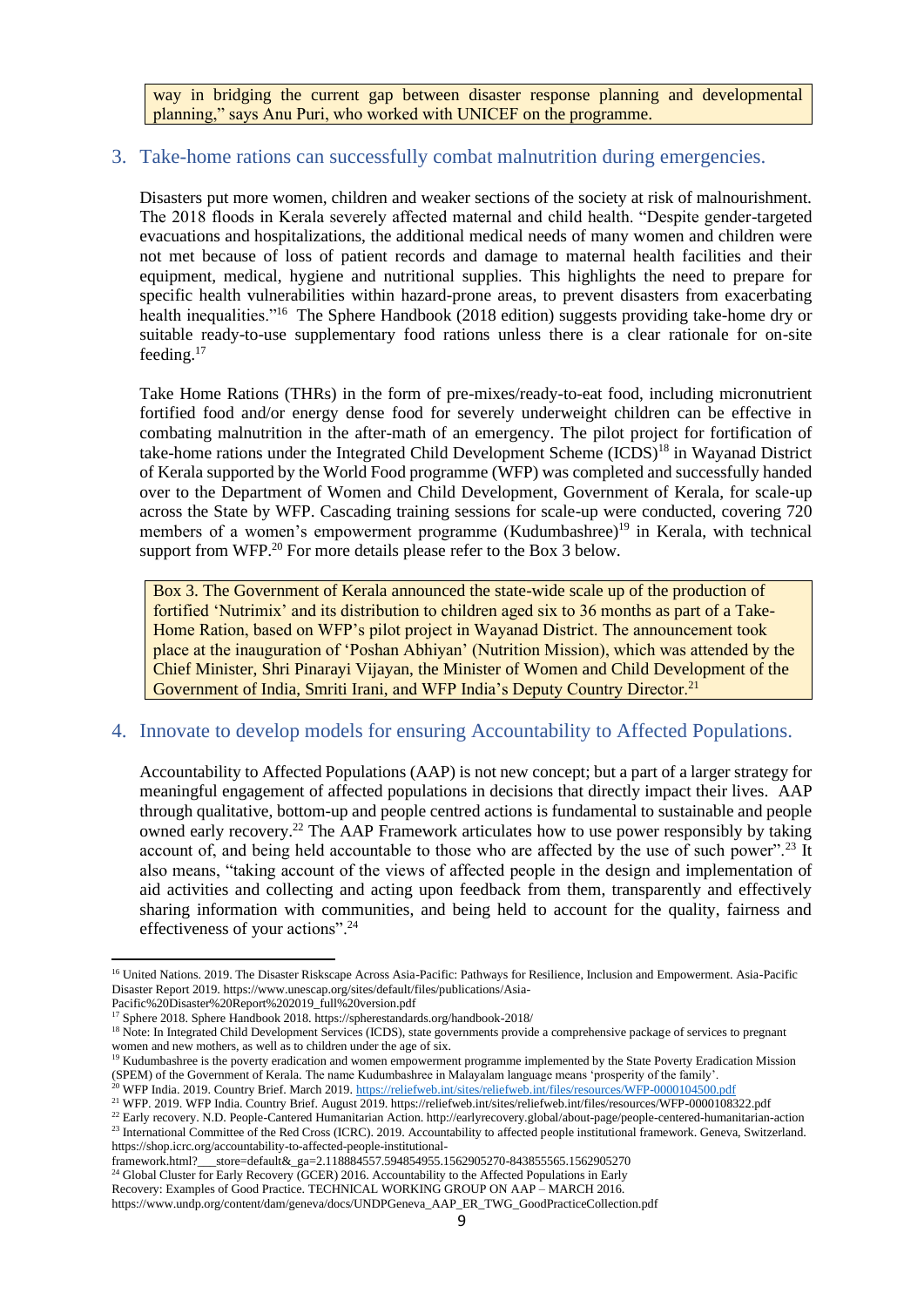Supported by UNICEF, Kudumbashree developed a unique exercise which is in line with the global approach of Accountability to Affected Population. An innovative Kerala model for ensuring transparency and people's participation in disaster response and recovery was set up, Kudumbashree women collected data using a mobile application.<sup>25</sup> AAP surveys were conducted in over 60 countries after past disasters, mostly by civil society organisations. However, the AAP programme of Kudumbashree is unique, as this may be the first time in the world such an exercise was conducted by a government agency, as in Kerala, says Job Zachariah, United Nations State Coordinator for Kerala. "Besides the scale of Kerala exercise is large, covering people in 489 local governments. Kerala sets a model on transparency and people's participation in disaster response which other states and countries could emulate", he added.<sup>26</sup> An example of how accountability to affected populations can be institutionalized is shared in the Box 4.

#### **Box 4. Institutionalizing Accountability to the Affected Children through Child Protection Undertakings: The Case of World Vision<sup>27</sup>**

World Vision India is a leader in the protection of child rights and promotion of their welfare. The themes on which it works in India range from education, disaster management, water and economic development. Across all these themes and work, World Vision is guided by the principles of encouraging child participation, child rights and equity along with ending violence against children. In terms of accountability, World Vision aspires to be highly accountable to the affected children for whom it works. This dedication towards the affected children is symbolized in its "Child Protection Undertaking". This undertaking is a set of guidelines and modalities which all the partners, employees and volunteers at World Vision have to abide by during the programme activities. Some of the guidelines and protocols are described below:

- Personnel including staff, volunteers, interns and consultants will establish an atmosphere conducive for the development of children through their word, deed and demeanor. This includes listening to children and showing respect to them.
- Staff, interns, consultants, volunteers and visitors including sponsors will respect the local cultural context and behave appropriately with children in communities as per the behaviour protocols.
- Personnel including staff, volunteer, interns and consultants will not allow project children to visit their homes under any pretext without the prior knowledge and agreement of their superiors.
- Project children are not permitted to stay overnight in the home of World Vision personnel at any time.
- Staff will not employ children as domestic workers in their homes. Personnel including staff, interns, volunteers, consultants and visitors will not spend time alone with a child or children.
- There will always be another adult ("two adult rule" principle) who will be able to see the interaction with children. The exception to this may be in the event where personnel are employed as professionally recognized trained counsellors.
- Personnel including staff, interns, volunteers, consultants and visitors are always responsible for the interaction between an adult and a child even when it appears that a child is acting in a provocative manner.
- Personnel including staff, interns, volunteers, consultants and visitors will not touch private parts of the body, or touch the child in a way which will make the child uncomfortable.

<sup>&</sup>lt;sup>25</sup> Mathrubumi. 2019. Kudumbashree sets innovative model for ensuring public participation in disaster response.

[https://english.mathrubhumi.com/features/specials/kudumbashree-sets-innovative-model-for-ensuring-public-participation-in-disaster](https://english.mathrubhumi.com/features/specials/kudumbashree-sets-innovative-model-for-ensuring-public-participation-in-disaster-response-1.4016861)[response-1.4016861](https://english.mathrubhumi.com/features/specials/kudumbashree-sets-innovative-model-for-ensuring-public-participation-in-disaster-response-1.4016861)

 $^{26}$  Mathrubumi. 2019. Kudumbashree sets innovative model for ensuring public participation in disaster response.

[https://english.mathrubhumi.com/features/specials/kudumbashree-sets-innovative-model-for-ensuring-public-participation-in-disaster](https://english.mathrubhumi.com/features/specials/kudumbashree-sets-innovative-model-for-ensuring-public-participation-in-disaster-response-1.4016861)[response-1.4016861](https://english.mathrubhumi.com/features/specials/kudumbashree-sets-innovative-model-for-ensuring-public-participation-in-disaster-response-1.4016861)

<sup>&</sup>lt;sup>27</sup> World Vision India. 2019. Study on Accountability to The Affected Children with Focus on Psychosocial Support in Kerala.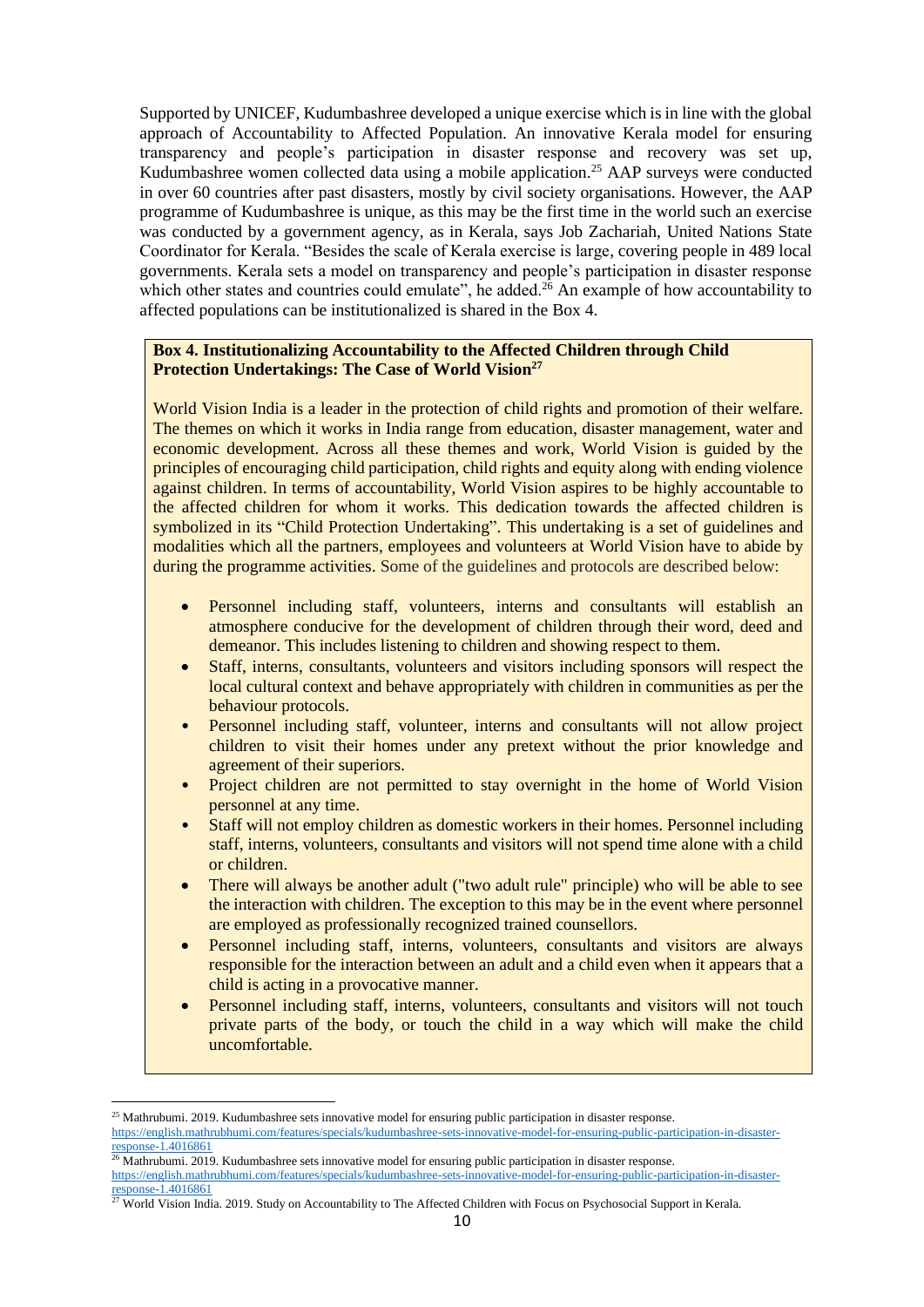These guidelines and protocols are signed as an undertaking by all people including personnel, consultants, partners, volunteers and interns before they head out to the field to work with children. This enshrines accountability to the affected children in the organizational charter and sets a precedent for other organizations to follow. This practice is also closely aligned with the Core Humanitarian Standard (CHS). The idea of causing no harm is intrinsic in this policy. Also, it ensures that children have appropriate feedback and complaint mechanisms to report an untoward incident. This practice is also replicable and should be replicated across all agencies providing humanitarian assistance to children affected by crises.

A study<sup>28</sup> supported by a group of agencies (Caritas India, Christian aid, Save the Children and Islamic Relief) and conducted by AIDMI concluded that in India there is a strong commitment to AAP. Because agencies have been able to institutionalise the concept of AAP, it seems to be better defined and understood, especially in civil society circles. Agencies have also shown willingness to improve APP in each response by placing victims at the centre of relief and response activities. However, there is a need to make AAP systematic and systemwide in a federative and collaborative manner. Systems and processes of AAP cannot perform immediately in the wake of a disaster if not planned in advance.

## <span id="page-10-0"></span>5. Avoid discrimination of all kinds to provide just and inclusive humanitarian support.

Cast-based discrimination among other kinds of discrimination is widespread in Asia, including in South Asia. In several South Asian countries, the 2004 Asian Tsunami and its response revealed significant social divisions and discrimination affecting Dalit communities long into the postdisaster recovery efforts."<sup>29</sup> *Dalits* who often work as "manual scavengers" and daily-wage labourers are at the bottom of the social and economic hierarchy that has existed for centuries in South Asia. "India alone accounts for more than two-thirds of the over 260 million Dalits Worldwide."<sup>30</sup>

Because disasters expose existing social inequalities, inclusive and people-centred approach - 'leaving no one behind' is suggested as the 3rd Pillar of the policy framework for recovery by the Kerala Post Disaster Needs Assessment (PDNA). The Kerala PDNA pointed out that "discussions with affected families in some tribal colonies in Wayanad and Malappuram suggested that many of the families in the affected areas had not been included in the beneficiary list for compensatory financial aid (INR 10,000, one-time cash assistance) to cover damages and loss. The Scheduled Tribe Development Department<sup>31</sup> initiated an additional provision of INR 10,000 per family (sanctioned to 2,697 out of 3,419 families)."  $32$ 

Another study (March 8, 2019), carried out with the support of Christian Aid, UK and Oxfam India conducted by the National Dalit Watch (NDW) and the NGO, Rights, found discrimination (against scheduled casts/scheduled tribe<sup>33</sup> and Dalits) in Kerala flood relief. It revealed discrimination in relief as well as rescue efforts as easily accessible areas belonging to dominant castes were

<sup>29</sup> International Dalit Solidarity Network. Working Globally Against Caste Discrimination. 2013. Equality in aid. http://idsn.org/wpcontent/uploads/user\_folder/pdf/New\_files/Key\_Issues/Disaster\_response/EqualityInAid\_web\_version.pdf

<sup>&</sup>lt;sup>28</sup> AIDMI. 2018. Study on the Existing Mechanisms of Ensuring Accountability to the Affected Population in India.

<sup>&</sup>lt;sup>30</sup> Claire A. ND. South Asia: New report highlights need to better target low-caste groups in aid response. https://ec.europa.eu/echo/fieldblogs/stories/south-asia-new-report-highlights-need-better-target-low-caste-groups-aid\_en

<sup>&</sup>lt;sup>31</sup> 'Scheduled Tribes Development Department works for the upliftment of the Scheduled Castes and Scheduled Tribes'. For more information please visit[: http://www.stdd.kerala.gov.in/](http://www.stdd.kerala.gov.in/)

 $32$  Kerala Post Disaster Needs Assessment – Floods and Landslides (August 2018),

https://www.undp.org/content/dam/undp/library/Climate%20and%20Disaster%20Resilience/PDNA/PDNA\_Kerala\_India.pdf.

<sup>&</sup>lt;sup>33</sup> The framers of the Constitution took note of the fact that certain communities in the country were suffering from extreme social, educational and economic backwardness arising out of age-old practice of untouchability and certain others on account of this primitive agricultural practices, lack of infrastructure facilities and geographical isolation, and who need special consideration for safeguarding their interests and for their accelerated socio-economic development. These communities were notified as Scheduled Castes and Scheduled Tribes as per provisions contained in Clause 1 of Articles 341 and 342 of the Constitution respectively. For more information please visit: <https://ncst.nic.in/>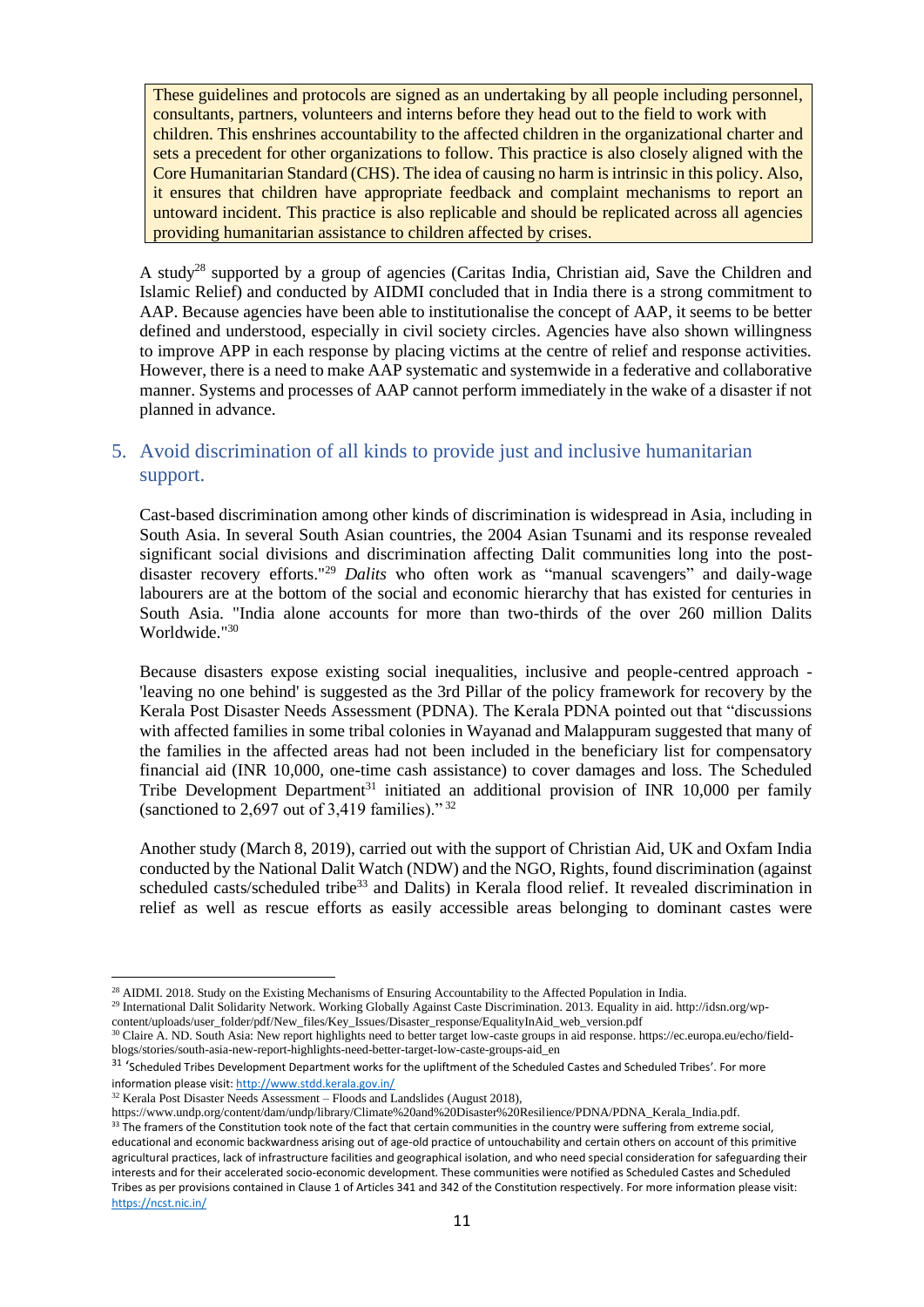prioritized.<sup>34</sup> The study reported many cases of cast discrimination; for instance, a group of people refused to share space and food with Dalits in the camp. Overall, the effort aimed at making the government of Kerala and humanitarian agencies engaged in response recognise the discrimination and exclusion of Dalits, Adivasis and the most marginalized communities. "While a flood of this scale may occur once in 100 years, Dalit and other marginalised community settlements are exposed to floods and similar disasters every year, we need to have a framework for disaster preparedness that takes this into account. The social and political correctness of Kerala forces people to delegitimise the issue of caste, resting the onus of proving caste-based discrimination on those who are already oppressed."<sup>35</sup>

Thus, efforts of agencies such as the National Dalit Watch<sup>36</sup> (NDW) and Rights, that tries to address discrimination of all kinds should be studied in depth and approaches of agencies that work for excluded communities such as Christian Aid (CA) should be replicated in disaster recovery practices across Asia. The European Union (EU) supported CA's humanitarian response programme to support 25,000 households with a targeted combination of livelihood assistance, water, sanitation and hygiene as well as essential non-food items in Kerala. In the first phase, 1,538 beneficiaries were given kits, comprising of essential items such as kitchen utensils, soap, antiseptic liquid, bucket, mosquito net and so on. In total 1,240 beneficiaries, especially single women and people with disabilities, together with the marginalised and vulnerable, who did not receive any livelihood support from any of the agencies, received help to address their immediate needs.<sup>37</sup> In short, recovery should be perceived as an opportunity to overcome all types of exclusion through structural reforms and prioritizing the needs of the vulnerable.

<sup>34</sup> The Times of India. 2019. Study finds discrimination in Kerala flood relief.

<https://timesofindia.indiatimes.com/city/thiruvananthapuram/study-finds-discrimination-in-kerala-flood-relief/articleshow/68317843.cms> <sup>35</sup> National Dalit Watch. National Campaign on Dalit Human Rights. 2019. THE EXTENT OF INCLUSION OF DALIT AND ADIVASI COMMUNITIES IN THE POST DISASTER RESPONSE IN KERALA 2018[. http://www.ncdhr.org.in/wp-](http://www.ncdhr.org.in/wp-content/uploads/2019/05/KERALA-INCLUSION-REPORT.pdf)

[content/uploads/2019/05/KERALA-INCLUSION-REPORT.pdf](http://www.ncdhr.org.in/wp-content/uploads/2019/05/KERALA-INCLUSION-REPORT.pdf)

<sup>36</sup> NDW Is an initiative spearheaded by National Campaign on Dalit Human Rights (NCDHR) to respond in an organized and systematic manner to the scenario of exclusion of Dalit communities during disasters.

 $37$  Christian Aid. 2019. Humanitarian assistance in response to Kerala floods in India[. https://www.christianaid.org.uk/about](https://www.christianaid.org.uk/about-us/programmes/humanitarian-assistance-communities-affected-kerala-floods)[us/programmes/humanitarian-assistance-communities-affected-kerala-floods](https://www.christianaid.org.uk/about-us/programmes/humanitarian-assistance-communities-affected-kerala-floods)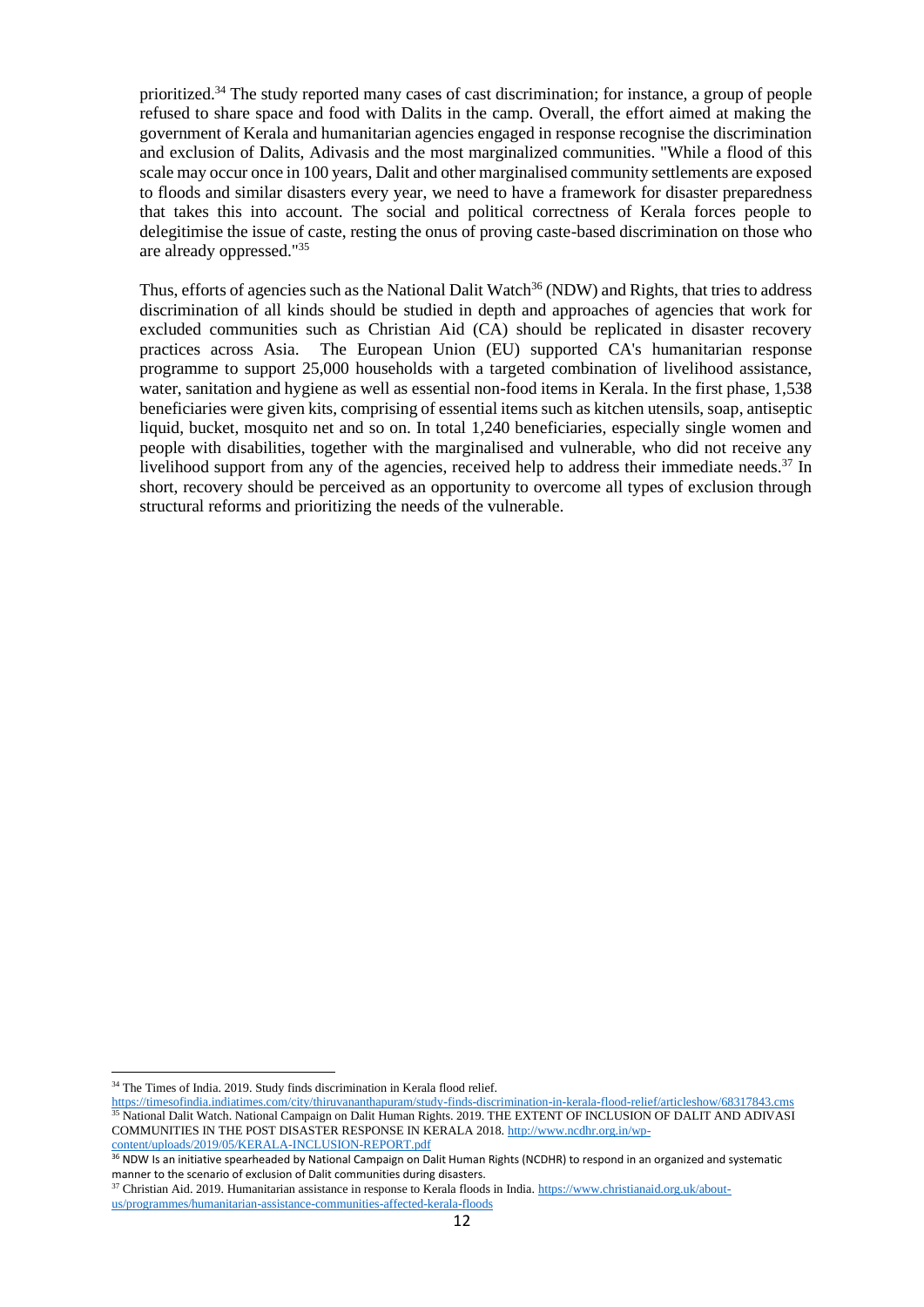### **Recovery**

## <span id="page-12-0"></span>6. A long-term engagement with victims is needed to facilitate recovery.

World Vision India (WVI) is one of the country's largest child-focused humanitarian organisations. Over 26,000 families in Malapuram, Kottayam, Pathanamthitta, Palakkad, Wayanad, Idukki and Alappuzha districts were provided emergency relief materials by WV, these included dry rations, non-food household supplies, hygiene packs and more than 300,000 water purification sachets.<sup>38</sup> World Vision's Area Development Programmes (ADPs) which involve a long-term engagement in a geographical area is an effective model to address root causes of vulnerability and resilience building. The model allows WV staff to provide life-saving support in times of disaster as well as post-disaster long-term rehabilitation. Development of Child Friendly Spaces (CFS) as a strategy for sustainable recovery and development of children by WV is discussed in Box 5.

### Box 5. Child Friendly Spaces (CFS)<sup>39</sup>

CFSs helped children recover from their fear and trauma, through different fun and creative playtime activities; like games, sports, singing, drama, painting, group interactions etc. CSFs are an effective means for providing emotional and psycho-social support to children affected by disasters. Thirteen (13) Child Friendly Spaces were activated that operated out of community centres which were socially and physically accessible to all. This also allowed parents to focus on other concerns as the children were taken care of. Children along with their parents, guardians and caretakers were involved in developing the support required for CFS. CFSs were operated from the child-care centres (*Anganwadis) <sup>40</sup>* in the villages, closer to children's homes and under parental and Panchayati Raj (local self-governance) Presidents' supervision. The permission to use the Anganwadi centre for CFSs after its regular functions in the evenings or school holidays was secured by the Panchayat Presidents. This arrangement was made to allow regular Anganwadi services to continue smoothly. Besides, provisions of water and toilet facilities were assured at the centres. Several outdoor and indoor, age appropriate games and recreational activities were conducted with children under the supervision of the CFS facilitators. As part of the initiative, Caritas India created awareness among families and duty bearers about Village Level Child Protection Committee, to oversee the protection of children and take timely measures, as provided by the Government's Integrated Child Protection Scheme (ICDS). The CFSs displayed the Code of Conduct for Child Protection Policy and installed feedback and suggestion boxes.

## <span id="page-12-1"></span>7. Disaster recovery is an opportunity for creating Green Jobs.

The reconstruction of houses and public infrastructures offers a major opportunity for building new skills and green job creation. However, it is important that an Integrated Strategic Environmental Assessment be undertaken to mitigate the negative impact of the surge in construction activities during recovery. This approach developed by UN Environment has been implemented during the post-conflict reconstruction of Sri Lanka and the post- earthquake disaster reconstruction of Nepal.<sup>41</sup> One of the key priority action areas to build a green and resilient Kerala, identified under the essential building blocks of Nava Keralam: Building a Green and Resilient Kerala by the Government of Kerala is "Sustainable Building Guidelines (see the Box 6 below).

Box 6. Sustainable Building Guidelines<sup>42</sup>

<sup>41</sup> Kerala Post Disaster Needs Assessment – Floods and Landslides (August 2018),

<sup>&</sup>lt;sup>38</sup> World Vision India. 2019. Kerala Flood Response. [https://www.worldvision.in/cmsadmin/uploads/Relief\\_Response\\_Update6.pdf](https://www.worldvision.in/cmsadmin/uploads/Relief_Response_Update6.pdf) <sup>39</sup> Caritas India. 2019. Athijeevan (meaning more life): A Story of Endurance: Building Back Better amidst flood and fury.

https://www.caritasindia.org/wp-content/uploads/2019/05/Athijeevan.pdf

<sup>40</sup> *Anganwadi* is a government-sponsored child-care and mother-care centre.

https://www.undp.org/content/dam/undp/library/Climate%20and%20Disaster%20Resilience/PDNA/PDNA\_Kerala\_India.pdf.  $42$  Kerala Post Disaster Needs Assessment – Floods and Landslides (August 2018),

https://www.undp.org/content/dam/undp/library/Climate%20and%20Disaster%20Resilience/PDNA/PDNA\_Kerala\_India.pdf.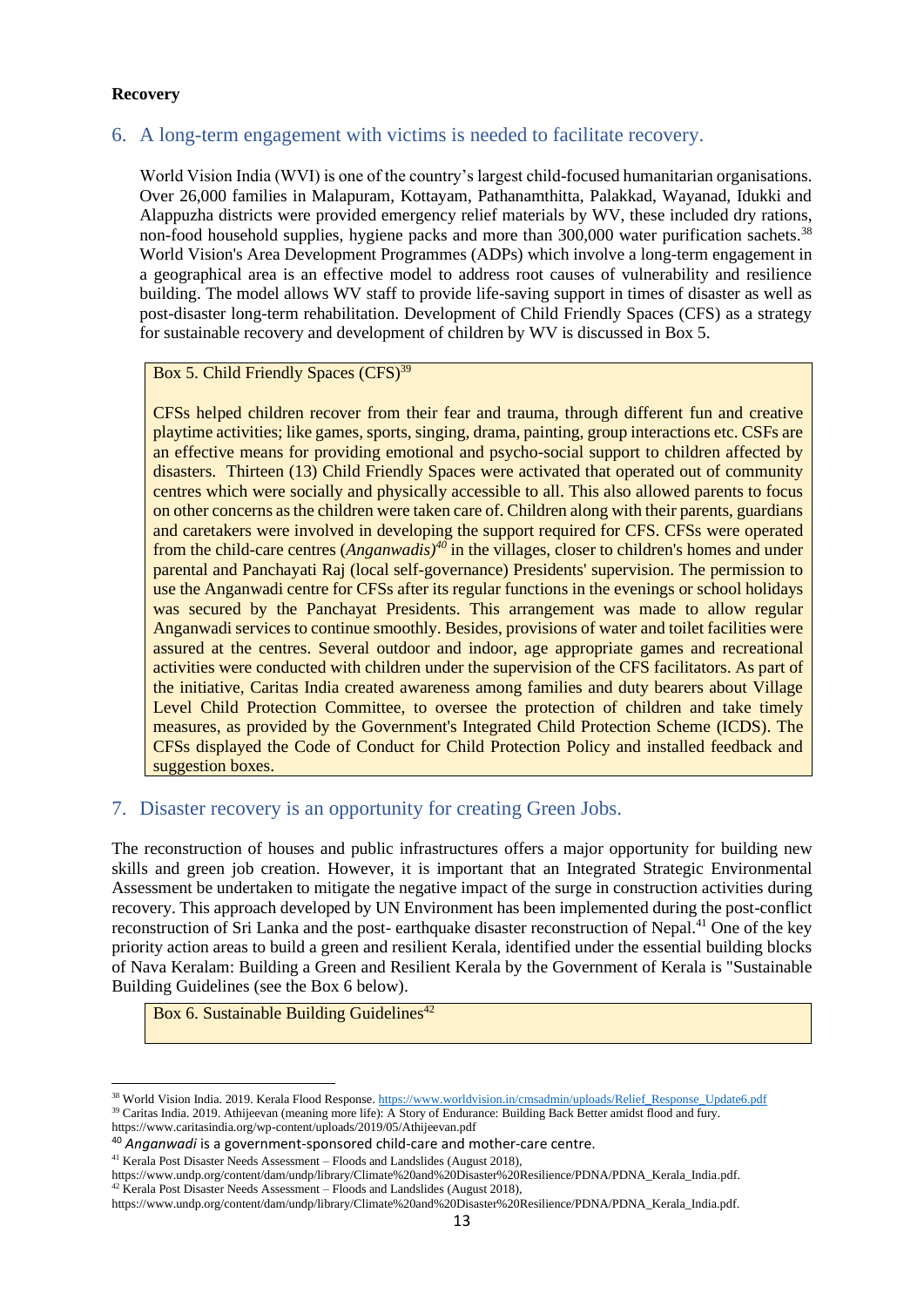"Kerala should reverse the trend of constructing 'modern' buildings that are not suitable for local weather conditions and which also encourage high energy consumption. Instead, it should adopt locally "sustainable building guidelines", similar to the one in the United Kingdom, whereby each building is systematically analysed for its carbon footprint based on its construction and operation. Use of locally available material is maximised and need for energy for cooling and lighting is minimised. This will also create thousands of new 'green jobs' in the state."

The International Labour Organisation (ILO) in coordination with the Department of Labour & Skills, in the months of November- December 2018, initiated a Training Needs Assessment (TNA) - stage 1 - for Skill Development and Entrepreneurship aimed at creating sustainable and green jobs. The construction sector was taken as a pilot sector for the study owing to its contribution to employment and its importance in the post disaster rebuilding stage.<sup>43</sup> According to the New Kerala (Nava Keralam) vision of the Government of Kerala, there are many other areas where Kerala can show the path for creating green jobs. For example, "the Cochin International Airport Limited, the main airport in Kerala, is the first international airport in the world to go fully solar. Such expertise can be built in many other areas including waste management, ecotourism, and organic farming. Kerala should not only just aspire to be a green state, but also a provider of such expertise to the rest of the world." 44

## <span id="page-13-0"></span>8. Asia can benefit from psychosocial support efforts made in Kerala recovery.

Psychosocial support for children and their families is often missing from relief and rehabilitation efforts. Counselling not only helps children overcome fear but also enhances their understanding of risks that are intensified in the aftermath of an emergency. Such risks include abuse, exploitation and trafficking. Psychosocial support also helps create awareness about health and hygiene and preparedness measures that need to be taken at household and community levels. Such comprehensive understanding and application of psychosocial support is hardly shared and transferred between countries of Asia. UNICEF initiated psychosocial counselling among women and children across the state in the aftermath of the deluge. It supported five programmes for developing the mental health of the children in flood-affected areas. These five programmes were conducted by Childline, NGO MYRTEL, Bengaluru-based National Institute of Mental Health along with State Council of Educational Research and Training (SCERT), magician Gopinath Muthukad with his magic shows, and UNICEF's partnership with the state police for HOPE. The initiative aimed at giving counselling to as many as 3 million children.<sup>45</sup> An example of relevance of psychosocial support in Kerala recovery is shared in Box 7.

#### Box 7. Kudumbshree: Making a Difference<sup>46</sup>

"The 2018 floods had left an indelible mark on the psyche of children. Many children had lost their study materials and learning aids. Some of them had also experienced physical/health issues and most importantly many children were affected with mental stress and anxiety. These issues had to be addressed. The government and agencies can provide immediate support to manage the first two issues, i.e., by providing study materials/educational kits and also can solve their health/physical issues. But to solve the mental stress and anxiety of the children continuous social support is required. Otherwise the mental stress will affect their confidence, intellectual ability and may affect their personality development adversely. We should try to answer children's questions honestly and respond the best we can to their requests. Children and adolescents do

<sup>43</sup> ILO. 2019. Rebuilding lives post disaster and strengthening employment.

https://www.ilo.org/newdelhi/info/public/sp/WCMS\_672791/lang--en/index.htm

<sup>44</sup> Kerala Post Disaster Needs Assessment – Floods and Landslides (August 2018),

https://www.undp.org/content/dam/undp/library/Climate%20and%20Disaster%20Resilience/PDNA/PDNA\_Kerala\_India.pdf. <sup>45</sup> The New Indian Express. 2018. Kerala floods one month after: Unicef's healing touch for the flood-hit.

[https://www.newindianexpress.com/states/kerala/2018/sep/24/kerala-floods-one-month-after-unicefs-healing-touch-for-the-flood-hit-](https://www.newindianexpress.com/states/kerala/2018/sep/24/kerala-floods-one-month-after-unicefs-healing-touch-for-the-flood-hit-1876283.html)[1876283.html](https://www.newindianexpress.com/states/kerala/2018/sep/24/kerala-floods-one-month-after-unicefs-healing-touch-for-the-flood-hit-1876283.html)

<sup>46</sup> World Vision India. 2019. Study on Accountability to The Affected Children with Focus on Psychosocial Support in Kerala.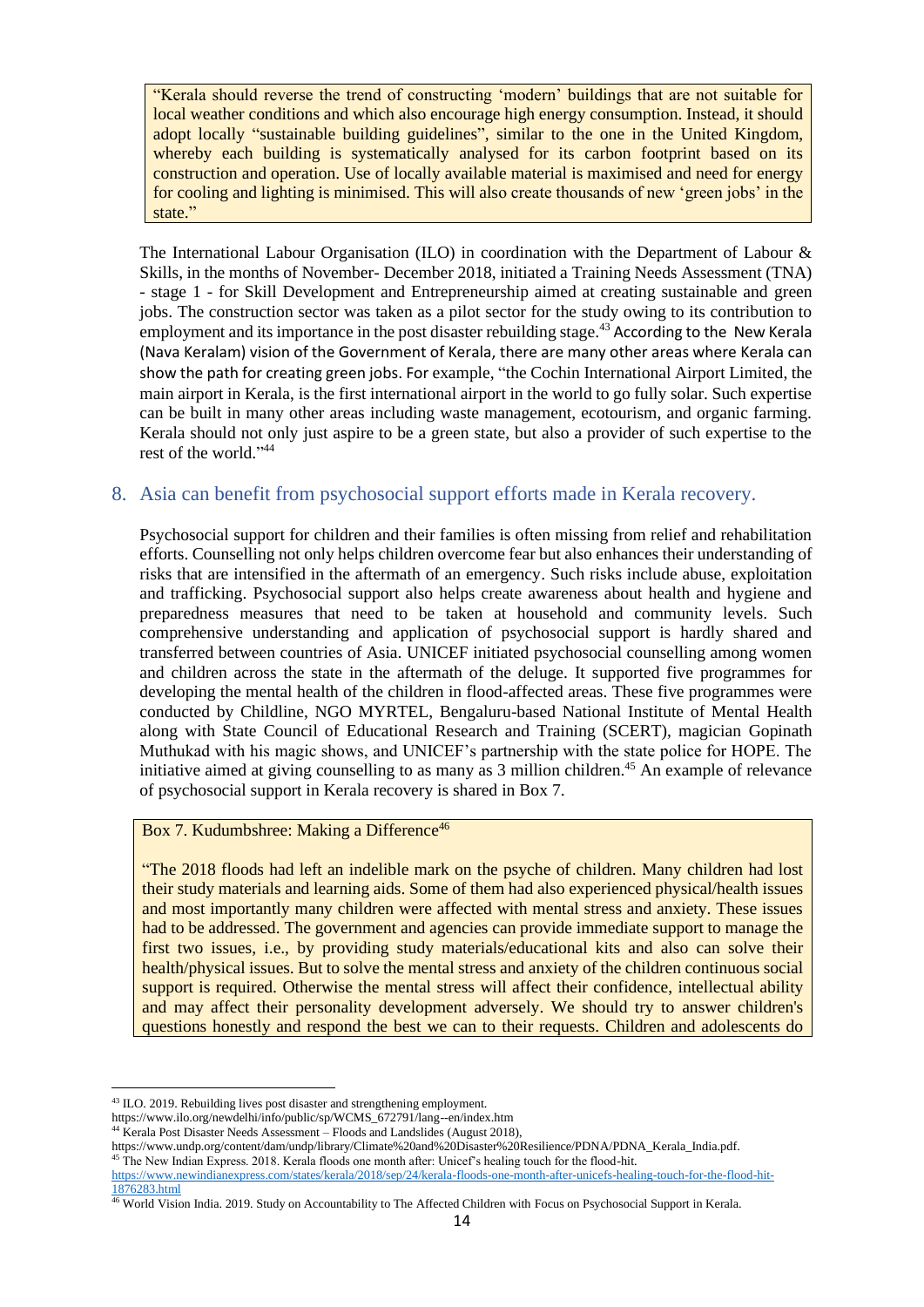better when they understand the situation they have just gone through and they will respond very effectively if such disasters happen in the future again.

Kudumbashree was at the forefront of the flood relief activities including rehabilitating the affected, cleaning the houses and providing counselling to affected people including children. Kudumbashree gender development programmes attempted to create awareness among the women as well as sensitizing the society around. The Community counselling programme is a major initiative of Kudumbashree under Gender development. The Community Counsellors are counselling educators to provide direct counselling and mentoring support to the needy. Under Kudumbashree, they made timely interventions in the flood affected districts.

The major role they took was providing mental health services to different population groups and helping them to come out from trauma. Community members (adults and children) were given individual and group counselling in rehabilitation camps and directly at their houses. They were also given health awareness classes in the camps to prevent different health issues from propping up. Kudumbashree also supported the children through the Balasabha programme. The Balasabhas are the neighbourhood network of children. Each Balasabha consists of  $15 - 30$ children in the age group of  $5 - 18$  years. The prime objective of constituting Balasabhas is to prevent inter-generational transmission of poverty through capability enhancement of children."

– Anishkumar M.S., Kudumbashree

### <span id="page-14-0"></span>9. Support recovery of MSMEs for local market recovery.

Considered an engine of growth all over the world, the Micro, Small and Medium Enterprises (MSMEs) were badly hit by the floods in 2018. They play an important role in job creation especially for youth, women and disadvantaged communities. The Handloom and Coir<sup>47</sup> sector is a major traditional industry in Kerala, which provides direct and indirect employment to 0.17 million households. Participation of women, landless and marginalized communities in the handloom subsector is high. In 1998, as part of the People's Plan Campaign to promote local self-governance, Kudumbashree was created by the Government of Kerala. Now, Kudumbashree boasts of over 30,000 women enterprises running successfully in various production, service and trade sectors.<sup>48</sup>

The State Disaster Management Authority of Kerala has formulated and implemented a new scheme 'Ujjeevana' for rehabilitating the livelihoods of flood affected people through bank loans. The scheme aims to offer assistance at various levels of repayment schedule by arranging margin money, discount on interest rate charged on the loan, and a support scheme.<sup>49</sup> The basic condition for eligibility under the scheme is that the person should have got relief from the Chief Minister's Distress Relief Fund (CMDRF). This loan scheme is delivered through concerned Government departments to people coming under various sectors such as MSMEs, commercial establishments, shops, animal husbandry, poultry, Kisan Credit Card holders and beekeepers. People from 1,260 flood affected villages recognized by the Government are eligible for the loan. A margin money<sup>50</sup> of Rs. 0.2 million (2,600 USD approximately) is being provided through Ujjeevani scheme to eligible persons.<sup>51</sup> The State government support is 25% of Term Loan up to Rs 0.2 million as Margin Money.<sup>52</sup> MSMEs employ hundreds of workers and play an important role in local market recovery.

Availability of credit in the aftermath of a calamity is considered crucial for business continuity. "Government envisages that around 50,000 people will receive help from this scheme and also it

<sup>&</sup>lt;sup>47</sup> Coir is the fibre from the outer husk of the coconut, used in potting compost and for making ropes and matting.

<sup>48</sup> Government of Kerala. 2019. REBUILD KERALA DEVELOPMENT PROGRAMME.

https://www.preventionweb.net/files/67193\_rebuildkeraladevelopmentprogramme.pdfp

<sup>49</sup> Information Public - Relations Department, Government of Kerala. Kerala Calling. 2019.

https://kerala.gov.in/documents/10180/668459/KC\_August%202019

<sup>&</sup>lt;sup>50</sup> Margin money is the amount that a borrower need to pay from his own savings or funds to the bank or institution from whom they are trying to obtain a loan.

<sup>&</sup>lt;sup>51</sup> Rebuild Kerala. 2019. Livelihood Restoration[. http://www.rebuild.kerala.gov.in/en/livelyhood](http://www.rebuild.kerala.gov.in/en/livelyhood)

<sup>52</sup> District Industries Centre. ND[. https://kannur.nic.in/district-industries-centre/](https://kannur.nic.in/district-industries-centre/)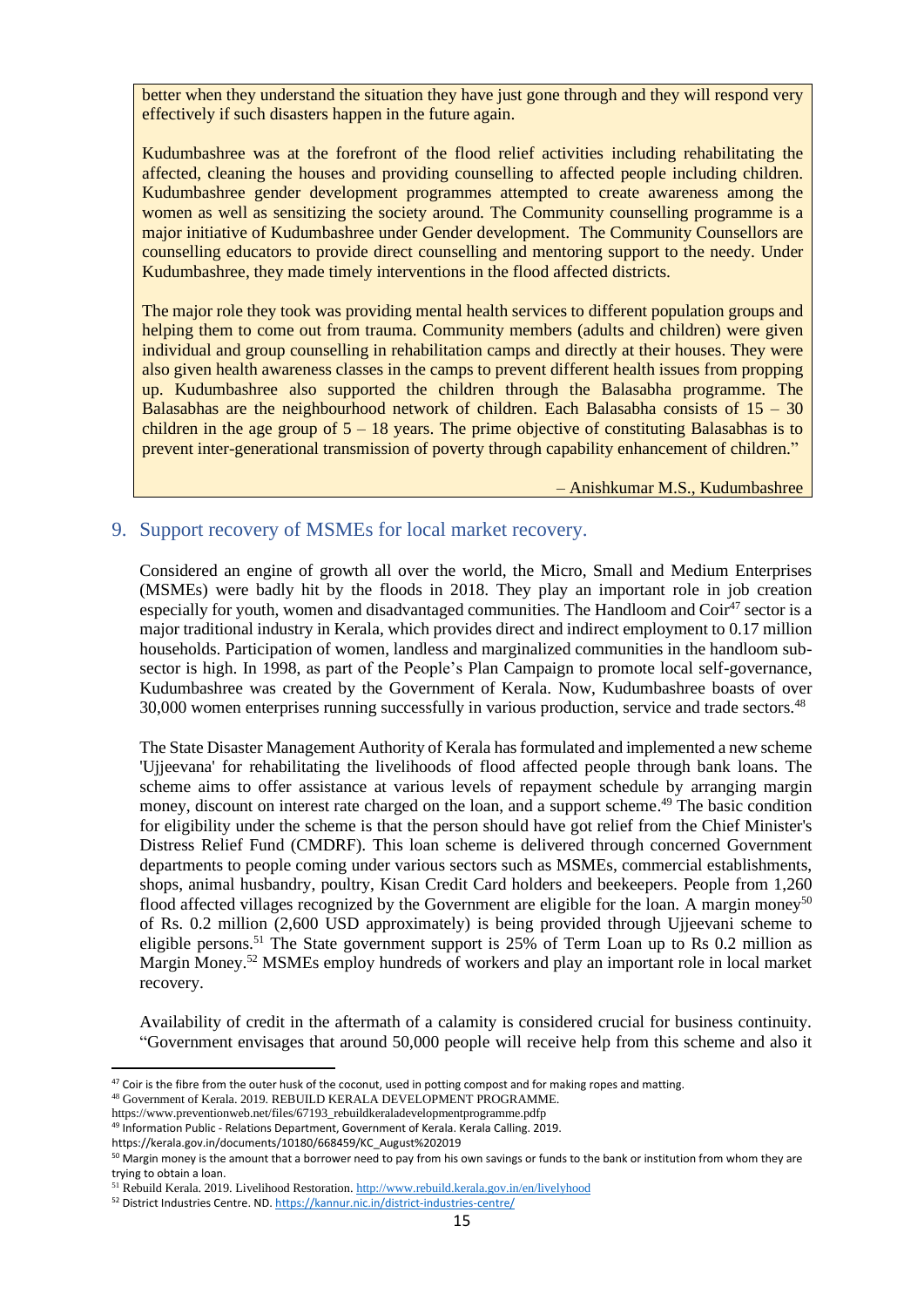will set a tone for other states in the country to follow this scheme."<sup>53</sup> The Success of schemes such as 'Ujjeevana' can be evaluated and replicated in other parts of Asia with necessary modifications to suit local conditions.

## <span id="page-15-0"></span>10.Protect fragile wetland agriculture systems for conservation of biodiversity and livelihoods.

According to the first-ever Global Wetland Outlook released by the Ramsar Convention, Wetlands (which directly or indirectly provide almost all of the world's fresh water) are disappearing three times faster than forests; approximately 35% of the world's wetlands were lost in 45 years between 1970-2015.<sup>54</sup> This is a huge loss to those who depend on them for water, food, shelter, livelihoods, medicines and so on. "Defined as land areas that are flooded with water, either seasonally or permanently, wetlands are natural buffers against disasters."<sup>55</sup> They can protect and absorb natural shocks ranging from cyclones to floods, including tsunamis. Wetlands can also speed up recovery. For example, "after a 1999 cyclone that hit Odisha in eastern India, rice paddies that were protected by mangroves recovered their food production much more quickly than croplands without the buffer."<sup>56</sup> The Box 8 below, briefly presents key factors causing wetlands degradation in Kerala.

#### Box 8. 2018 floods: A realization of wetlands degradation in Kerala?<sup>57</sup>

The numerous wetlands in the plains have come under threat due to entry of agricultural runoff causing eutrophication, and encroachment for various uses including construction, disrupting the various ecological and economic services that these wetlands provide. Excessive withdrawal of groundwater in the plains is also reducing inflows into the wetlands. The management of wetlands for sustainable fisheries, tourism, transportation, etc. is inadequate.

The agriculture and related activities in Kuttanad in Kerala, which is an area below sea level, are expected to be severely affected by climate change.<sup>58</sup> Kuttanad delta is the only system in India that has been practicing rice cultivation below sea level in the past two centuries. FAO has been supporting the Kuttanad "Below Sea-level Farming System"; farmers of Kuttanad have developed and mastered the spectacular technique of below sea level cultivation over 150 years ago.<sup>59</sup> The system of below sea-level farming is an approach that can be used to cope with the imminent climate impacts in coastal areas and evolve efficient methods to deal with soil and pest-related issues in agriculture.<sup>60</sup> This system also allows fisheries systems, livestock and home gardening activities. The Kerala administration has been working with FAO to protect and strengthen the Below Sealevel Farming System as a measure to support livelihoods of at risk and flood affected farmers.

## <span id="page-15-1"></span>11.Potency of crowd funding-based social media initiatives to support recovery.

Successful use of social media (such as Facebook, WhatsApp, and twitter to enhance recovery efforts as communication tools during disasters is not a new phenomenon. During the Kerala floods, thousands of Indians from different parts of the country and outside India used social media to establish communication and to mobilize support. "The web-based application keralarescue, as

<sup>53</sup> State Level Bankers' Committee, Kerala. 2019. Minutes of the 126th Meeting of SLBC, Kerala.

http://www.kudumbashree.org/storage//files/9wgfi\_minutes\_126\_slbc\_final.pdf

<sup>54</sup> Mohan V. 2018. The Times of India. 2018. Wetlands disappearing 3 times faster than forests threatening fresh water supplies: Report. https://timesofindia.indiatimes.com/india/wetlands-disappearing-3-times-faster-than-forests-threatening-fresh-water-supplies-

report/articleshow/65974012.cms

<sup>55</sup> Ramsar. 2017. Wetlands: a natural safeguard against disasters.

https://www.ramsar.org/sites/default/files/documents/library/wwd2017\_handout1\_e.pdf

<sup>56</sup> Ramsar. 2017. Wetlands: a natural safeguard against disasters.

https://www.ramsar.org/sites/default/files/documents/library/wwd2017\_handout1\_e.pdf <sup>57</sup> Government of Kerala. 2019. REBUILD KERALA DEVELOPMENT PROGRAMME.

https://www.preventionweb.net/files/67193\_rebuildkeraladevelopmentprogramme.pdfp

<sup>&</sup>lt;sup>58</sup> Kerala Post Disaster Needs Assessment – Floods and Landslides (August 2018),

[https://www.undp.org/content/dam/undp/library/Climate%20and%20Disaster%20Resilience/PDNA/PDNA\\_Kerala\\_India.pdf.](https://www.undp.org/content/dam/undp/library/Climate%20and%20Disaster%20Resilience/PDNA/PDNA_Kerala_India.pdf) <sup>9</sup> FAO. ND. Family Farming Knowledge Platform. Kuttanad Below Sea Level Farming System. [http://www.fao.org/family-](http://www.fao.org/family-farming/detail/en/c/283069/)

[farming/detail/en/c/283069/](http://www.fao.org/family-farming/detail/en/c/283069/)

<sup>60</sup> FAO. ND. Kuttanad Below Sea Level Farming System[. http://www.fao.org/giahs/giahsaroundtheworld/designated-sites/asia-and-the](http://www.fao.org/giahs/giahsaroundtheworld/designated-sites/asia-and-the-pacific/kuttanad-below-sea-level-farming-system/detailed-information/en/)[pacific/kuttanad-below-sea-level-farming-system/detailed-information/en/](http://www.fao.org/giahs/giahsaroundtheworld/designated-sites/asia-and-the-pacific/kuttanad-below-sea-level-farming-system/detailed-information/en/)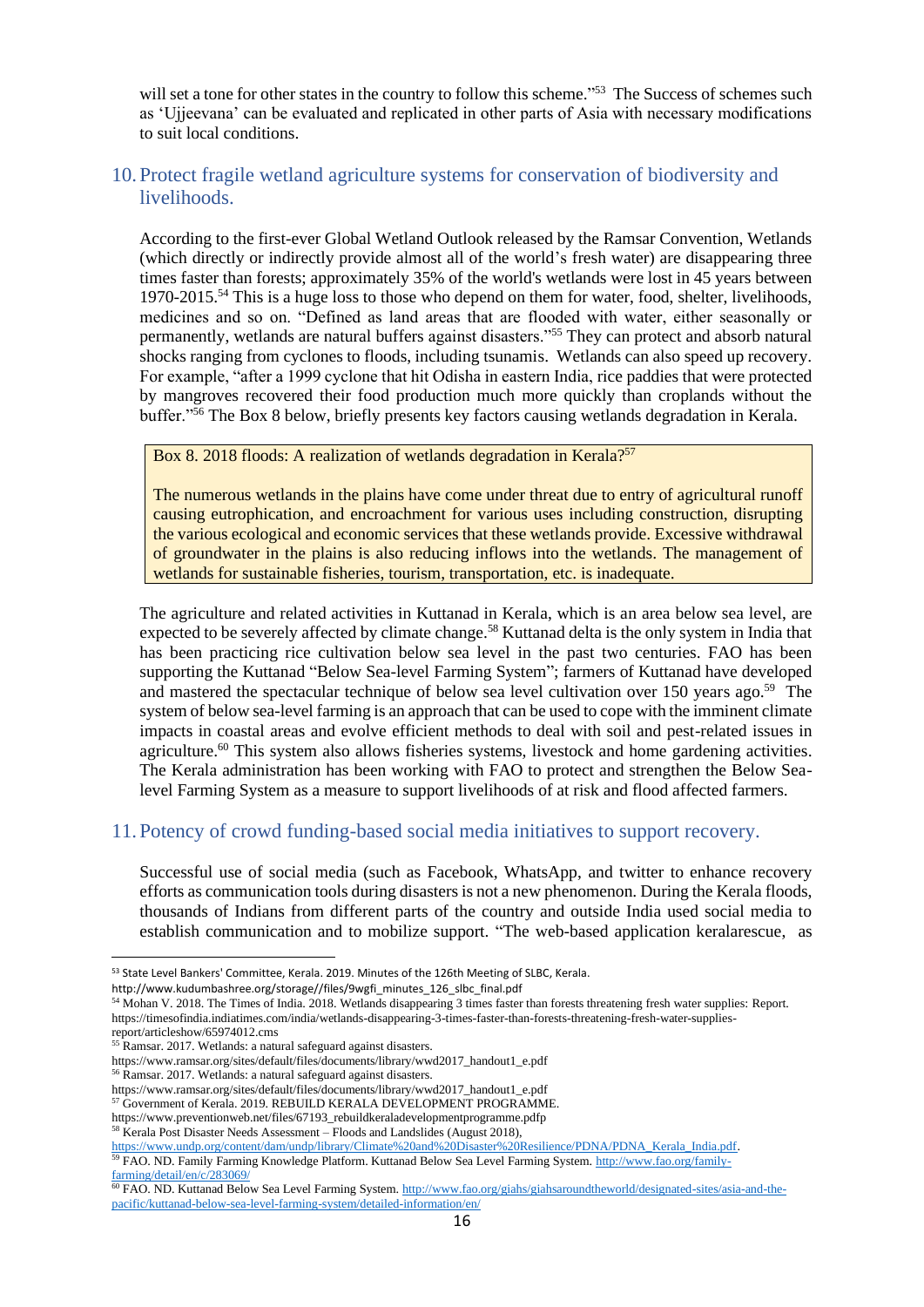well as the use of social media including WhatsApp by voluntary groups and government officials helped to identify victims, camp locations, requirements in the camps, volunteer registration, and facilitate both rescue and relief operations."<sup>61</sup> There is no doubt about how powerful social media campaigns can be these days. But social media can also be used to run fake campaigns. For example, the Kerala Police registered 19 cases related to fake campaigns on social media over relief work; these cases were registered for spreading false campaigns on relief works , for example, discouraging people from contributing to the Chief Minister's Disaster Relief Fund (CMDRF) and the spread of misinformation about donations made by the public not reaching relief camps.<sup>62</sup> Some key examples of social media contributions in Kerala recovery are captured in Box 9.

#### Box 9. Social Media in Kerala Flood Relief<sup>63</sup>

The corporate sector showcased their social responsibility by including certain factors in their sites and apps for Kerala relief which were widely publicized and utilized by people. Amazon's introduction of 'Relief kit'; Paytm's 'Donate for Kerala' option; Zomato's simple and bulk food orders for places in Kerala; Telecom operators like Idea, Airtel, Vodafone, BSNL and more, gave free data services and gave options like loans (to existing telecom customers) where calls could be made without balance (in their pre-paid accounts), for them to pay later.

'I am For Alleppey', a social media campaign on Facebook launched by the district administration (led by District sub-collector Krishna Teja) to help rebuild Alappuzha after the Kerala floods has been quite successful in mobilising support for victims. The initiative seeks to rebuild damaged hospitals, schools, *Anganwadies* and other public institutions, including restoration of livelihoods and damaged houses for the most vulnerable and poor. The campaign team is close to building nearly 500 homes and provided resources for infrastructure for schools and hospitals, largely in the Kuttanad area. Businessmen and celebrities came forward to help and donate, giving people cattle and ensuring safe potable water. Social media these days possess endless power; power that can change lives. Social media can be effectively used to communicate with masses and add value to public-private efforts. For example, when the page, 'I am for Alleppey' was launched — on 14 September 2018 — within six hours, a woman from Kerala who was living in Andhra Pradesh agreed to adopt a primary health centre in Kuttanad. Countries from Asia need to use social media much more to seek public participation as well as creating awareness about gaps and achievements in recovery. Box 10 below, briefly describes role played by a social networking app called Qkopy during the Kerala floods.

Box 10. Role played by Okopy – a social networking app during floods<sup>64</sup>

Qkopy is a social networking app released earlier this summer. Qkopy is playing a very critical role in getting information out to people stranded in the still flooded parts of Kerala, or attempting to know about the current status of flooding, waterlogging and traffic movements, for instance. One needs to have the Kozhikode City Traffic Police phone number (9497975656), and the Qkopy app will send instant updates as shared by the police. These are one-way communications alerting users about the areas that are safe to visit and areas that should still be avoided. The app is available for Android and iOS devices and is free to download and use.

Recently Kerala Government has partnered with Okopy to Track Coronavirus Updates.<sup>65</sup>

<sup>61</sup> Kerala Post Disaster Needs Assessment – Floods and Landslides (August 2018),

[https://www.undp.org/content/dam/undp/library/Climate%20and%20Disaster%20Resilience/PDNA/PDNA\\_Kerala\\_India.pdf.](https://www.undp.org/content/dam/undp/library/Climate%20and%20Disaster%20Resilience/PDNA/PDNA_Kerala_India.pdf)  $62$  The News Minute. 2019. Kerala police register 19 cases for fake campaigns on social media over flood relief.

https://www.thenewsminute.com/article/kerala-police-register-19-cases-fake-campaigns-social-media-over-flood-relief-107130 <sup>63</sup> Sathya P. A Study on the use of Social Media as a Tool of Citizen Journalism with Special Reference to the Updates on Kerala Flood Relief. J Adv Res Jour Mass Comm 2018; 5(4): 50-53.

<sup>64</sup> Mathur V. 2018. Kerala Floods: Technology Can Help During Natural Disasters And The Devastation Left in Their Wake.

https://www.news18.com/news/tech/kerala-floods-technology-can-help-during-natural-disasters-and-the-devastation-left-in-their-wake-1847869.html (News18)

<sup>65</sup> Qkopy. 2020. Kerala Government Partners with Qkopy to Track Coronavirus Updates. https://qkopy.com/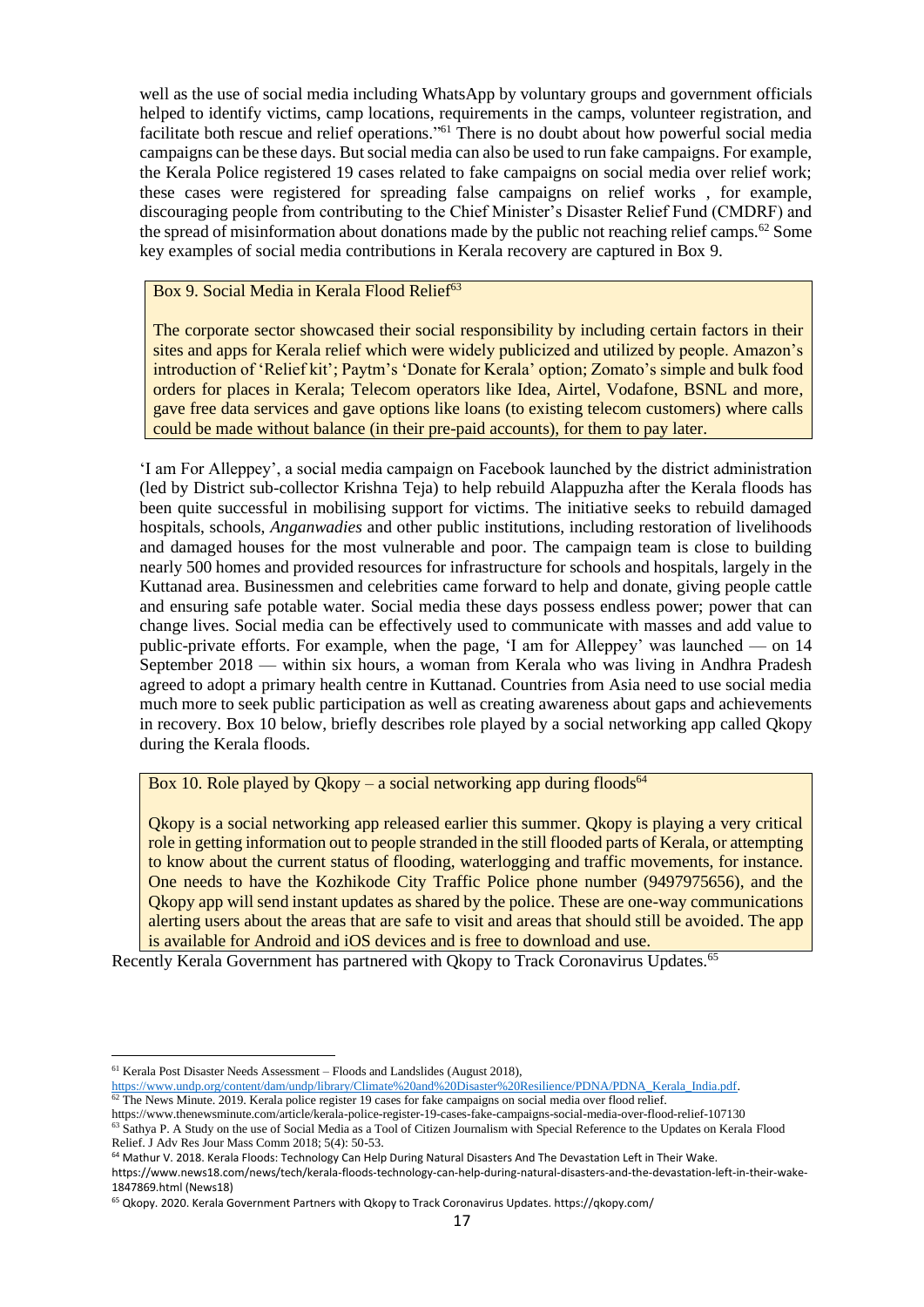## <span id="page-17-0"></span>12.Building skills of local masons is important for resilient infrastructure.

According to the Kerala Post Disaster Needs Assessment, practising and experienced masons need to undergo fresh training to ensure that all houses are indeed built back better.<sup>66</sup> Local masons play an important role in reconstruction of houses and community infrastructure. Thus, it is important that their capacities are built. Investment in training to create a pool of well-trained masons is critical for building back better.

UN-Habitat conducted training programmes for Masons in the severely affected districts of Kerala State. In addition to men, women masons from Kudumbashree (women's cooperative formed by Government of Kerala). The training was intended to provide knowledge, techniques and various disaster resilient shelter construction and retrofitting practices with the objective "Build Back Better and Safer" in mind. The training was provided by trained Engineers from IIT Roorkee and other renowned engineering universities in the country.<sup>67</sup>

## <span id="page-17-1"></span>13.Re-think sustainability of tourism models in Asia the way Kerala is thinking.

Tourism contributed 10% to the Gross State Domestic Product of Kerala and an estimated share of 23.5% of the total employment in the State between 2009 and 2012. It accounts for about 75% of the all India tourist visitors as per 2016 Statistics.<sup>68</sup> Generally speaking, natural disasters create an adverse effect on tourism. However, domestic and foreign tourist arrivals went up in Kerala after the floods. There was an increase of 0.63 million tourists (domestic and foreign) during April-June 2019 compared to the previous year. This translates into an impressive growth rate of 14.81 per cent per year. <sup>69</sup> Like Kerala in India, tourism in many countries of Asia such as Thailand, Philippines and Sri Lanka, including most Small Island Developing States (SIDS) is essentially dependent on nature. Thus, preservation and protection of plants, trees, forests, birds and animals is in the interest of countries from the Global South. Thus, rampant development and construction that harm forests and ecology and diminish beauty of lands must be avoided at all costs.

As the waters started receding, the Kerala tourism department commissioned a survey in 70 major destinations to find out the loss damage to facilities and connectivity. The Tourism Readiness Survey, conducted between September 5 and 15 of 2018 found that most of the major destinations were ready to resume operations. The tourism department also lost no time in launching new campaigns to draw visitors back to the state. One such campaign was called "The Sun is Out", another, "This Time For Kerala", echoing the 2010 South Africa World Cup slogan in the footballcrazy state.<sup>70</sup> Within tourism, a two-pronged approach is proposed, focused on (a) reconceptualizing the "Responsible Tourism" policy framework for disaster preparedness, and (b) Enhancing community share in tourism spending for economic resilience. (see figure 1).<sup>71</sup>

<sup>68</sup> Government of Kerala. 2019. REBUILD KERALA DEVELOPMENT PROGRAMME.

https://www.preventionweb.net/files/67193\_rebuildkeraladevelopmentprogramme.pdfp

<sup>66</sup> Kerala Post Disaster Needs Assessment – Floods and Landslides (August 2018),

https://www.undp.org/content/dam/undp/library/Climate%20and%20Disaster%20Resilience/PDNA/PDNA\_Kerala\_India.pdf. <sup>67</sup> UNHABITAT. 2019. Masons Training on Disaster Resilient Construction Practices.

[http://www.fukuoka.unhabitat.org/info/news/pdf/IND\\_Press\\_Release\\_Masons\\_Training\\_Kerala\\_Idukki\\_0319.pdf](http://www.fukuoka.unhabitat.org/info/news/pdf/IND_Press_Release_Masons_Training_Kerala_Idukki_0319.pdf)

https://www.preventionweb.net/files/67193\_rebuildkeraladevelopmentprogramme.pdfp

<sup>69</sup> Livemint. 2019. Domestic, foreign tourist arrivals go up in Kerala after floods. https://www.livemint.com/news/india/domestic-foreigntourist-arrivals-go-up-in-kerala-after-floods-1565173594733.html

 $70$  Khan. F. 2018. Financial Express. Flood-hit Kerala has to sensibly re-think its tourism model – sustainability is a must.

<https://www.financialexpress.com/india-news/flood-hit-kerala-has-to-sensibly-re-think-its-tourism-model-sustainability-is-a-must/1348176/> <sup>71</sup> Government of Kerala. 2019. REBUILD KERALA DEVELOPMENT PROGRAMME.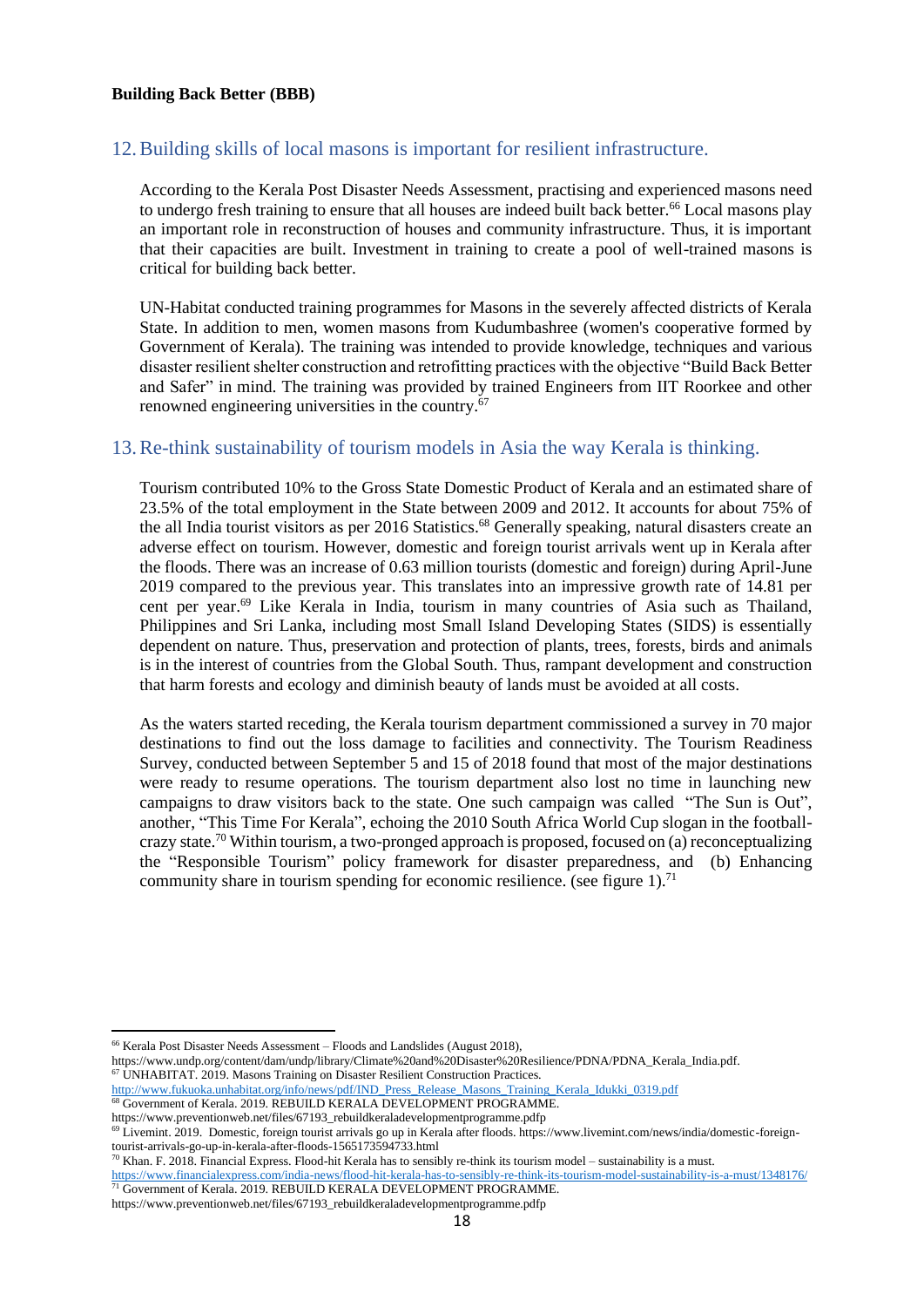#### *Figure 1:Responsible Tourism*



Box 11. Building resilience in areas of ecotourism, tourism and religious tourism sites inside  $forest$ )<sup>72</sup>

Around five million tourists are visiting forest areas every year, including half a million foreign visitors. At present, there are no disaster response mechanisms in these sites. Investments are needed to build up resilience of infrastructure, and disaster response mechanisms in terms of resources, equipment, training and manpower. Places of mass tourism need to have disaster response cells, all weather vehicles, boats, etc. The approved Master Plan needs to be implemented in places of religious tourism inside forests. Electric vehicles / NMVs need to be introduced in all ecotourism destinations to make them carbon neutral and energy efficient.

#### <span id="page-18-0"></span>14.Green recovery is a way forward for Asia.

Kerala has already demonstrated how 9,700 tonnes of non-recyclable plastic waste (food storage containers, disposable diapers, bottle caps, PVC pipes and so on) can be used in laying 246 kilometres of road in the state.<sup>73</sup> For the first time the UN agencies (UNDP, UNICEF, UNESCO, UN Women, UNFPA, UNEP, WHO, WFP, ILO and FAO) prepared a Post Disaster Needs Assessment (PDNA) Report in India for Kerala recovery. The report highlighted the international examples and models for building back better Kerala in 16 sectors. It suggested that Kerala could become the first green state in the country by building on the four pillars of: 1. integrated water resources management; 2. eco-sensitive and risk informed approaches to land use and planning; 3. inclusive and people centred approaches; and 4. adopting knowledge, innovation and technology.<sup>74</sup> "The Government accepted the UN recommendations to integrate building back better and greener as its operating philosophy in its reconstruction plan 'New Kerala -Nava Keralam', supported by the UN agencies and the World Bank".<sup>75</sup>

The report prepared in just 20 days with support from 76 experts from 10 UN agencies and European Union across 13 sectors, highlights the need for green housing, infrastructure and jobs, including green technologies, particular in the context of housing and sanitation. Never before in the history of PDNAs in India has so much emphasis been put on "Green Recovery" options and

<sup>72</sup> Government of Kerala. 2019. REBUILD KERALA DEVELOPMENT PROGRAMME.

https://www.preventionweb.net/files/67193\_rebuildkeraladevelopmentprogramme.pdfp

<sup>73</sup> Bhatia A. 2019. NDTV. Kerala Utilises Non-Recyclable Plastic Waste For Making New Roads. https://swachhindia.ndtv.com/keralautilises-non-recyclable-plastic-waste-for-making-new-roads-34587/

<sup>&</sup>lt;sup>74</sup> UN. 2018. UN presents rebuilding strategy to Kerala Chief Minister. [https://in.one.un.org/un-press-release/un-presents-rebuilding](https://in.one.un.org/un-press-release/un-presents-rebuilding-strategy-to-kerala-chief-minister/)[strategy-to-kerala-chief-minister/](https://in.one.un.org/un-press-release/un-presents-rebuilding-strategy-to-kerala-chief-minister/)

<sup>&</sup>lt;sup>75</sup> GFDRR. 2019. GREENING RECOVERY: THE CASE OF KERALA FLOODS 2018. https://www.gfdrr.org/en/events/WRC4/session4b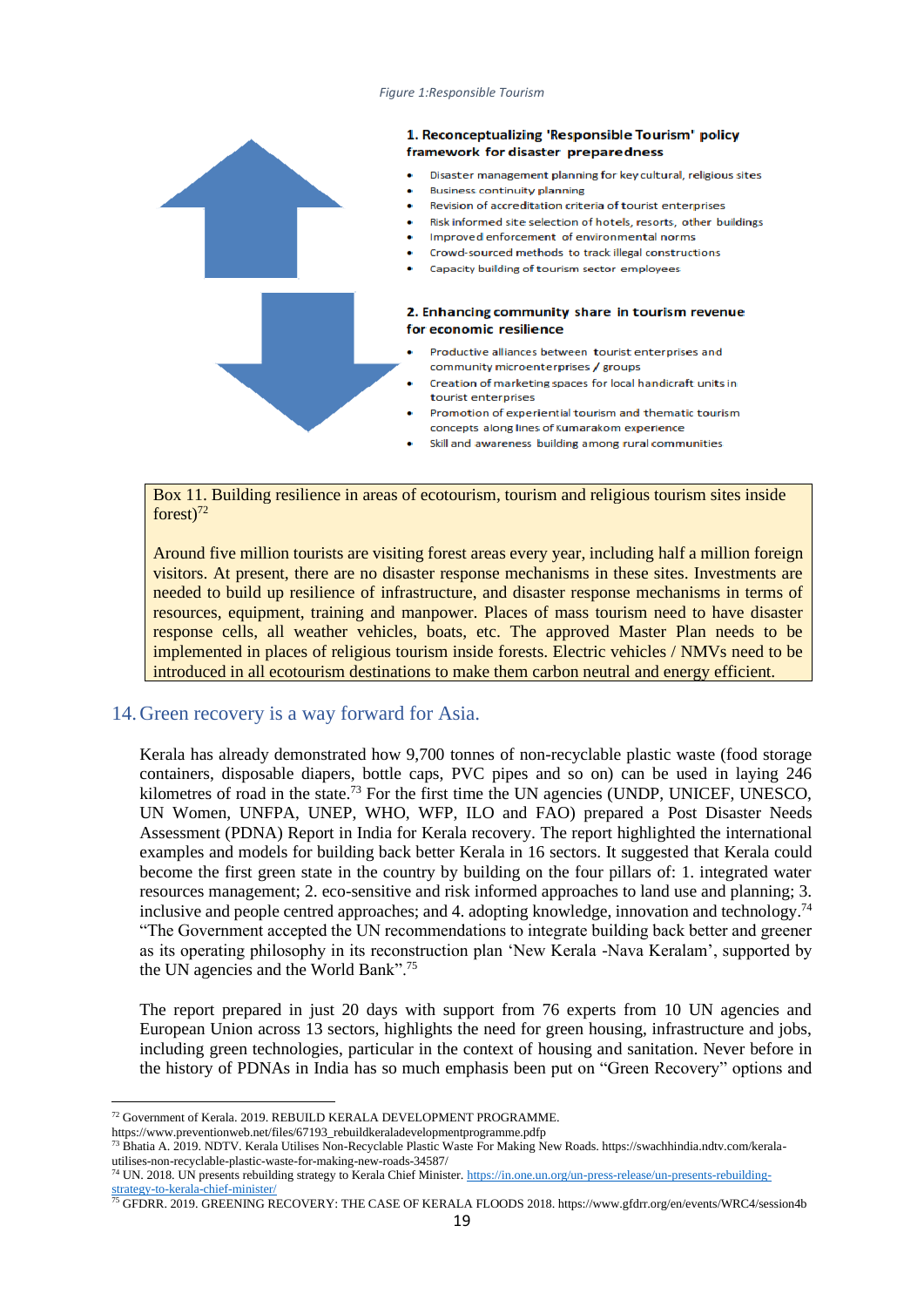solutions. What is remarkable is that the assessment not only reported losses but saw opportunities for green recovery; a clear direction for the global South. "Rebuild Kerala Initiative (RKI) is guided by Government of Kerala's vision for recovery and movement towards Nava Keralam. RKI envisions a green and resilient Kerala where higher and ecologically safe standards of infrastructure, improved conditions of living and new major development projects ensure that people and assets are able to withstand the onslaught of future disasters. "– G.O.(P)No.16/2018/P&EA.<sup>76</sup> An idea of how Green Technology Centres can assist Kerala in achieving green recovery is included in Box 12.

#### Box 12. Green Technology Centres<sup>77</sup>

Every household in Kerala has multiple possibilities for application of greener technologies such as household composting, solar energy and resource recycling. Technical assistance for ecofriendly building practices can also be provided by such centres. Green Technology Centres could be established in local bodies, where young people could be trained in the installation and maintenance of green technology. This concept could be initially tested as a pilot project and replicated subsequently, as relevant, based on lessons learned.

## <span id="page-19-0"></span>15.It is crucial to address the nexus between environment, gender and disasters in recovery.

In January 2019, the United Nations Environment Programme (UNEP) launched a three-year project, "Up-scaling community-based resilience through ecosystem-based disaster risk reduction" to scale-up ecosystem-based disaster risk reduction interventions and promote their large-scale implementation in various countries which include Ethiopia, Haiti, India, Indonesia and Uganda. In India, its focus is on developing capacity to undertake ecosystem restoration as part of the Mahatma Gandhi Rural Employment Guaranteed Scheme, a nation-wide programme, which employs 2.6 million women in Kerala.<sup>78</sup>

The UNEP initiative in Kerala emphasises the nexus between environment, gender and disasters. It uses the Mahatma Gandhi National Rural Employment Guarantee Act (MGREGA)<sup>79</sup> as a social protection tool, in case of Kerala, for up-scaling ecosystem-based disaster risk reduction during recovery. In Kerala, the project is also developing training modules, a handbook and training on ecosystem restoration for disaster risk reduction targeting local government staff and elected officials. UNEP efforts are showing that women can be involved in the redevelopment of affected areas in an ecologically sustainable manner.

Women, environment and natural disasters are inherently linked. Often referred to as custodians of natural resources, women tend to bear the most of the burden of natural disasters and climate change. Ecosystem-based Disaster Risk Reduction (Eco-DRR) is "the sustainable management, conservation and restoration of ecosystems to provide services that reduce disaster risk by mitigating hazards and by increasing livelihood resilience" (Partnership for Environment and Disaster Risk Reduction).<sup>80</sup> Ecosystem-based disaster risk reduction has received a much-needed attention to address the nexus between environment, gender and disasters in Asia in recent times. "However, there is a failure among policy makers at the national level and community at the local level to recognise ecosystem-based approaches as effective constituents of disaster risk reduction and climate change adaptation."<sup>81</sup>

<sup>76</sup> Government of Kerala. 2019. REBUILD KERALA DEVELOPMENT PROGRAMME.

https://www.preventionweb.net/files/67193\_rebuildkeraladevelopmentprogramme.pdfp <sup>77</sup> Government of Kerala. 2019. REBUILD KERALA DEVELOPMENT PROGRAMME.

https://www.preventionweb.net/files/67193\_rebuildkeraladevelopmentprogramme.pdfp

<sup>78</sup> UNEP. 2019. Promoting livelihoods through nature-based disaster risk reduction in India.

https://www.preventionweb.net/news/view/68307

 $79$  The mandate of the MGNREGA is to provide at least 100 days of guaranteed wage employment in a financial year to every rural household whose adult members volunteer to do unskilled manual work.

<sup>80</sup> IUCN. ND. About ecosystem-based disaster risk reduction (Eco-DRR). https://www.iucn.org/theme/ecosystem-management/ourwork/environment-and-disasters/about-ecosystem-based-disaster-risk-reduction-eco-drr

<sup>&</sup>lt;sup>81</sup> Saikia A. and Rana S. IUCN. 2016. Regional Assessment of Ecosystem-based Disaster Risk Reduction and Biodiversity in Asia. https://www.iucn.org/sites/dev/files/content/documents/relief\_kit\_asia\_regional\_assessment\_report.pdf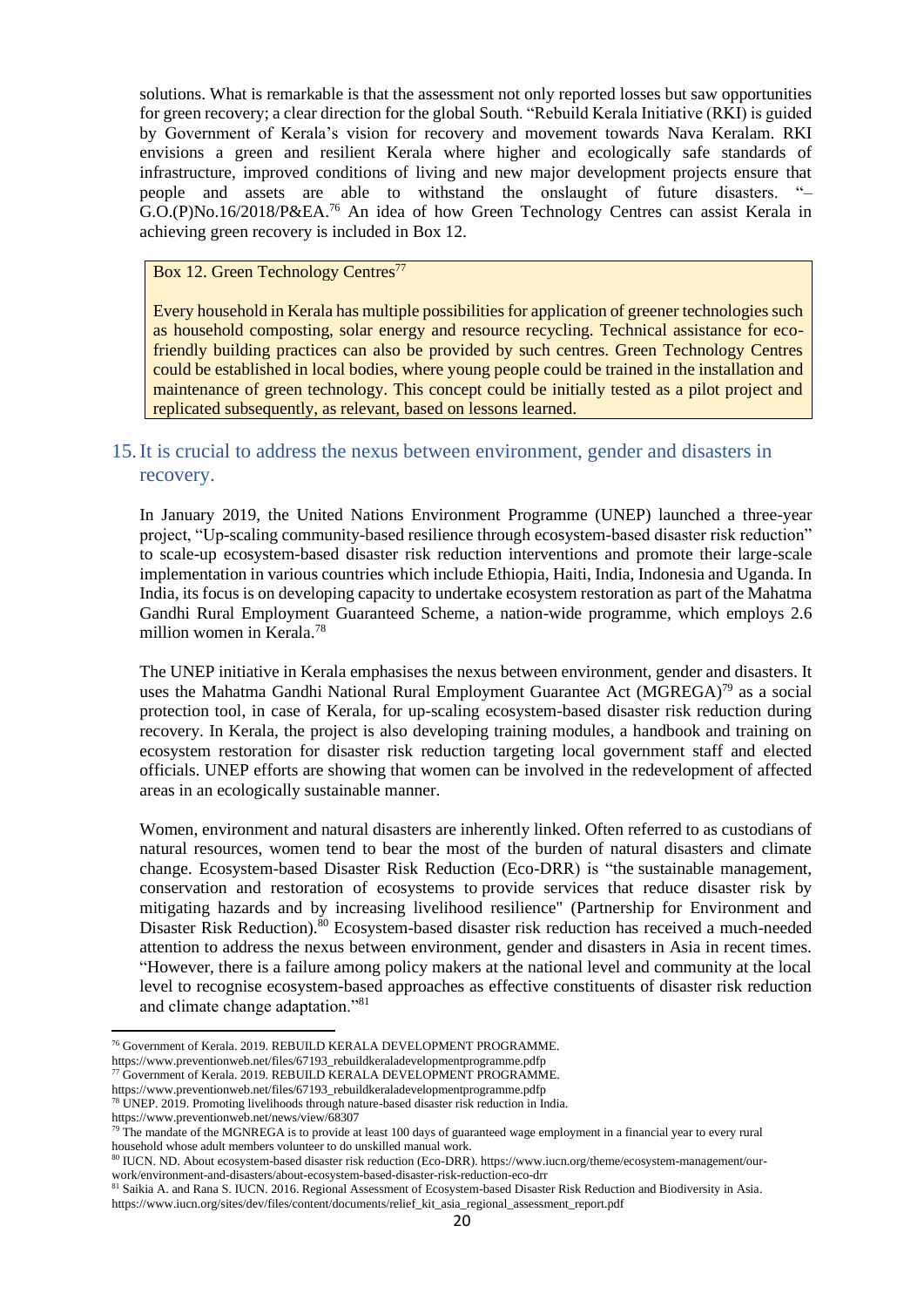Ecosystem-based disaster risk reduction initiatives are of great relevance to Asia, especially when climate change progressively increases the frequency and intensity of natural hazards. Development cooperation partners such as the Japan International Cooperation Agency (JICA) have proactively supported the Ecosystem-based Disaster Risk Reduction (ECO-DRR) in many countries in Asia including Myanmar (enhancement of coastal disaster prevention through mangrove afforestation) and China (restoration of forest vegetation after the Sichuan earthquake).<sup>82</sup>

## <span id="page-20-0"></span>16.Pension for the poor farmers can reduce burden of recovery.

Pension is an important protective social protection measure, which is often not available to the informal sector economy workers, including farmers. Recognising its importance in recovery, the Kerala Government passed (November 2019) a new bill to constitute a Farmers' Welfare Board in the state - first of its kind in the country. As per the Act, all the farmers who possess a maximum of 15 acres of land or who lease land up to 15 acres are entitled to get the benefits of the welfare board and will be entitled to pension on reaching 60 years of age. Plantation farmers—rubber, coffee, tea, and cardamom—who have seven and half acres of land will also be entitled to the benefits of the scheme.

Other than the pension, benefits include aid for those who suffer from chronic illnesses; aid for the members or their children's education and marriage; as well as compensation for a member and their family who may have an accident, wildlife attack, accidental poisoning or death.<sup>83</sup> Farming is considered risky, especially in areas prone to multiple natural hazards. Box 13 focuses on issues of low awareness to crop insurance schemes in Kerala. In this context, the introduction of pension scheme for farmers is not a common measure. Countries from the Global South and multilateral development cooperation partners could draw lessons for strengthening such arrangements across Asia.

#### Box 13. Low awareness of crop insurance schemes $84$

In addition to national schemes such as the Pradhan Mantri Fasal Bima Yojana (PMFBY) and the Weather Based Crop Insurance Scheme (WBCIS), Kerala has its own crop insurance scheme. However, uptake remains less than 10% across the State.

## <span id="page-20-1"></span>17.Consider existing social protection schemes as a medium to reach out to disaster victims.

According to UNESCAP, "at least 1.2 billion people live on less than US\$3.20 a day in Asia and the Pacific. Approximately six in ten people in the region do not have access to adequate social protection which contributes to high levels of poverty, lower productivity and social exclusion. Almost half of them are women and two third in informal sector". <sup>85</sup> Asia and the Pacific bears the brunt of the world's large-scale disasters. Social protection programmes can increase household resilience to shocks. With social protection, families can bounce back to higher productivity more quickly once the crisis ends, offering a significant boost to the economy. Furthermore, the existence of an effective national social protection system reduces the often-huge cost of providing emergency support following crises.<sup>86</sup>

<sup>82</sup> JICA. ND. Ecosystem-based Disaster Risk Reduction (Eco-DRR). JICA's Eco-DRR Cooperation

in Developing Countries. https://www.jica.go.jp/english/our\_work/thematic\_issues/disaster/c8h0vm0000bvqtv9-att/EcosystembasedDisasterRiskReduction.pdf

<sup>83</sup> Newsclick. 2019. Kerala Govt to Form Welfare Board, Ensure Pension and Financial Support for Farmers. <https://www.newsclick.in/Kerala-Govt-Welfare-Board-Pension-Financial-Support-Farmers>

<sup>84</sup> Government of Kerala. 2019. REBUILD KERALA DEVELOPMENT PROGRAMME.

https://www.preventionweb.net/files/67193\_rebuildkeraladevelopmentprogramme.pdfp <sup>85</sup> UNESCAP. 2017. Extending Social Protection Coverage in Asia and the Pacific.

https://www.unescap.org/sites/default/files/Social%20Protection%20Factsheet%202017.pdf

<sup>86</sup> UNESCAP. 2018. Why we need social protection. https://www.unescap.org/sites/default/files/Social\_Protection\_module\_1\_English.pdf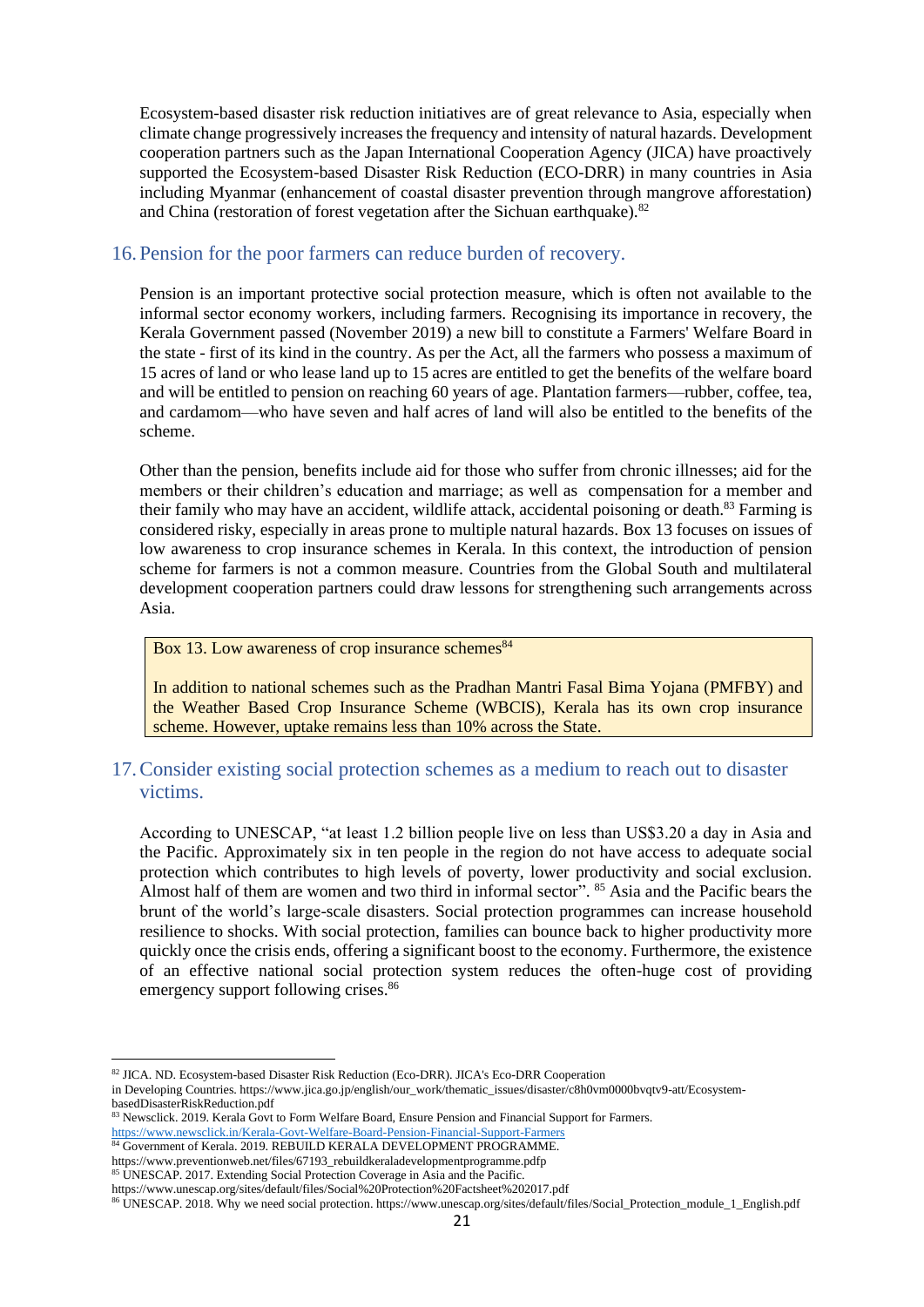After the Kerala floods, the Government suggested augmentation of social protection programmes for the most vulnerable. It was suggested that "the existing social protection programmes for the most vulnerable, like widow pension, elderly pension, pension for Persons with Disabilities (PWDs), and scholarships for Scheduled Caste/Scheduled Tribe (SC/ST) students, could be increased for 4–6 months to address their increased vulnerabilities and risks to disasters. Similarly, ration supplies for Female Headed Households (FHHs) and SC/ST communities would be doubled for 4–6 months."<sup>87</sup> "The government has used the social protection provisions system as a policy tool to reduce vulnerability and exclusion among affected people in the time following the floods. District collectors distributed funds to key departments like the Social Justice Department, Scheduled Caste Development Department<sup>88</sup> and Scheduled Tribe Development Department<sup>89</sup> and provided flexibility of use to reach out to the neediest."<sup>90</sup>

In view of the likelihood of increased demand for employment on public works due to the floods, provision for additional employment over and above 100 days per households under Mahatma Gandhi National Rural Employment Guarantee Act (MGNREGA) was made by the Central Government. A notification was issued to extend benefits by an additional 50 days of employment per household under MGNREGA in 761 villages (7 districts) in Kerala.<sup>91</sup>

In response, Kerala generated more than 50 million person days in the financial year 2018-2019, a significant jump from its target. While the central government had sanctioned 55 million person days at the beginning of the financial year for Kerala, until July 2018, Kerala had not crossed 25 million person days. As on February 14, 2019, over 1.6 million individuals benefited from the scheme. Out of this, after August 16, 2018, over 1.1 million individuals were provided employment, of which over 0.5 million individuals were newly employed after the flood.

The beneficiaries under the scheme helped restore farmlands, canals, streams, wells and rivers, in addition to common public assets such as school playgrounds, Anganwadis, mangroves and streetlights, all of which had been rendered useless after the floods.<sup>92</sup>

 $87$  Kerala Post Disaster Needs Assessment – Floods and Landslides (August 2018),

https://www.undp.org/content/dam/undp/library/Climate%20and%20Disaster%20Resilience/PDNA/PDNA\_Kerala\_India.pdf. <sup>88</sup> For more information about Scheduled Cast Development Department please visit https://scdd.kerala.gov.in/

<sup>89</sup> For more information about Scheduled Tribe Development Department please visit http://www.stdd.kerala.gov.in/home-5  $90$  Kerala Post Disaster Needs Assessment – Floods and Landslides (August 2018),

https://www.undp.org/content/dam/undp/library/Climate%20and%20Disaster%20Resilience/PDNA/PDNA\_Kerala\_India.pdf. 91 Government of India. Ministry of Rural Development. 2019. Letter dated February 07, 2019.

[https://nrega.nic.in/netnrega/writereaddata/Circulars/2379Upload\\_Kerala\\_flood\\_letter\\_7Feb19.pdf](https://nrega.nic.in/netnrega/writereaddata/Circulars/2379Upload_Kerala_flood_letter_7Feb19.pdf)  $92$  Kurian S. The NEWS Minute. 2019. How NREGA helped in rebuilding Kerala, as well as provided livelihood to people.

<https://www.thenewsminute.com/article/how-nrega-helped-rebuilding-kerala-well-provided-livelihood-people-97178>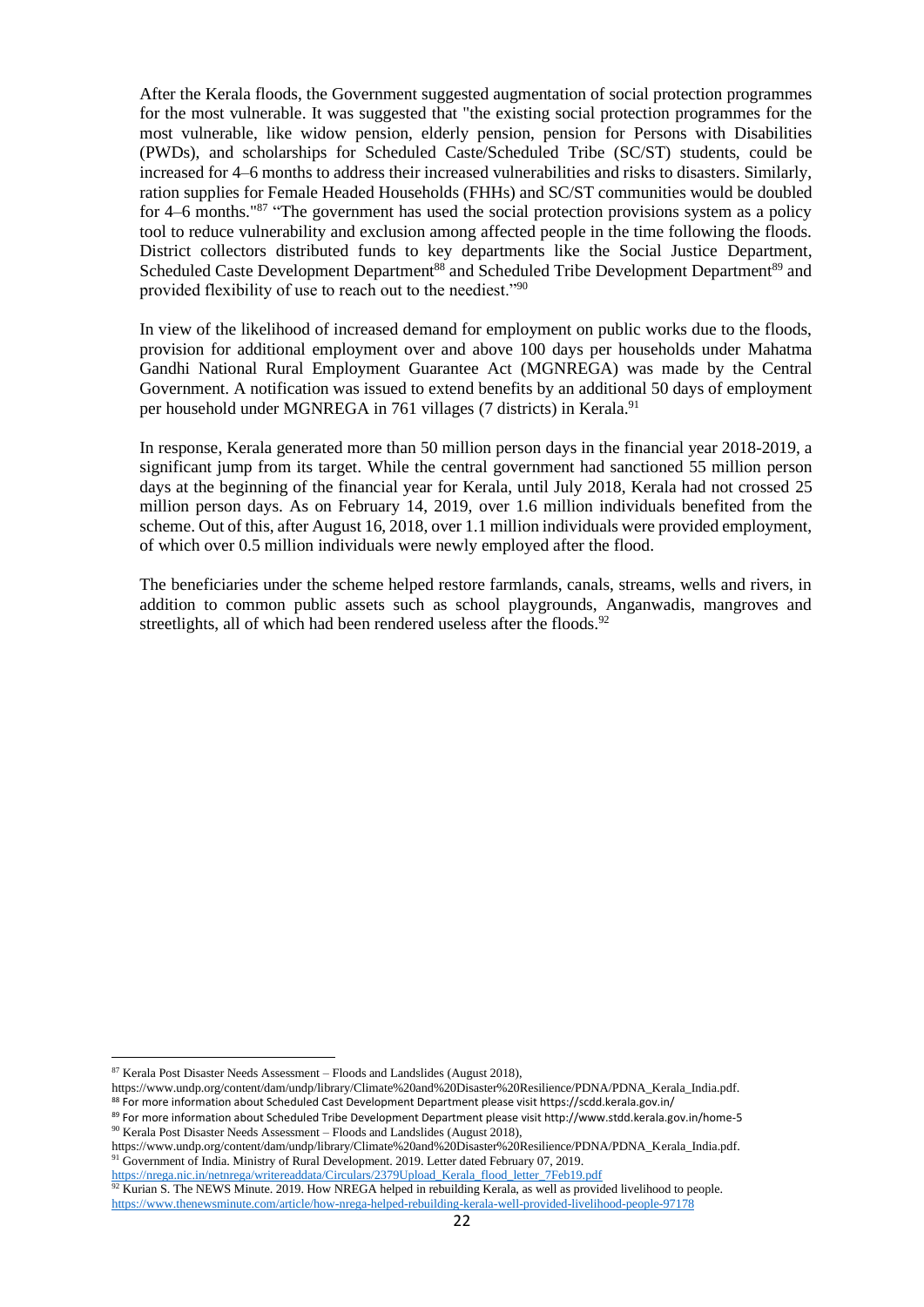#### **Disaster Risk Reduction**

## <span id="page-22-0"></span>18.Updating disaster management plans should be an annual and ongoing exercise.

There is no point in having outdated plans for disaster management. Plans need to be revisited and revised every year to take into account changing hazard and risk scenarios. Following the August 2018 floods, the Kerala State District Disaster Management Authority (KSDMA) felt the need to upgrade the four-year-old District Disaster Management Plan (DDMP) of the Ernakulam district for improved coordination and disaster preparedness. "The department which prepared the DDMP in 2015 did not have an action plan to deal with the flood and waterlogging issues. Even though it is mandated by the 2005 Disaster Management Act, it did not upgrade it every year."<sup>93</sup> The plan is being prepared in association with Sphere India, an NGO. Since August 2018 floods, Sphere India has helped many other districts in Kerala to update, revise and finalise their existing DDMPs. Some key issues relating to disaster preparedness are discussed in the Box 14.

### Box 14. Disaster Preparedness<sup>94</sup>

Since Kerala had not faced a big disaster since 1924, the government and other stakeholders did not prioritize disaster management. The people did not take disaster preparedness seriously either. The Government of India passed legislation on disaster management called the "DM Act 2005". Subsequently, in 2009, the government finalised a national policy on disaster management which focuses on strengthening the disaster management system and building capacity of the local level of governance. Under the policy, both national and state level institutions are to be strengthened towards enabling them to take actions for pre-disaster risk reduction and post-disaster response. The lessons of 1924 could be translated into the people habitually taking pre-disaster actions.

Based on valuable lessons learnt from the Cyclone 'Ockhi', which killed over 350 people from southern Tamil Nadu and Kerala, India between 30 November and 3 December 2017<sup>95</sup>and the 2018 floods, the Kerala State Disaster Management Authority (KSDMA) has updated Standard Operating Procedures (SOP), "Orange book of disaster management – Kerala – SOP and emergency support functions plan", and adopted new protocols for disaster management in the State – "Monsoon preparedness and emergency response plan". According to the Government, "this plan will be a season-specific dynamic sub-plan of the Orange book of disaster management – Kerala. This plan will be updated every year after receiving the first Long Range Forecast of the India Meteorological Department."<sup>96</sup> As a positive sign, during the field mission to gather data for this publication, it was reported that there were simply not enough boats to move people at the time of floods. The Government and community have already responded and procured enough boats for moving people as may be required.

## <span id="page-22-1"></span>19.Recovery effort should lead to more prepared communities.

ON August 29 2019, Caritas India launched a programme called "Navajeevan", which is intended to develop 320 disaster resilient communities by strengthening village disaster management committees.<sup>97</sup> In Kerala, Caritas India is supporting 12,199 families with Wash, Shelter, and Livelihood in the recovery phase across 322 villages under 13 districts with the help of 31 partners.<sup>98</sup>

<sup>93</sup> The Indian Express. 2019. Disaster plan to be dusted off. https://www.newindianexpress.com/cities/kochi/2019/nov/05/disaster-plan-tobe-dusted-off-2057103.html

<sup>94</sup> Kumar S. NIDM. 2019. HELP Global Report on Water and Disasters 2019: Floods in Kerala, India in September, 2018. http://www.wateranddisaster.org/cms310261/wp-content/uploads/2019/07/HELP-Global-Report-on-Water-and-Disasters-D9- 20190607\_s.pdf

<sup>95</sup> FAO and ICSF. 2019. Cyclone Ockhi − Disaster risk management and sea safety in the Indian marine fisheries sector. Rome, FAO. 72 pp. Licence: CC BY-NC-SA 3.0 IGO. <http://www.fao.org/3/ca2904en/CA2904EN.pdf>

<sup>96</sup> Rajwi. T. 2019. The Hindu. New protocols for managing disasters[. https://www.thehindu.com/news/national/kerala/state-adopts-new](https://www.thehindu.com/news/national/kerala/state-adopts-new-protocol-for-disaster-management/article27108476.ece)[protocol-for-disaster-management/article27108476.ece](https://www.thehindu.com/news/national/kerala/state-adopts-new-protocol-for-disaster-management/article27108476.ece)

<sup>97</sup> Caritas India. 2019. Caritas India launched Navajeevan for Kerala flood affected people[. https://www.caritasindia.org/caritas-india](https://www.caritasindia.org/caritas-india-launched-navajeevan-for-kerala-flood-affected-people/)[launched-navajeevan-for-kerala-flood-affected-people/](https://www.caritasindia.org/caritas-india-launched-navajeevan-for-kerala-flood-affected-people/)

<sup>98</sup> Caritas India. 2019. Athijeevan: Fighting back to attain stability after Kerala Flood[. https://www.caritasindia.org/athijeevan-fighting-back](https://www.caritasindia.org/athijeevan-fighting-back-to-attain-stability-after-kerala-flood/)[to-attain-stability-after-kerala-flood/](https://www.caritasindia.org/athijeevan-fighting-back-to-attain-stability-after-kerala-flood/)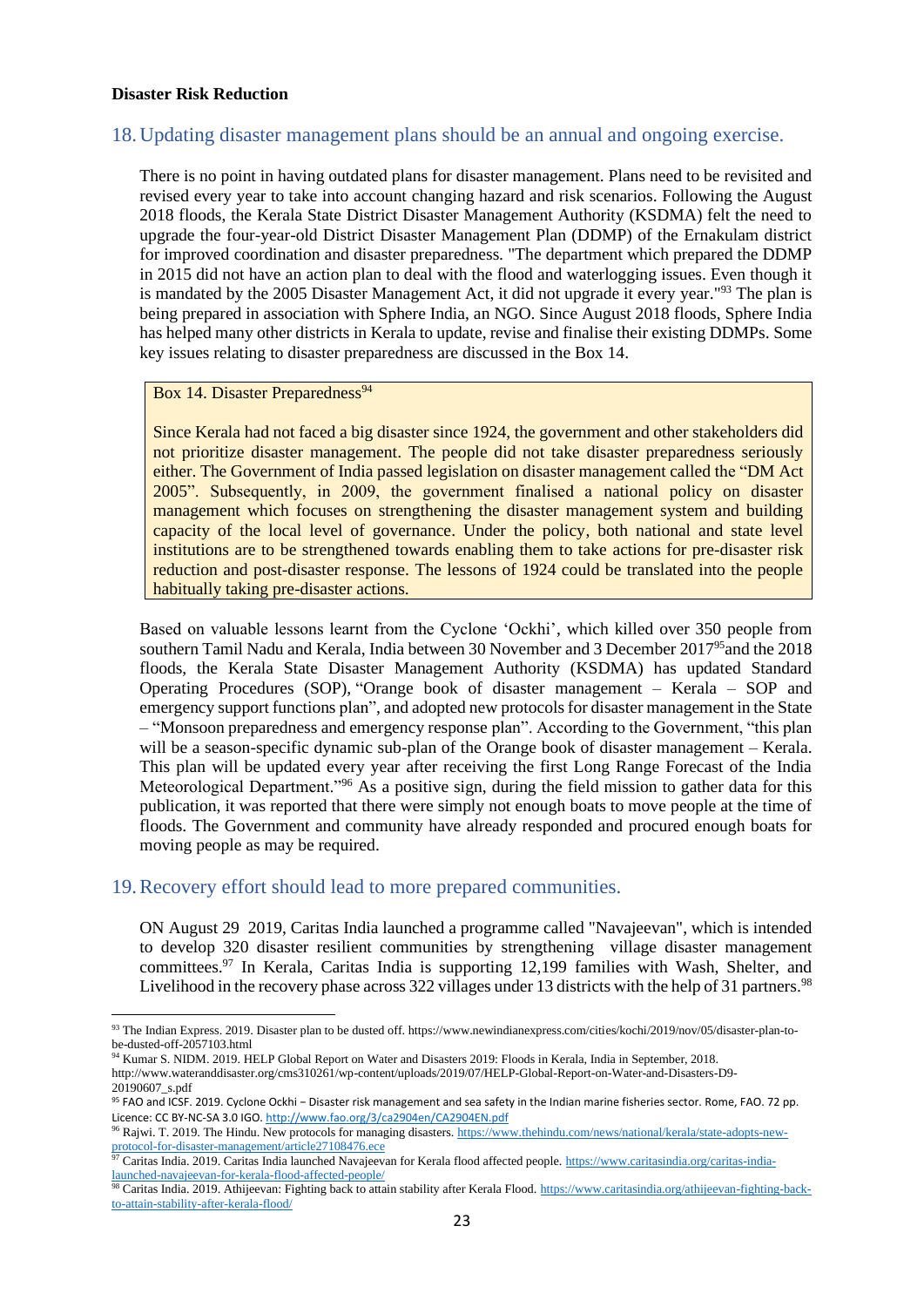As a way forward, all the partners were encouraged to form Village Disaster Management Committee (VDMC) and a Village Disaster Management Plan (VDMP) in all 317 villages.

This would be one of the major objectives of the two-year Disaster Risk Reduction programme which would follow the Recovery Phase. It was also suggested that each partner would identify a number of volunteers and select two from them to build their capacity as Trainers for forming a Task Force for Disaster Preparedness. "Keeping DRR as the core of our exit strategy for Kerala and Karnataka, Caritas India aims to create Village Disaster Management Committees in the 392 villages of intervention as our exit strategy. These Village Disaster Management Committees will be given multiple awareness sessions on Disaster Risk Reduction, Safety training, etc."<sup>99</sup>

## <span id="page-23-0"></span>20.Use disasters as an opportunity for skill upgradation and livelihoods diversification.

Recurring disasters such as floods repeatedly erode livelihoods and adversely affect coping capacities of communities. A large proportion of Kerala's population is dependent on agriculture, tourism and traditional industries, including fishing and animal husbandry. Box 15 focuses on some key requirements of sustainable livelihoods and the importance of skills upgrading and livelihoods diversification in the context of floods recovery in Kerala.

#### Box 15. Employment and Livelihoods $100$

The idea of 'build back better' needs to be rooted in environmental sustainability, cost effective technologies, green job creation, skill development, climate resilient livelihoods via decentralised planning, and social-cum-gender inclusion. Kerala should create 'green jobs' (with low carbon footprint than at present) based on the principles of environmental sustainability and cost effectiveness. Skills development is a critical component in the recovery period and beyond. Kerala's ecological endowments along with its habitat pattern provide a solid foundation for much of its economic activities—agriculture, livestock, fisheries, agro-processing industries, sourcing construction materials, water transport, and its much-acclaimed tourism. In the short and medium term, the government can consider creating emergency employment through cashfor-work and other quick employment projects, developing special compensation packages for Kudumbashree members, and introducing appropriate insurance packages for climate resilient agriculture. The focus over the medium term will be on the restoration and regeneration of natural capital, promotion of alternative technologies in building construction, and promotion of climate resilient agriculture.

Restoration of livelihoods is one of the most important aspects of any recovery. However, diversification of livelihoods for resilience building is often missed out. For victims, restoration as well as diversification of income sources are both important. Kudumbashree has used floods recovery as an opportunity to introduce new skills for income generation.

As part of post flood activity, Kudumbashree initiated an innovative programme to augment the skills of flood affected people to suit the job market available in the flood hit areas. ARISE (Acquiring Resilience and Identity through Sustainable Employment) is targeted to provide skills training to 50,000 candidates in 10 selected areas. It includes housekeeping, plumbing, electronic repair, electrical works, day care, sales, data entry and laundry and ironing. A total of 47,105 people have registered for this project out of which 9,116 have completed training in their respective courses (as on 31.05.2019).<sup>101</sup> Box 16 illustrates an example of a livelihood recovery strategy adopted by an international agency in Kerala.

<sup>99</sup> Caritas India. 2019. Athijeevan (meaning more life): A Story of Endurance: Building Back Better amidst flood and fury. https://www.caritasindia.org/wp-content/uploads/2019/05/Athijeevan.pdf

<sup>100</sup> Kerala Post Disaster Needs Assessment – Floods and Landslides (August 2018), [https://www.undp.org/content/dam/undp/library/Climate%20and%20Disaster%20Resilience/PDNA/PDNA\\_Kerala\\_India.pdf.](https://www.undp.org/content/dam/undp/library/Climate%20and%20Disaster%20Resilience/PDNA/PDNA_Kerala_India.pdf)

<sup>101</sup> Rebuild Kerala. ND. Livelihood Restoration[. http://www.rebuild.kerala.gov.in/en/livelyhood](http://www.rebuild.kerala.gov.in/en/livelyhood)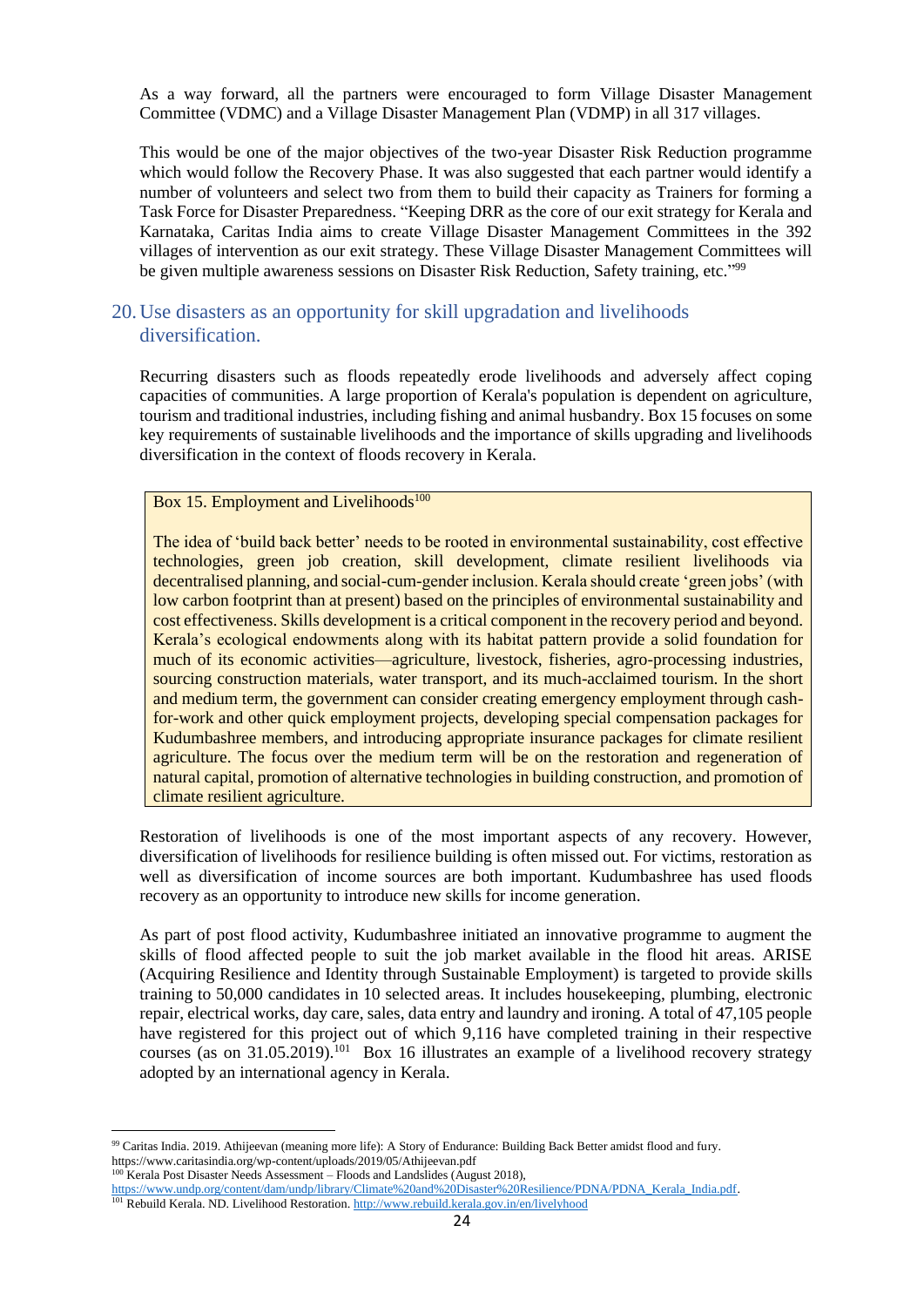Box 16. Livelihoods recovery process/strategies adopted by Caritas India<sup>102</sup>

Livelihood Support for the flood affected in Kerala through Caritas India saw the greatest number of interactions and discussions with community members before finalization. Consideration for culture and geographic location were important for beneficiary appropriate livelihood choices. The livelihood support Caritas provided in Kerala under "Immediate Recovery" can be categorized as:

- On-Farm Support: was provided to small-scale farmers who mostly cultivated on leased land. Small-scale and large-scale farmers alike suffered huge losses and income. Caritas India's on-farm support targeted small-holder farmers and provided partial assistance in restoring farms through activities such as farm clearance, labour support or provision of seedlings.
- Off-Farm Support: was provided to financially challenged families whose means of earning income before the floods was mostly livestock rearing. Those families who had lost their livestock in the floods and were selected and provided assistance in the form of providing either goats, poultry, pigs, ducks, and vegetable garden support.
- Sustainable Income Generating Programmes: Lastly, certain pockets were also identified where the families had suffered losses due to floods, faced financial limitations and were also in need of livelihood assistance. For such families, who had requested for a sustainable income generating programme; the Diocesan Social Service Societies (DSSSs) in consultation with the community members have started income generating units like the Tamarind Processing Unit, Flour Making Unit, Stitching Units, Candle Making Units etc.
- In case of goats, all DSSSs have made an agreement with the beneficiaries wherein they will return one baby goat to the DSSS which will then be given to the next deserving beneficiary. This way, help can be extended to a maximum number of beneficiaries.

## <span id="page-24-0"></span>21.Use recovery as an opportunity for better integration of CCA and DRR for resilience.

Integration of Climate Change Adaptation (CCA) and Disaster Risk Reduction (DRR) is not easy, especially at national planning levels. Difficulties in quantifying the benefits of disaster risk reduction and climate change adaptation is one of the key barriers to integration of disaster risk reduction and climate change adaptation<sup>103</sup>. It is well recognized that the close integration of disaster risk management and climate change adaptation in development policy and practice provides benefits at all scales<sup>104</sup>. However, investment in climate change adaptation and disaster risk management is often viewed as a cost rather than as a necessary investment for saving lives and livelihoods, reducing risk to critical infrastructure, and achieving sustainable development<sup>105</sup>.

Recent floods in Kerala have highlighted the need for a comprehensive approach to addressing disaster and climate change risks. The Government of India, Government of Kerala and the World Bank signed a loan agreement of US\$ 250 million for the Resilient Kerala Programme to enhance the state's resilience against the impacts of natural disasters and climate change in June 2019.<sup>106</sup> This partnership is unique because it aims to mainstream disaster and climate resilience into critical

<sup>&</sup>lt;sup>102</sup> Caritas India. 2019. Athijeevan (meaning more life): A Story of Endurance: Building Back Better amidst flood and fury. <https://www.caritasindia.org/wp-content/uploads/2019/05/Athijeevan.pdf>

<sup>&</sup>lt;sup>103</sup> UNISDR. 2010. Disaster Risk Reduction & Climate Change Adaptation in the Pacific. Page IV. Available at https://www.unisdr.org/files/26725\_26725drrandccainthepacificaninstitu.pdf

<sup>&</sup>lt;sup>104</sup> IPCC. 2012 Summary for Policymakers. In: Managing the Risks of Extreme Events and Disasters to Advance Climate Change Adaptation [Field, C.B., V. Barros, T.F. Stocker, D. Qin, D.J. Dokken, K.L. Ebi, M.D. Mastrandrea, K.J. Mach, G.-K.Plattner, S.K. Allen, M. Tignor, and P.M. Midgley (eds.)]. A Special Report of Working Groups I and II of the Intergovernmental Panel on Climate Change. Cambridge University Press, Cambridge, UK, and New York, NY, USA, pp. 1-19. Available at[: https://www.ipcc.ch/pdf/special](https://www.ipcc.ch/pdf/special-reports/srex/SREX_FD_SPM_final.pdf)[reports/srex/SREX\\_FD\\_SPM\\_final.pdf](https://www.ipcc.ch/pdf/special-reports/srex/SREX_FD_SPM_final.pdf)

<sup>105</sup> Thomas. V., Albert. J., and Perez. R. (2013) Climate-Related Disasters in Asia and the Pacific. Manila: ADB. Available at <https://www.adb.org/sites/default/files/publication/30323/ewp-358.pdf>

<sup>&</sup>lt;sup>106</sup> The World Bank. 2019. World Bank to support Kerala through climate resilience program; marks first 'state-partnership' in India. <https://www.preventionweb.net/news/view/66288>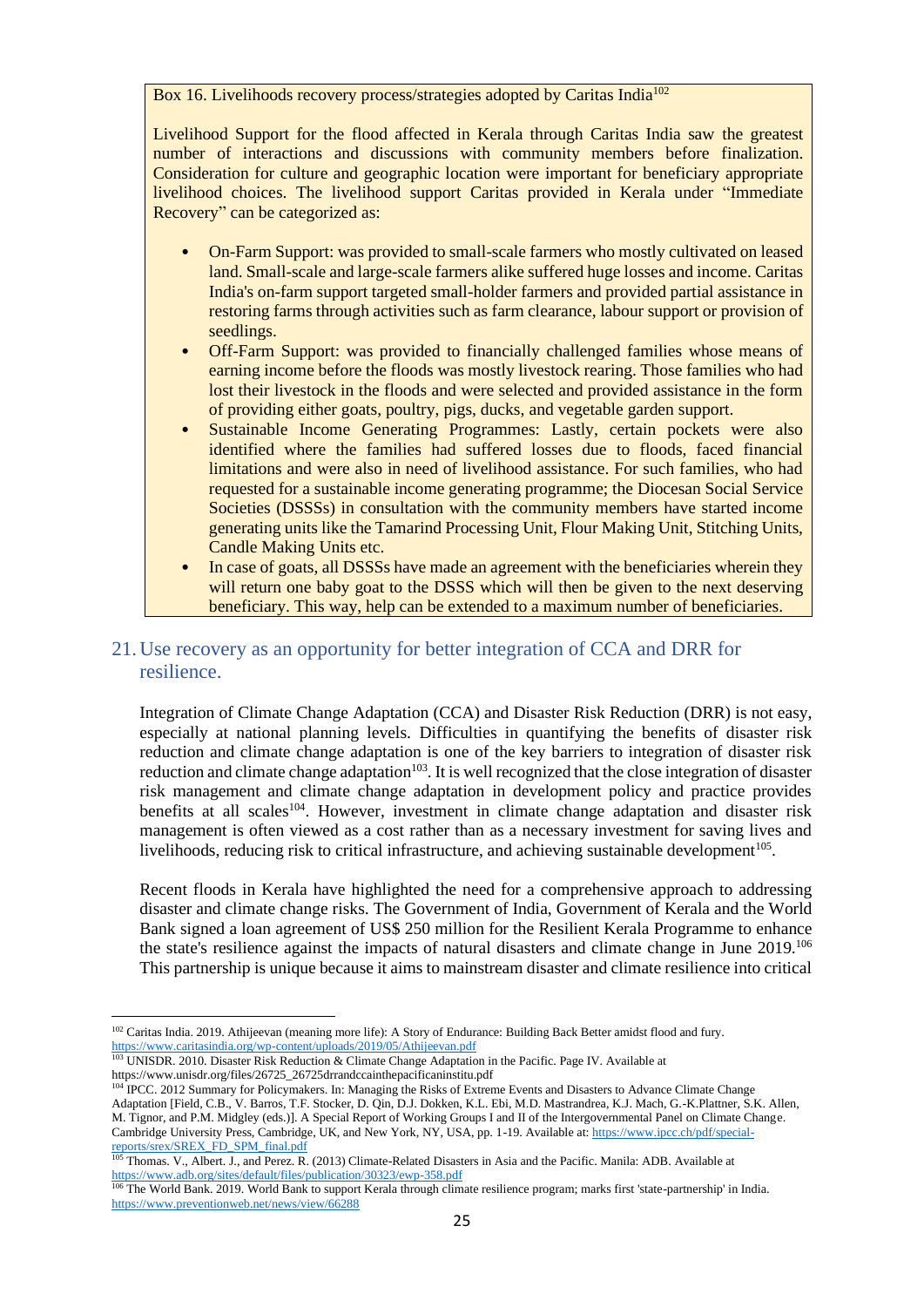infrastructure and services during recovery. Partnership of such nature might hold a key for better performance of CCA and DRR projects in Asia.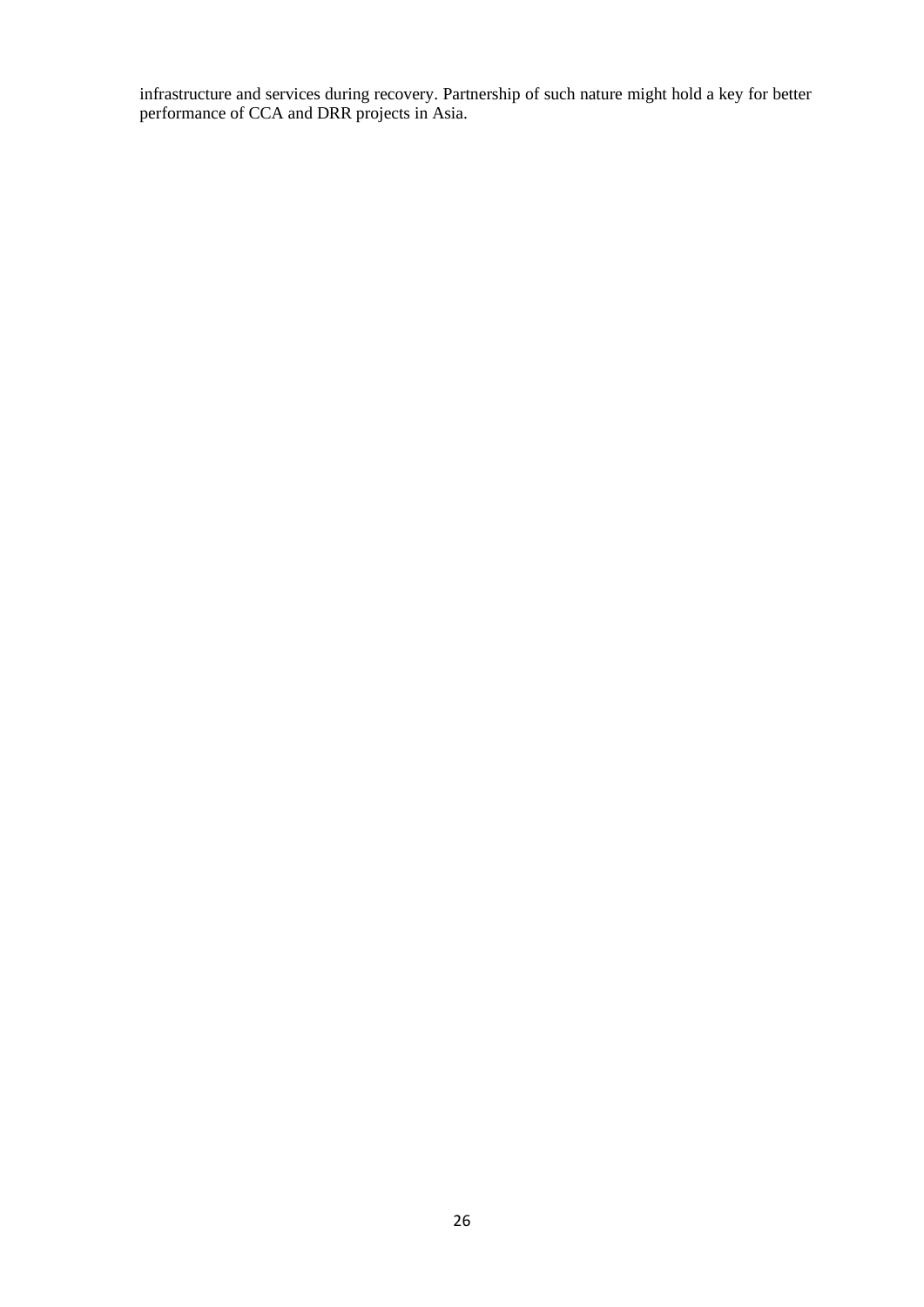## <span id="page-26-0"></span>Annexure 1. Literature Review

| No | <b>Agency</b>                                | <b>Highlights of the work</b>                                                                                                                                                                                                                                                                                                                                                                                                                                                                                                                                                                                                                                                         | <b>Emerging directions for the Global</b><br><b>South</b>                                                                                                                                                                                                                                                                                                                                                                                                                                                                                                               |
|----|----------------------------------------------|---------------------------------------------------------------------------------------------------------------------------------------------------------------------------------------------------------------------------------------------------------------------------------------------------------------------------------------------------------------------------------------------------------------------------------------------------------------------------------------------------------------------------------------------------------------------------------------------------------------------------------------------------------------------------------------|-------------------------------------------------------------------------------------------------------------------------------------------------------------------------------------------------------------------------------------------------------------------------------------------------------------------------------------------------------------------------------------------------------------------------------------------------------------------------------------------------------------------------------------------------------------------------|
| 01 | <b>UN Environment</b><br>Programme<br>(UNEP) | In January 2019, UNEP launched a<br>three-year project, "Up-scaling<br>community-based resilience<br>through ecosystem-based disaster<br>risk reduction" to scale-up<br>ecosystem-based disaster risk<br>reduction interventions and promote<br>their large-scale implementation in<br>various countries which include<br>Ethiopia, Haiti, India, Indonesia and<br>Uganda. In India, its focus is on<br>developing capacity to undertake<br>ecosystem restoration as part of the<br>Mahatma Gandhi Rural<br>Employment Guaranteed Scheme, a<br>nation-wide programme, which<br>employs 2.6 million women in                                                                           | The nexus between environment,<br>gender and disasters<br>Ecosystem-based disaster risk<br>reduction initiatives are of great<br>relevance to the Global South,<br>especially when climate change is all<br>set to increasing frequency and<br>intensity of natural hazards. UNEP<br>initiative is emphasis the nexus<br>between environment, gender and<br>disasters. It uses a social protection<br>scheme (MGREGS in case of<br>Kerala) as a tool for up-scaling<br>ecosystem-based disaster risk<br>reduction.                                                      |
| 02 | Kerala Tourism<br>Department                 | Kerala. <sup>107</sup><br>As the waters started receding, the<br>Kerala tourism department<br>commissioned a survey in 70 major<br>destinations to find out the damage<br>to facilities and connectivity. The<br>Tourism Readyness Survey,<br>conducted between September 5<br>and 15, 2018 found that most of the<br>major destinations were ready to<br>resume operations. The tourism<br>department also lost no time in<br>launching new campaigns to draw<br>visitors back to the state. One such<br>campaign is called 'The Sun is<br>Out'. Another, 'This Time For<br>Kerala', echoes the 2010 South<br>Africa World Cup slogan in the<br>football-crazy state. <sup>108</sup> | The need to re-think sustainability<br>of tourism models<br>Like Kerala, tourism in many<br>countries of the Global South such as<br>Thailand, Philippines and Sri Lanka,<br>including Small Island Developing<br>States (SIDS) is essentially<br>dependent on nature. Thus,<br>preservation and protection of plants,<br>tress, forest, birds and animal is in<br>the interest of countries from the<br>Global South. Rampant development<br>and construction that harm costs,<br>forests and ecology and diminish<br>beauty of lands must be avoided at<br>all costs. |
| 03 | The World Bank                               | Climate Resilience Program: The<br>Government of India, Government<br>of Kerala and the World Bank<br>signed a loan agreement of US\$ 250<br>million for the Resilient Kerala<br>Program to enhance the state's<br>resilience against the impacts of<br>natural disasters and climate change<br>in June 2019. The program, which<br>represents the first 'state<br>partnership' of the World Bank in<br>India, is the first of two<br><b>Development Policy Operations</b>                                                                                                                                                                                                            | Using recovery as an opportunity<br>for better integration of CCA and<br><b>DRR</b> at the state level<br>A joint programme by the<br>Government of India, Government of<br>Kerala and the World Bank is unique<br>because aims to mainstream disaster<br>and climate resilience into critical<br>infrastructure and services during<br>recovery. It represents the first 'state<br>partnership' of the World Bank in<br>India, were it is engaging directly<br>with state authorities. Partnership of                                                                  |

<sup>107</sup> https://www.preventionweb.net/news/view/68307

<sup>108</sup> [https://www.financialexpress.com/india-news/flood-hit-kerala-has-to-sensibly-re-think-its-tourism-model-sustainability-is-a](https://www.financialexpress.com/india-news/flood-hit-kerala-has-to-sensibly-re-think-its-tourism-model-sustainability-is-a-must/1348176/)[must/1348176/](https://www.financialexpress.com/india-news/flood-hit-kerala-has-to-sensibly-re-think-its-tourism-model-sustainability-is-a-must/1348176/)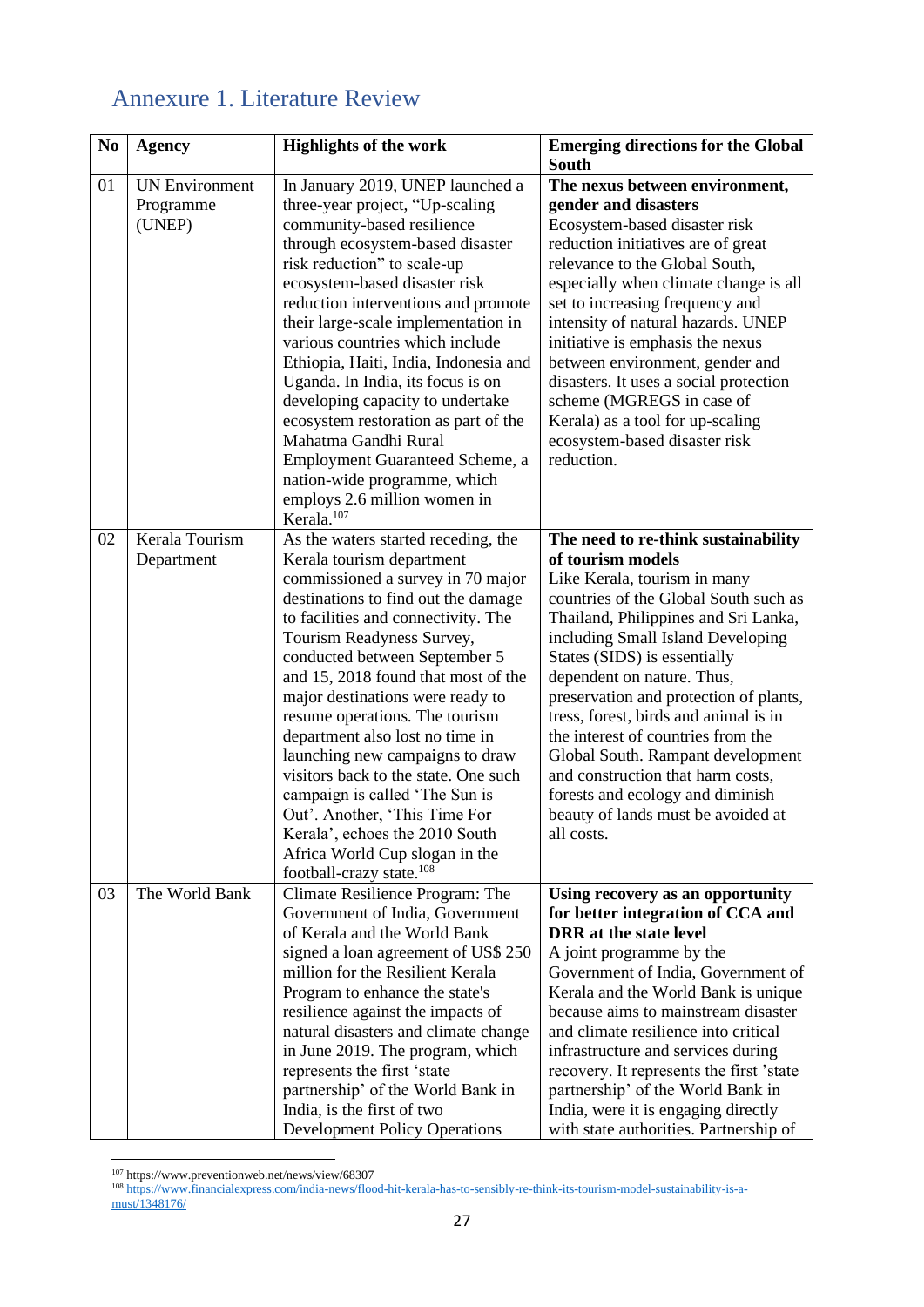| N <sub>0</sub> | <b>Agency</b> | <b>Highlights of the work</b>               | <b>Emerging directions for the Global</b><br>South |
|----------------|---------------|---------------------------------------------|----------------------------------------------------|
|                |               | aiming to mainstream disaster and           | such nature might hold a key for                   |
|                |               | climate resilience into critical            | better performance of CCA and DRR                  |
|                |               | infrastructure and services. <sup>109</sup> | projects in the Global South.                      |
| 04             | <b>UNDP</b>   | For the first time the UN has               |                                                    |
|                |               |                                             | Green recovery is a way forward                    |
|                |               | prepared the Post Disaster Needs            | The report prepared in just 20 days                |
|                |               | Assessment (PDNA) Report in                 | with support from 76 experts from                  |
|                |               | India for Kerala recovery. The              | 10 UN agencies (UNDP, UNICEF,                      |
|                |               | report highlights the international         | UNESCO, UN Women, UNFPA,                           |
|                |               | examples and models for building            | UNEP, WHO, WFP, ILO and FAO)                       |
|                |               | back better Kerala in 16 sectors. It        | and European Union across 13                       |
|                |               | suggests that Kerala could become           | sectors, highlights the need for green             |
|                |               | the first green state in the country        | housing, infrastructure and jobs,                  |
|                |               | by building on the four pillars of          | including green technologies,                      |
|                |               | integrated water resources                  | particular in the context of housing               |
|                |               | management; eco-sensitive and risk          | and sanitation. Never before in the                |
|                |               | informed approaches to land use             | history of PDNAs in India so much                  |
|                |               | and planning; inclusive and people          | of emphasis is put on "Green"                      |
|                |               | centered approaches; and by                 | Recovery" options and solutions.                   |
|                |               | adopting knowledge, innovation              | What is remarkable is that the                     |
|                |               | and technology. <sup>110</sup>              | assessment not only reported losses                |
|                |               |                                             | but saw opportunities for green                    |
|                |               |                                             | recovery; a clear direction for the                |
|                |               |                                             | global south.                                      |
| 05             | <b>UNICEF</b> | UNICEF initiated a psychosocial             | The Global South can benefit from                  |
|                |               | counselling among women and                 | psychosocial support efforts made                  |
|                |               | children across the state in the            | in Kerala recovery                                 |
|                |               | aftermath of the deluge. It                 | Psychosocial support for children                  |
|                |               | supported five programmes for               | and their families is often missing                |
|                |               | developing the mental health of the         | from relief and rehabilitation efforts.            |
|                |               | children in flood-affected areas.           | Counselling not only help children                 |
|                |               | These five programmes are being             | overcome fear but also understand                  |
|                |               | conducted by Childline, NGO                 | risks that are intensified in the after            |
|                |               | MYRTEL, Bengaluru-based                     | math of an emergency such as abuse,                |
|                |               | National Institute of Mental Health         | exploitation and trafficking.                      |
|                |               | along with State Council of                 | Psychosocial support also helps                    |
|                |               | <b>Educational Research and Training</b>    | create awareness about health and                  |
|                |               | (SCERT), magician Gopinath                  | hygiene and take preparedness                      |
|                |               | Muthukad with his magic shows,              | measures at household and                          |
|                |               | and UNICEF's partnership with the           | community levels. Such                             |
|                |               | state police for HOPE. The                  | comprehensive understanding and                    |
|                |               | initiative aimed at giving                  | application of psychosocial support                |
|                |               | counselling to as many as 30 lakh           | is hardly shared and transferred                   |
|                |               | children. <sup>111</sup>                    | among countries of the Global South.               |
| 06             | Kudumbashree  | Supported by UNICEF,                        | <b>Innovative model for ensuring</b>               |
| $\&$           |               | Kudumbashree has developed an               | accountability to affected                         |
| 07             |               | unique exercise, referred to as             | populations                                        |
|                |               | Pankalithavum and                           | AAP surveys have been conducted in                 |
|                |               | Punarnirmanavum (JPP), which is             | over 60 countries after the disaster in            |
|                |               | in line with the global approach of         | the past, mostly by civil society                  |
|                |               | Accountability to Affected                  | organisations. JPP programme of                    |
|                |               | Population (AAP). Setting an                | Kudumbashree is unique, as this is                 |

<sup>&</sup>lt;sup>109</sup> <https://www.preventionweb.net/news/view/66288>

<sup>110</sup> <https://in.one.un.org/un-press-release/un-presents-rebuilding-strategy-to-kerala-chief-minister/>

<sup>&</sup>lt;sup>111</sup> [https://www.newindianexpress.com/states/kerala/2018/sep/24/kerala-floods-one-month-after-unicefs-healing-touch-for-the-flood-hit-](https://www.newindianexpress.com/states/kerala/2018/sep/24/kerala-floods-one-month-after-unicefs-healing-touch-for-the-flood-hit-1876283.html)

[<sup>1876283.</sup>html](https://www.newindianexpress.com/states/kerala/2018/sep/24/kerala-floods-one-month-after-unicefs-healing-touch-for-the-flood-hit-1876283.html)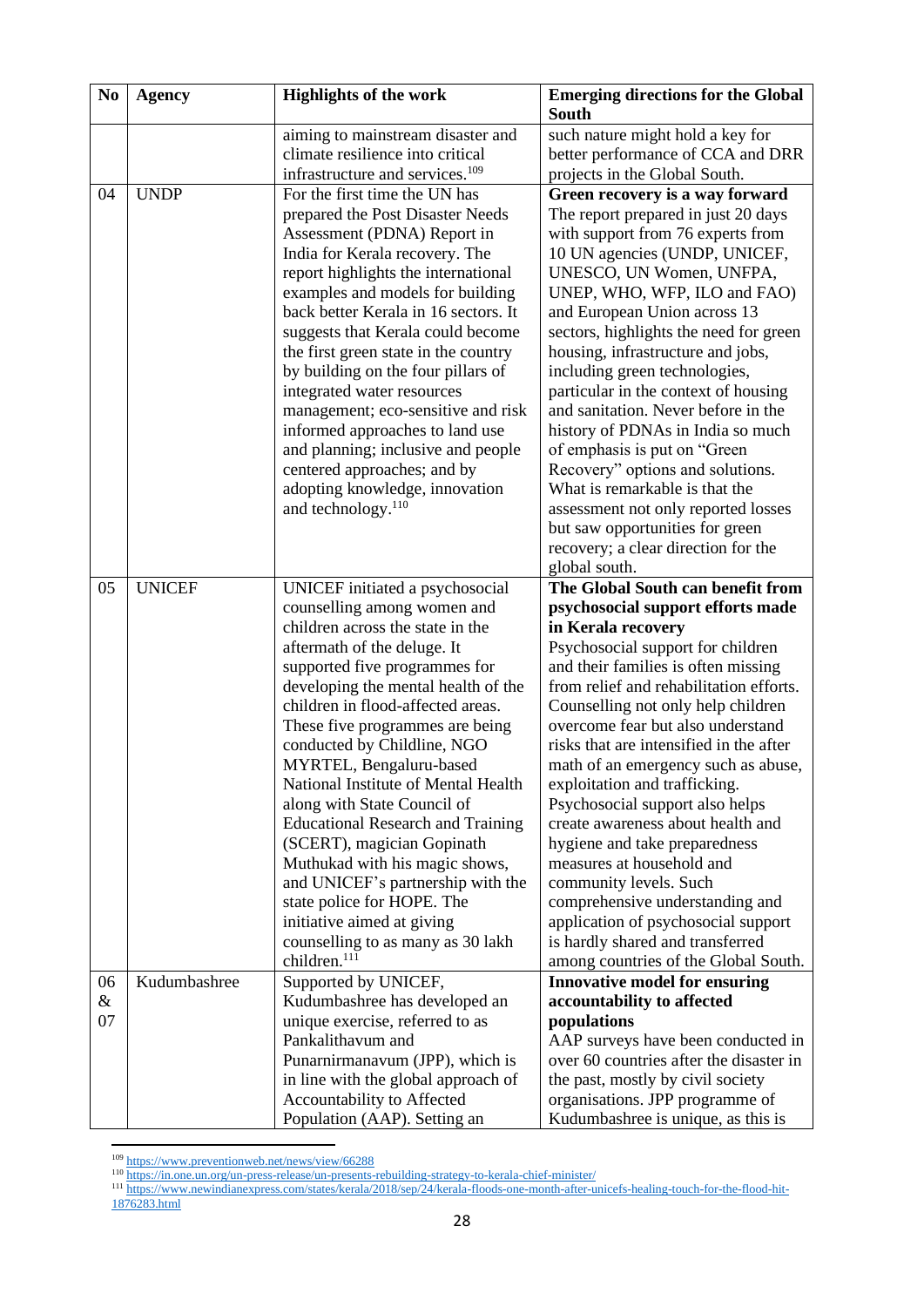| N <sub>0</sub> | <b>Agency</b> | <b>Highlights of the work</b>                                                                                                                                                                                                                                                                                                                                                                                                                                                                                                                                                                                                                                                                       | <b>Emerging directions for the Global</b><br><b>South</b>                                                                                                                                                                                                                                                                                                                                                                                                                                                                                  |
|----------------|---------------|-----------------------------------------------------------------------------------------------------------------------------------------------------------------------------------------------------------------------------------------------------------------------------------------------------------------------------------------------------------------------------------------------------------------------------------------------------------------------------------------------------------------------------------------------------------------------------------------------------------------------------------------------------------------------------------------------------|--------------------------------------------------------------------------------------------------------------------------------------------------------------------------------------------------------------------------------------------------------------------------------------------------------------------------------------------------------------------------------------------------------------------------------------------------------------------------------------------------------------------------------------------|
|                |               | innovative Kerala model for<br>ensuring transparency and people's<br>participation in disaster response<br>and recovery, Kudumbashree<br>women collect data using a mobile<br>application. Using mobile App, the<br>second round of the survey is being<br>conducted by Kudumbashree<br>women in selected gram panchayats<br>and municipalities, out of 489<br>villages in the seven worst flood-<br>affected districts - Alappuzha,<br>Kottayam, Pathanamthitta, Idukki,<br>Ernakulam, Thrissur and Wayanad<br>in the state. $112$                                                                                                                                                                 | the first time in the world such an<br>exercise is conducted by a<br>government agency, as in Kerala,<br>says Job Zachariah, United Nations<br>Coordinator for Kerala. "Besides the<br>scale of Kerala exercise is large<br>covering people in 489 local<br>governments. Kerala sets a model on<br>transparency and people's<br>participation in disaster response,<br>which other states and countries<br>could emulate", he added. <sup>113</sup>                                                                                        |
|                |               | As part of post flood activity,<br>Kudumbashree initiated an<br>innovative programme to augment<br>the skill of flood affected people to<br>suit the job market available in the<br>flood hit areas. ARISE (Acquiring<br>Resilience and Identity through<br>Sustainable Employment) aim to<br>provide skill training to 50,000<br>candidates in 10 selected areas. It<br>includes housekeeping, plumbing,<br>electronic repair, electrical works,<br>day care, sales, data entry and<br>laundry & ironing. A total of 47,105<br>people have registered for this<br>project out of which 9116 people<br>have completed training in their<br>respective courses (as on<br>31.05.2019). <sup>114</sup> | Use disasters as an opportunity to<br>strengthen existing and introduce<br>new skills for livelihoods<br>diversification<br>Restoration of livelihoods is one of<br>the most important aspects of any<br>recovery. However, diversification<br>of livelihoods for resilience building<br>is often missed out. For victims,<br>restoration as well as diversification<br>of income source, both are<br>important. Kudumbashree has used<br>floods recovery as an opportunity to<br>introduce new skills for income<br>generation.           |
| 08             | Caritas India | Caritas India on August 2019<br>launched a programme called<br>"Navajeevan", which is intended to<br>develop 320 disaster resilient<br>communities by developing village<br>disaster management committees. <sup>115</sup><br>In Kerala, Caritas India is<br>supporting 12,199 families with<br>Wash, Shelter, and Livelihood in<br>the recovery phase across 322<br>villages under 13 districts with the<br>help of 31 partners. 940 families<br>will be supported with shelter repair<br>and 2919 families with water source<br>repair, water testing, open well                                                                                                                                  | Recovery should lead to more<br>prepared communities<br>As a way forward, all the partners<br>were encouraged to form Village<br>Disaster Management Committee<br>(VDMC) and a Village Disaster<br>Management Plan (VDMP) in all<br>ATHIJEEVAN project 317 villages<br>This would be one of the major<br>objectives of the two-year Disaster<br>Risk Reduction programme which<br>would follow the Recovery Phase. It<br>was also suggested that each partner<br>would identify a bunch of volunteers<br>and select two from them to build |

<sup>112</sup> [https://english.mathrubhumi.com/features/specials/kudumbashree-sets-innovative-model-for-ensuring-public-participation-in-disaster](https://english.mathrubhumi.com/features/specials/kudumbashree-sets-innovative-model-for-ensuring-public-participation-in-disaster-response-1.4016861)[response-1.4016861](https://english.mathrubhumi.com/features/specials/kudumbashree-sets-innovative-model-for-ensuring-public-participation-in-disaster-response-1.4016861)

<sup>&</sup>lt;sup>113</sup> [https://english.mathrubhumi.com/features/specials/kudumbashree-sets-innovative-model-for-ensuring-public-participation-in-disaster](https://english.mathrubhumi.com/features/specials/kudumbashree-sets-innovative-model-for-ensuring-public-participation-in-disaster-response-1.4016861)[response-1.4016861](https://english.mathrubhumi.com/features/specials/kudumbashree-sets-innovative-model-for-ensuring-public-participation-in-disaster-response-1.4016861)

<sup>&</sup>lt;sup>114</sup> <http://www.rebuild.kerala.gov.in/en/livelyhood>

<sup>115</sup> <https://www.caritasindia.org/caritas-india-launched-navajeevan-for-kerala-flood-affected-people/>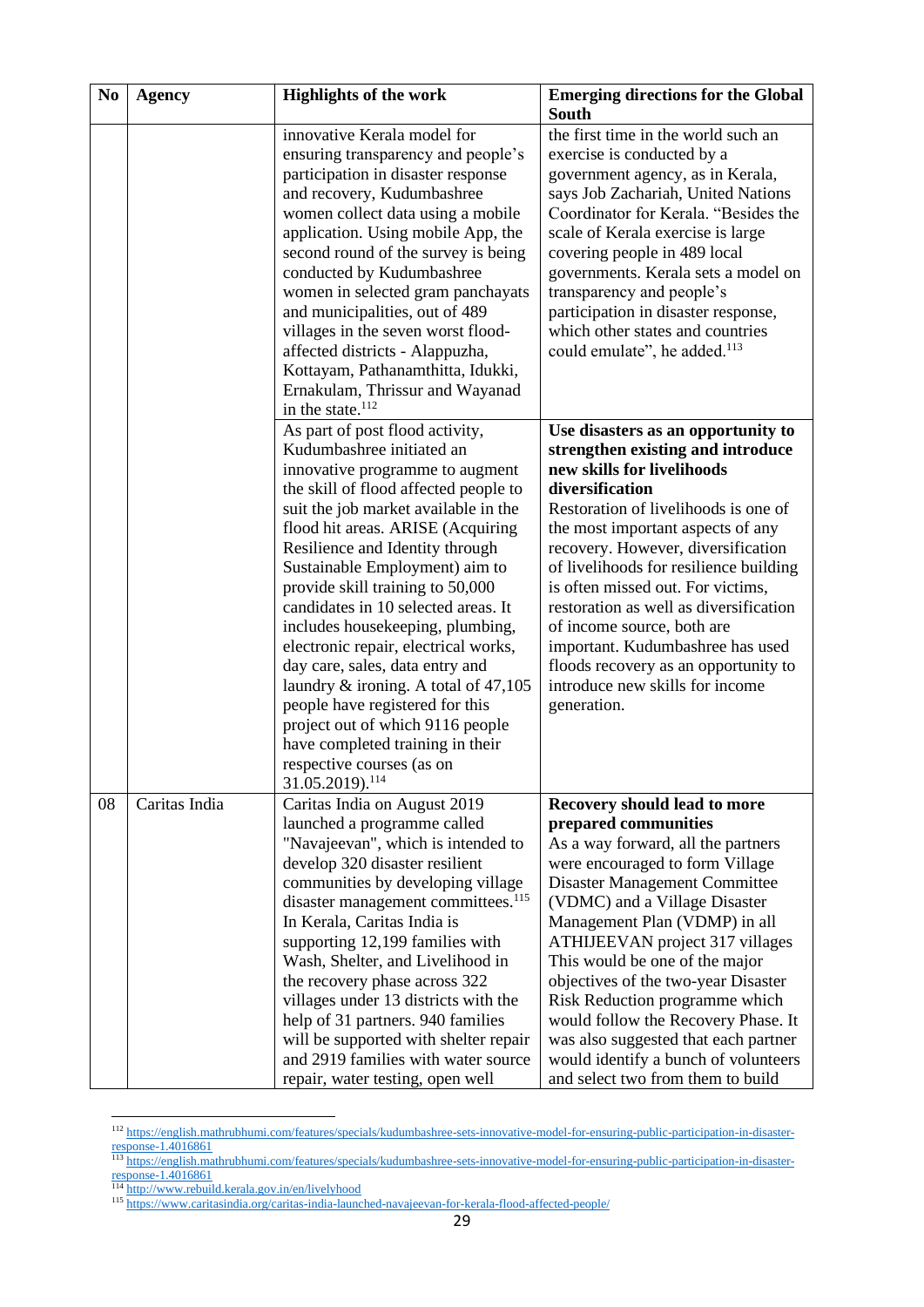| N <sub>0</sub> | <b>Agency</b>            | <b>Highlights of the work</b>                           | <b>Emerging directions for the Global</b>                           |
|----------------|--------------------------|---------------------------------------------------------|---------------------------------------------------------------------|
|                |                          |                                                         | <b>South</b>                                                        |
|                |                          | chlorination, water filtration plant                    | their capacity as Trainers for forming<br>a Task Force for Disaster |
|                |                          | and water purifiers under WASH.                         |                                                                     |
|                |                          | Livestock rearing, seed support,                        | Preparedness.                                                       |
|                |                          | training, and capacity building will                    |                                                                     |
|                |                          | be provided to 8340 families to                         |                                                                     |
|                |                          | initiate tailoring, petty shops and                     |                                                                     |
|                |                          | flower making units under<br>livelihood. <sup>116</sup> |                                                                     |
| 09             | Christian Aid            | CA has been providing                                   | Relief, rescue and recovery can be                                  |
|                | (CA)                     | humanitarian assistance to excluded                     | discriminatory; efforts must be                                     |
|                |                          | and vulnerable populations affected                     | made to provide just and inclusive                                  |
|                |                          | by floods and landslides in Kerala.                     | humanitarian support                                                |
|                |                          | EU supported CA's humanitarian                          | A findings of the study (March 8,                                   |
|                |                          | response programme to support                           | 2019), carried out with the support of                              |
|                |                          | 25,000 households with a targeted                       | Christian Aid, UK and Oxfam India                                   |
|                |                          | combination of livelihood                               | conducted by the NGO, Rights found                                  |
|                |                          | assistance, water, sanitation and                       | discrimination (against scheduled                                   |
|                |                          | hygiene as well as essential non-                       | casts/scheduled tribe and Dalits) in                                |
|                |                          | food items. In the first phase of this                  | Kerala flood relief. It revealed                                    |
|                |                          | project, 1,538 beneficiaries have                       | discrimination in relief and rescue                                 |
|                |                          | received kits, comprising of                            | efforts; easily accessible areas                                    |
|                |                          | essential items such as kitchen                         | belonging to dominant casts were                                    |
|                |                          | utensils, soap, antiseptic liquid,                      | prioritized. <sup>118</sup> Thus, efforts of                        |
|                |                          | bucket, mosquito net, etc. 1,240                        | agencies such as CA that address                                    |
|                |                          | beneficiaries, especially single                        | discrimination of all kinds should be                               |
|                |                          | women and people with disabilities,                     | replicated in disaster recovery                                     |
|                |                          | together with the marginalised and                      | practices across the Global South.                                  |
|                |                          | vulnerable, who have not received                       |                                                                     |
|                |                          | any livelihood support from any of                      |                                                                     |
|                |                          | the agencies, received help to                          |                                                                     |
|                |                          | address their immediate needs. <sup>117</sup>           |                                                                     |
| 10             | World vision             | World Vision India is one of the                        | A long-term engagement is needed                                    |
|                |                          | country's largest child-focused                         | to transform lives of children and                                  |
|                |                          | humanitarian organisations. Over                        | communities                                                         |
|                |                          | 26,000 families in Malapuram,                           | World vision's Area Development                                     |
|                |                          | Kottayam, Pathanamthitta,                               | Programmes (ADPs) which involve a                                   |
|                |                          | Palakkad, Wayanad, Idukki and                           | long-term engagement in a                                           |
|                |                          | Alappuzha districts were provided                       | geographical area (usually                                          |
|                |                          | emergency relief materials, that                        | contiguous) is an effective model to                                |
|                |                          | included dry ration, non-food                           | address root causes of vulnerability                                |
|                |                          | household supplies, hygiene packs                       | and resilience building. The model                                  |
|                |                          | and more than 300,000 water                             | allows WVI to provide life-saving                                   |
|                |                          | purification sachets. <sup>119</sup>                    | support in times of disaster as well as                             |
|                |                          |                                                         | long-term rehabilitation post disaster.                             |
| 11             | Director of              | In view of the likelihood of                            | <b>Consider existing social protection</b>                          |
|                | Employment               | increased demand for employment                         | schemes as a medium to reach out                                    |
|                | <b>Guarantee Mission</b> | on public works due to the floods,                      | to disaster victims                                                 |
|                | in Kerala (Divya         | provision for additional                                | Kerala generated more than 5 crore                                  |
|                | Iyer)                    | employment over and above 100                           | person days in the financial year                                   |
|                |                          | days per households under                               | 2018-2019, a significant jump from                                  |
|                |                          | MGNREGA was made by the                                 | its target. While the central                                       |

<sup>116</sup> <https://www.caritasindia.org/athijeevan-fighting-back-to-attain-stability-after-kerala-flood/>

<sup>119</sup> [https://www.worldvision.in/cmsadmin/uploads/Relief\\_Response\\_Update6.pdf](https://www.worldvision.in/cmsadmin/uploads/Relief_Response_Update6.pdf)

<sup>&</sup>lt;sup>117</sup> <https://www.christianaid.org.uk/about-us/programmes/humanitarian-assistance-communities-affected-kerala-floods>

<sup>118</sup> <https://timesofindia.indiatimes.com/city/thiruvananthapuram/study-finds-discrimination-in-kerala-flood-relief/articleshow/68317843.cms>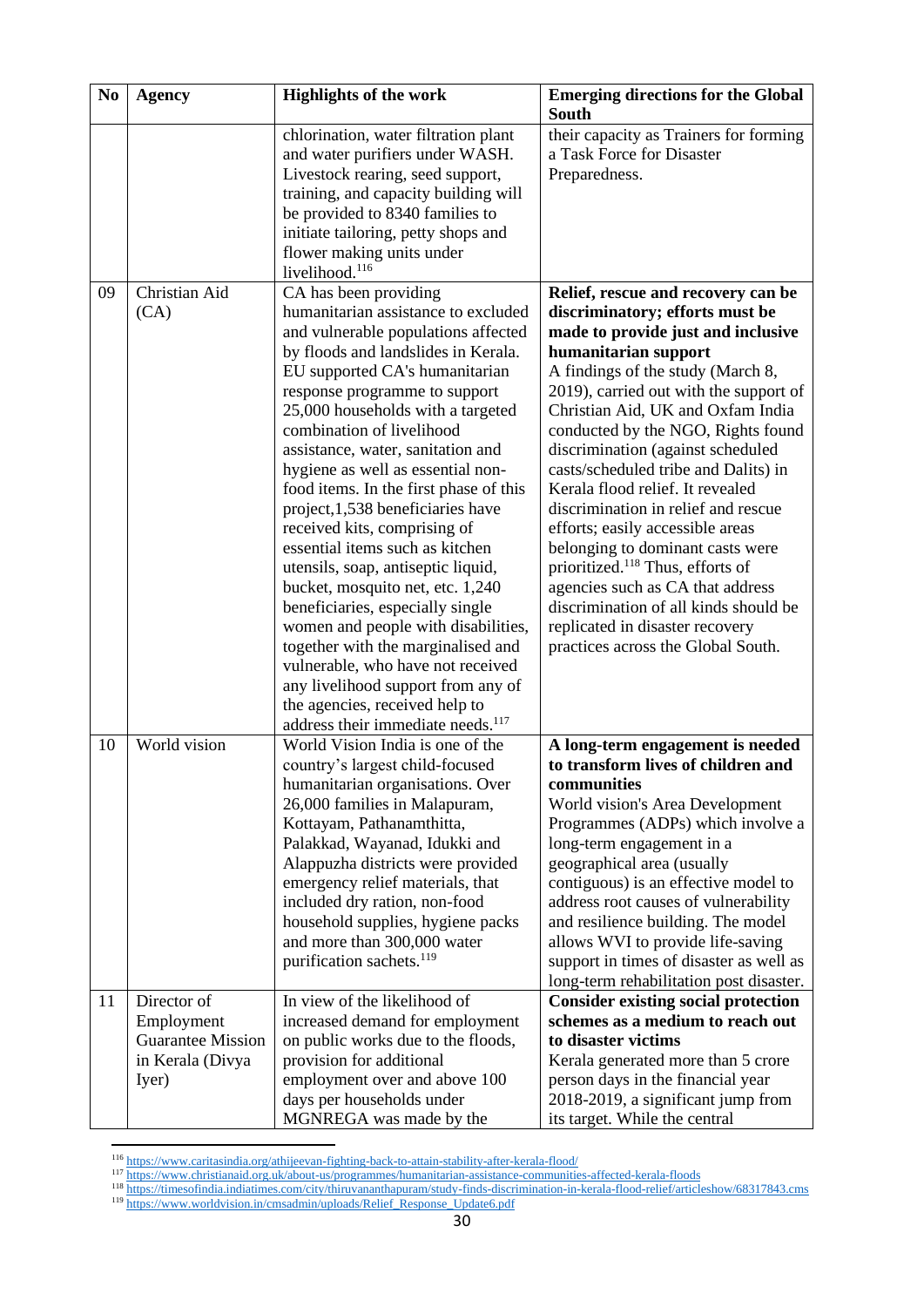| N <sub>0</sub> | <b>Agency</b>                           | <b>Highlights of the work</b>                                                                                                                                                                                                                                                                                                                                                                                                                                                                                                                                                                                                                                                               | <b>Emerging directions for the Global</b><br><b>South</b>                                                                                                                                                                                                                                                                                                                                                                                                                                                                                                                                                                                                                                                                             |
|----------------|-----------------------------------------|---------------------------------------------------------------------------------------------------------------------------------------------------------------------------------------------------------------------------------------------------------------------------------------------------------------------------------------------------------------------------------------------------------------------------------------------------------------------------------------------------------------------------------------------------------------------------------------------------------------------------------------------------------------------------------------------|---------------------------------------------------------------------------------------------------------------------------------------------------------------------------------------------------------------------------------------------------------------------------------------------------------------------------------------------------------------------------------------------------------------------------------------------------------------------------------------------------------------------------------------------------------------------------------------------------------------------------------------------------------------------------------------------------------------------------------------|
|                |                                         | Central Government. A notification<br>was issued to extend benefit of<br>additional 50 days of employment<br>per household under MGNREGA in<br>761 villages of 7 districts of<br>Kerala. <sup>120</sup>                                                                                                                                                                                                                                                                                                                                                                                                                                                                                     | government had sanctioned 550 lakh<br>person days at the beginning of the<br>financial year for Kerala, until July<br>2018, Kerala had not crossed 250<br>lakh person days. As on February 14,<br>2019, 16.14 lakh individuals<br>benefited from the scheme. Out of<br>this, after August 16, 2018, 11.09<br>lakh individuals were provided<br>employment, of which 5.30 lakh<br>individuals were newly employed<br>after the flood. The beneficiaries<br>under the scheme helped restore<br>farmlands, canals, streams, wells and<br>rivers, in addition to common public<br>assets such as school playgrounds,<br>Anganwadis, mangroves and<br>streetlights, all of which were<br>rendered useless after the floods. <sup>121</sup> |
| 12             | <b>SDMA</b>                             | The State Disaster Management<br>Authority has formulated and<br>implemented a new scheme<br>'Ujjeevana' for reconstructing the<br>life of flood affected people through<br>bank loans. This loan scheme is<br>instrumented through concerned<br>departments to people coming<br>under various sectors such as<br>Micro, Small and Medium<br>Enterprises, commercial<br>establishments, shops, Animal<br>Husbandry, poultry, Kisan Credit<br>Card holders and beekeepers.<br>Persons from 1260 flood affected<br>villages recognized by the<br>Government are eligible for the<br>loan. The claim will be the settled<br>from the CMDRF for the margin<br>money for business upto 2 lakh or | Availability of credit play an<br>important role in recovery of small<br>and medium scale enterprises<br>Micro, Small and Medium<br>Enterprises (MSMEs) employ<br>hundreds of workers and play an<br>important role in local market<br>recovery. Availability of credit in the<br>after math of a calamity is<br>considered crucial for business<br>continuity. Success of schemes such<br>as 'Ujjeevana' can be evaluated and<br>replicated in other parts of Asia with<br>necessary modifications to suit local<br>conditions.                                                                                                                                                                                                      |
| 13             | <b>Local District</b><br>Administration | 25 percent whichever is lower. <sup>122</sup><br>I am For Alleppey', a social media<br>campaign on Facebook launched by<br>the district administration (led by<br>sub-collector Krishna Teja) to help<br>rebuild Alappuzha after the Kerala<br>floods has been quite successful in<br>mobilising support for victims. The<br>initiative seeks to rebuild damaged<br>hospitals, schools, anganwadies and<br>other public institutions, including<br>restoration of livelihoods and                                                                                                                                                                                                           | Crowd funding-based social media<br>initiative can be a successful tool to<br>mobilize support for recovery<br>Social media these days possess<br>endless power; power than can<br>change lives. Social media could be<br>effectively used to communicate<br>with masses and add value to public-<br>private efforts. For example, when<br>the page was launched $-$ on 14<br>September — within six hours, a                                                                                                                                                                                                                                                                                                                         |

<sup>&</sup>lt;sup>120</sup> [https://nrega.nic.in/netnrega/writereaddata/Circulars/2379Upload\\_Kerala\\_flood\\_letter\\_7Feb19.pdf](https://nrega.nic.in/netnrega/writereaddata/Circulars/2379Upload_Kerala_flood_letter_7Feb19.pdf)

<sup>&</sup>lt;sup>121</sup> <https://www.thenewsminute.com/article/how-nrega-helped-rebuilding-kerala-well-provided-livelihood-people-97178>

<sup>&</sup>lt;sup>122</sup> <http://www.rebuild.kerala.gov.in/en/livelyhood>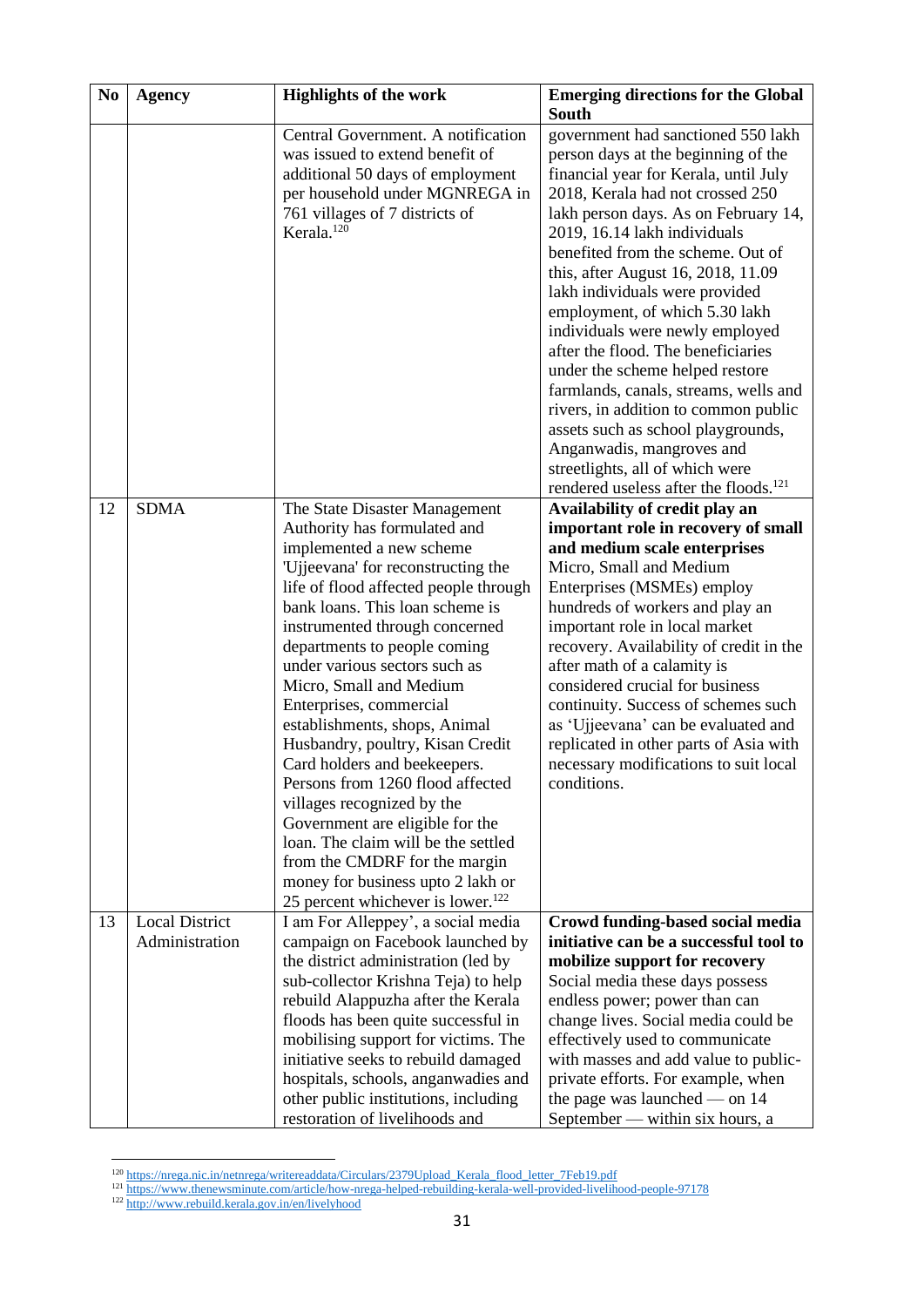| N <sub>0</sub> | <b>Agency</b>                                                                                   | <b>Highlights of the work</b>                                                                                                                                                                                                                                                                                                                                                                                                                                                                                                                                                                                                                                                                      | <b>Emerging directions for the Global</b><br><b>South</b>                                                                                                                                                                                                                                                                                                                                                                                                                                                                         |
|----------------|-------------------------------------------------------------------------------------------------|----------------------------------------------------------------------------------------------------------------------------------------------------------------------------------------------------------------------------------------------------------------------------------------------------------------------------------------------------------------------------------------------------------------------------------------------------------------------------------------------------------------------------------------------------------------------------------------------------------------------------------------------------------------------------------------------------|-----------------------------------------------------------------------------------------------------------------------------------------------------------------------------------------------------------------------------------------------------------------------------------------------------------------------------------------------------------------------------------------------------------------------------------------------------------------------------------------------------------------------------------|
|                |                                                                                                 | damaged houses for the most<br>vulnerable and poor. The campaign<br>team is close to building nearly 500<br>homes and provided for<br>infrastructure for schools and<br>hospitals, largely in the Kuttanad<br>area. Businessmen and celebrities<br>have come forward to help and<br>donate, giving people cattle and<br>ensuring safe potable water. <sup>123</sup>                                                                                                                                                                                                                                                                                                                                | woman from Kerala, who was living<br>in Andhra Pradesh, agreed to adopt a<br>primary health centre in Kuttanad.<br>Countries from the Global South<br>need to use social media much more<br>to seek public participation as well as<br>creating awareness about gaps and<br>achievements in recovery.                                                                                                                                                                                                                             |
| 14             | <b>United Nations</b><br>Educational,<br>Scientific and<br>Cultural<br>Organisation<br>(UNESCO) | The United Nations Educational,<br>Scientific and Cultural Organisation<br>(UNESCO) jointly with the Kerala<br><b>State Disaster Management</b><br>Authority (KSDMA) planned to<br>conduct capacity building classes<br>for community radios in the state in<br>July 2019. The project itself was a<br>recognition to the important role<br>that these community radios played<br>during the 2018 floods. The<br>rationale behind the initiative is that<br>with proper training and guidance<br>these stations can perform even<br>better. KSDMA also demanded an<br>emergency frequency for Kerala to<br>air information strictly related to<br>emergences and natural disasters. <sup>124</sup> | Community radios continue to<br>play an important role during<br>emergencies<br>The role of community radios in<br>Kerala during the 2018 August<br>floods was widely appreciated.<br>Considering its value, a dedicated<br>emergency frequency for Kerala is<br>demanded from the Union<br>information and Broadcasting<br>ministry by the KSDMA. Direction<br>for the Global South is to establish<br>such dedicated frequency that can be<br>tuned in during emergencies and<br>build capacity of community radio<br>stations. |
| 15             | <b>WFP</b>                                                                                      | The pilot project for fortification of<br>take-home rations under the<br><b>Integrated Child Development</b><br>Scheme $(ICDS)^{125}$ in Wayanad<br>District of Kerala was completed<br>and successfully handed over to the<br>Department of Women and Child<br>Development, Government of<br>Kerala, for scaleup across the State.<br>Cascading training sessions for<br>scaleup have been conducted,<br>covering 720 Kudumbashree<br>members, with technical support<br>from WFP. <sup>126</sup>                                                                                                                                                                                                 | <b>Take-home rations: An answer to</b><br>combat malnutrition during<br>emergencies in the Global South?<br>Disaster put more women, children<br>and weaker sections of the society at<br>the risk of malnourishment. Take<br>Home Rations (THRs) in the form of<br>pre-mixes/ready-to-eat food,<br>including micronutrient fortified<br>food and/or energy dense food for<br>severely underweight children can be<br>effective in combating malnutrition<br>in the after-math of an emergency.                                   |
| 16             | <b>FAO</b>                                                                                      | The agriculture and related<br>activities in Kuttanad, which is a<br>below sea level area, are expected<br>to be severely affected by climate<br>change. <sup>127</sup> Kuttanad delta is the only<br>system in India that has been                                                                                                                                                                                                                                                                                                                                                                                                                                                                | Asia need to protect its fragile and<br>unique Wetland Agriculture<br><b>Systems for conservation of</b><br>biodiversity and ecosystem<br>services from external pressures                                                                                                                                                                                                                                                                                                                                                        |

<sup>123</sup> <https://theprint.in/statedraft/how-an-ias-officers-facebook-campaign-is-rebuilding-keralas-alleppey/169708/>

<sup>124</sup> <https://www.deccanchronicle.com/nation/current-affairs/300719/ksdma-focus-on-community-radio.html>

125 Note: In Integrated Child Development Services (ICDS), state governments provide a comprehensive package of services to pregnant women and new mothers, as well as to children under the age of six.

<sup>126</sup> <https://reliefweb.int/sites/reliefweb.int/files/resources/WFP-0000104500.pdf><br><sup>127</sup>

[https://www.undp.org/content/dam/undp/library/Climate%20and%20Disaster%20Resilience/PDNA/PDNA\\_Kerala\\_India\\_Executive\\_Summ](https://www.undp.org/content/dam/undp/library/Climate%20and%20Disaster%20Resilience/PDNA/PDNA_Kerala_India_Executive_Summary.pdf) [ary.pdf](https://www.undp.org/content/dam/undp/library/Climate%20and%20Disaster%20Resilience/PDNA/PDNA_Kerala_India_Executive_Summary.pdf)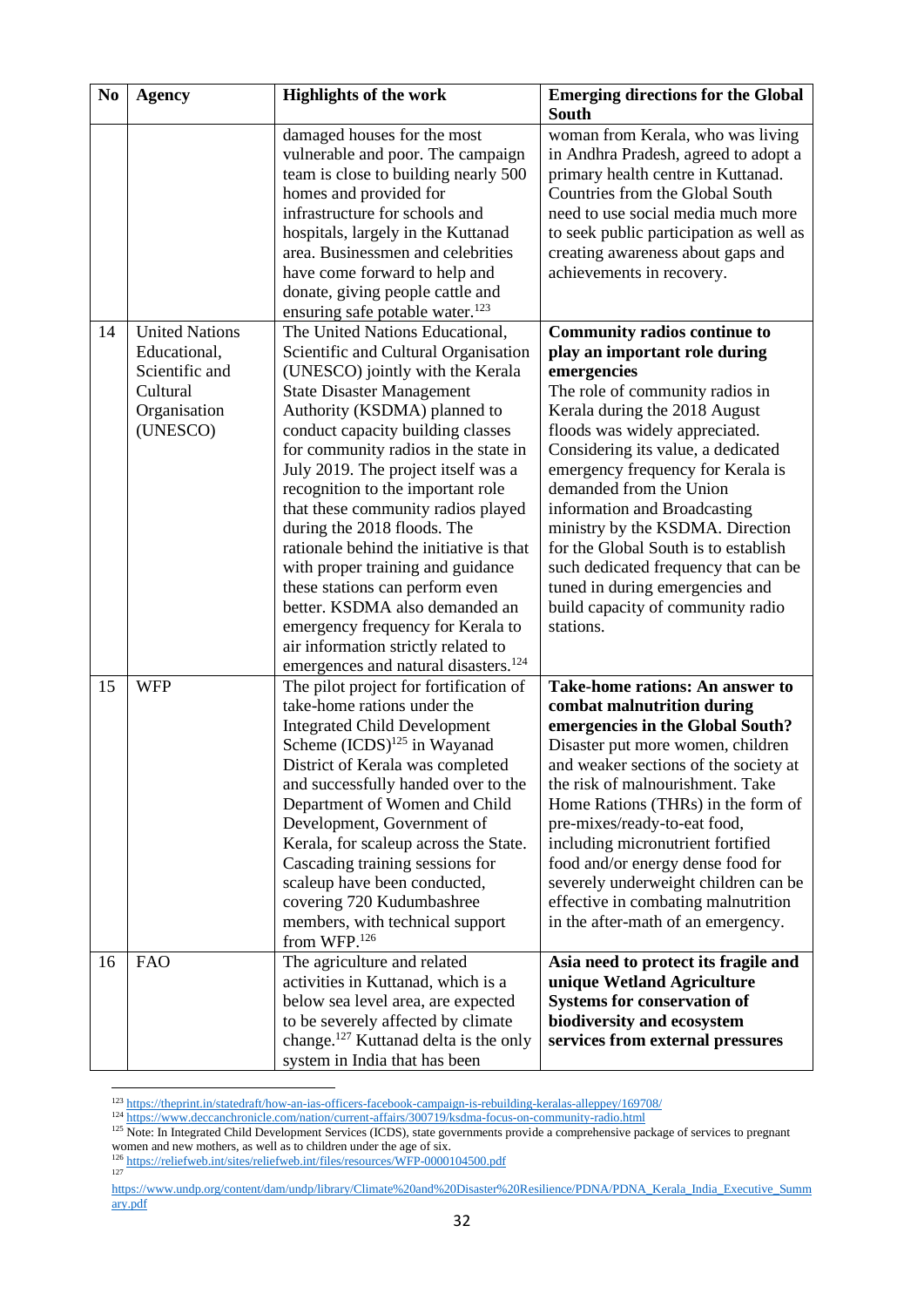| N <sub>0</sub> | <b>Agency</b>           | <b>Highlights of the work</b>               | <b>Emerging directions for the Global</b>          |
|----------------|-------------------------|---------------------------------------------|----------------------------------------------------|
|                |                         |                                             | South                                              |
|                |                         | practicing rice cultivation below sea       | The system of below sea-level                      |
|                |                         | level since the past 2 centuries.           | farming is an approach to cope with                |
|                |                         | FAO has been supporting the                 | the imminent climate impacts in                    |
|                |                         | Kuttanad Below Sea-level Farming            | coastal areas and evolve efficient                 |
|                |                         | System; farmers of Kuttanad have            | methods to deal with soil and pest-                |
|                |                         | developed and mastered the                  | related issues in agriculture. <sup>129</sup> This |
|                |                         | spectacular technique of below sea          | system also allows fisheries systems,              |
|                |                         | level cultivation over 150 year             | livestock and home garden to be                    |
|                |                         | ago. <sup>128</sup>                         | grown.                                             |
| 17             | The Left                | Kerala Government has passed                | Pension for the poor farmers can                   |
|                | <b>Democratic Front</b> | (November 2019) a new bill to               | reduce burden of recovery                          |
|                | (LDF) government        | constitute a farmers' welfare board         | Farming is considered risky,                       |
|                | of Kerala               | in the state-first of its kind in the       | especially in areas prone to multiple              |
|                |                         | country. As per the Act, all the            | natural hazards. Introduction of                   |
|                |                         | farmers with a minimum of five              | pension scheme for farmers is not a                |
|                |                         | cents of land to a maximum of 15            | common measure. Government of                      |
|                |                         | acres of own land or leased land            | Kerala must be congratulated for                   |
|                |                         | will be entitled for pension after          | taking the initiative. Countries from              |
|                |                         | they cross the age of 60 years.             | the Global South, including the                    |
|                |                         | Plantation farmers—rubber, coffee,          | World Bank and ADB must monitor                    |
|                |                         | tea, cardamom—who have seven                | its execution in Kerala and draw                   |
|                |                         | and half acres of land will also be         | lessons for strengthening such                     |
|                |                         | entitled for the benefits of the            | arrangements across Asia.                          |
|                |                         | scheme. Other than the pension,             |                                                    |
|                |                         | benefits include aid for those who          |                                                    |
|                |                         | are suffering from chronic illnesses;       |                                                    |
|                |                         | aid for the members' or their               |                                                    |
|                |                         | children's education and marriage;          |                                                    |
|                |                         | and compensation for the member             |                                                    |
|                |                         | and their family if met with                |                                                    |
|                |                         | accident, wildlife attack, poisoning        |                                                    |
|                |                         | or death. <sup>130</sup>                    |                                                    |
| 18             | UN-Habitat              | UN-Habitat conducted training               | <b>Building skills and capacities of</b>           |
|                |                         | programmes for Masons in the                | local masons for construction is                   |
|                |                         | severely affected districts of Kerala       | important for resilient                            |
|                |                         | State. In addition to men, women            | infrastructure                                     |
|                |                         | masons from Kudumbashree                    | Local masons play an important role                |
|                |                         | (women's cooperative formed by              | in reconstruction of houses and                    |
|                |                         | Government of Kerala). These                | community infrastructures. Thus, it                |
|                |                         | trainings aim at providing                  | is important that their capacities are             |
|                |                         | knowledge, techniques and various           | built. Investment in trainings to                  |
|                |                         | disaster resilient shelter                  | create a pool of well-trained masons               |
|                |                         | construction and retrofitting               | is worth for building back better.                 |
|                |                         | practices with the objective of             |                                                    |
|                |                         | "Build Back Better and Safer". The          |                                                    |
|                |                         | training is provided by trained             |                                                    |
|                |                         | Engineers from IIT Roorkee and              |                                                    |
|                |                         | other renowned engineering                  |                                                    |
|                |                         | universities of the country. <sup>131</sup> |                                                    |

<sup>128</sup> <http://www.fao.org/family-farming/detail/en/c/283069/>

<sup>&</sup>lt;sup>129</sup> [http://www.fao.org/giahs/giahsaroundtheworld/designated-sites/asia-and-the-pacific/kuttanad-below-sea-level-farming-system/detailed](http://www.fao.org/giahs/giahsaroundtheworld/designated-sites/asia-and-the-pacific/kuttanad-below-sea-level-farming-system/detailed-information/en/)[information/en/](http://www.fao.org/giahs/giahsaroundtheworld/designated-sites/asia-and-the-pacific/kuttanad-below-sea-level-farming-system/detailed-information/en/)

<sup>&</sup>lt;sup>130</sup> <https://www.newsclick.in/Kerala-Govt-Welfare-Board-Pension-Financial-Support-Farmers>

<sup>&</sup>lt;sup>131</sup> [http://www.fukuoka.unhabitat.org/info/news/pdf/IND\\_Press\\_Release\\_Masons\\_Training\\_Kerala\\_Idukki\\_0319.pdf](http://www.fukuoka.unhabitat.org/info/news/pdf/IND_Press_Release_Masons_Training_Kerala_Idukki_0319.pdf)